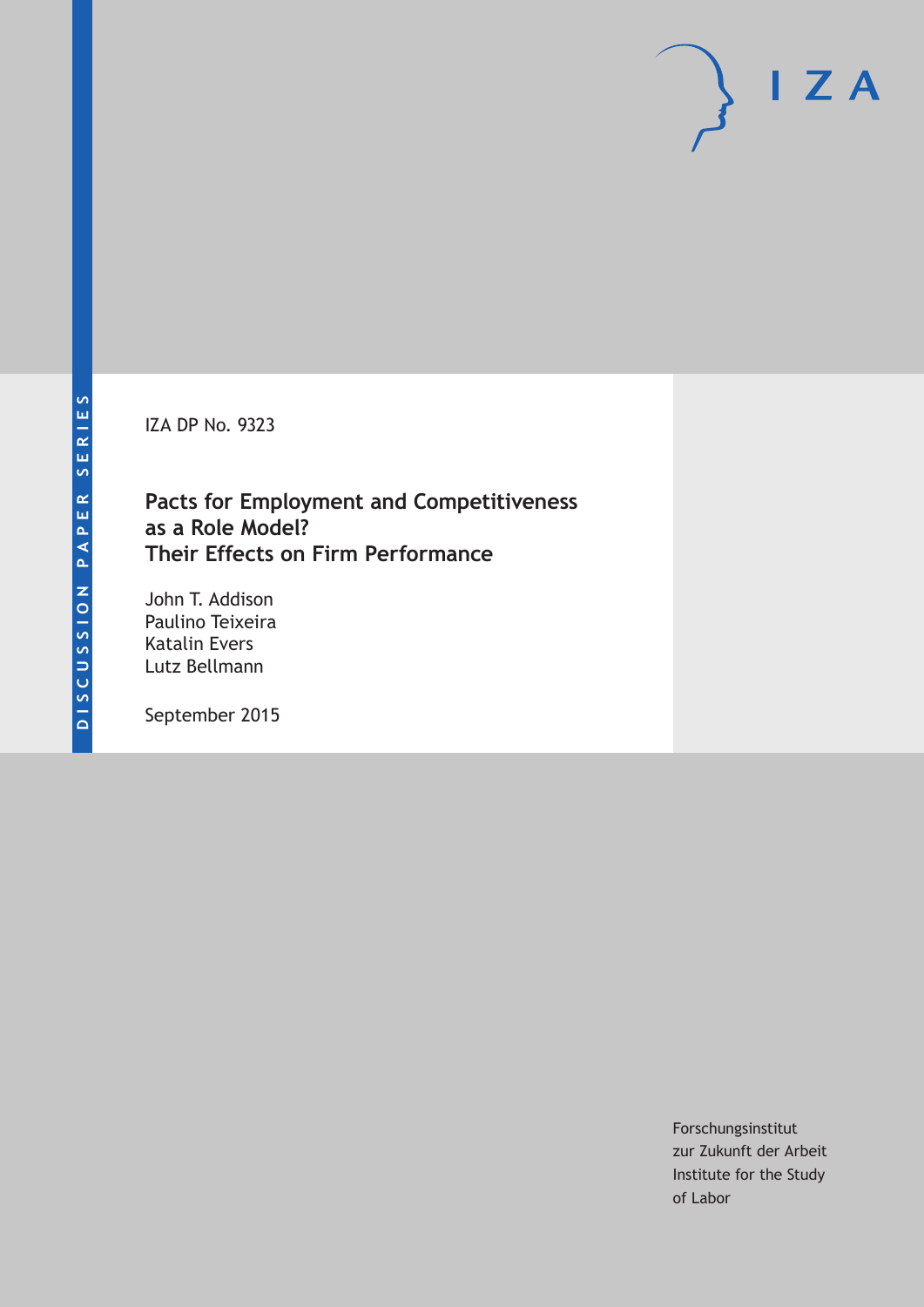# **Pacts for Employment and Competitiveness as a Role Model? Their Effects on Firm Performance**

# **John T. Addison**

*Durham University, University of South Carolina and IZA* 

# **Paulino Teixeira**

*University of Coimbra/GEMF and IZA* 

### **Katalin Evers**

*Institute for Employment Research (IAB)*

## **Lutz Bellmann**

*Friedrich-Alexander-Universität Erlangen-Nürnberg, IAB and IZA*

### Discussion Paper No. 9323 September 2015

IZA

P.O. Box 7240 53072 Bonn Germany

Phone: +49-228-3894-0 Fax: +49-228-3894-180 E-mail: iza@iza.org

Any opinions expressed here are those of the author(s) and not those of IZA. Research published in this series may include views on policy, but the institute itself takes no institutional policy positions. The IZA research network is committed to the IZA Guiding Principles of Research Integrity.

The Institute for the Study of Labor (IZA) in Bonn is a local and virtual international research center and a place of communication between science, politics and business. IZA is an independent nonprofit organization supported by Deutsche Post Foundation. The center is associated with the University of Bonn and offers a stimulating research environment through its international network, workshops and conferences, data service, project support, research visits and doctoral program. IZA engages in (i) original and internationally competitive research in all fields of labor economics, (ii) development of policy concepts, and (iii) dissemination of research results and concepts to the interested public.

IZA Discussion Papers often represent preliminary work and are circulated to encourage discussion. Citation of such a paper should account for its provisional character. A revised version may be available directly from the author.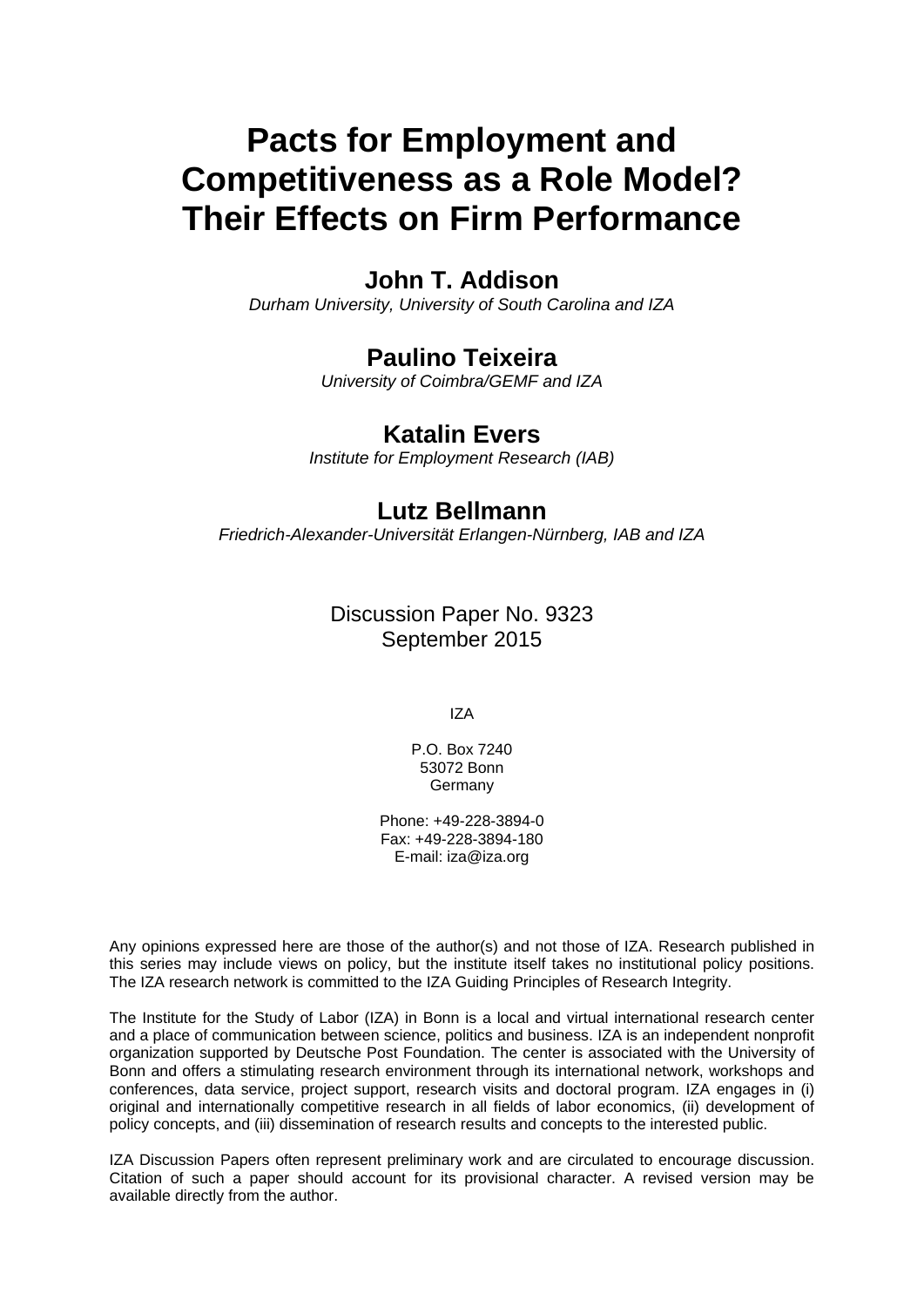IZA Discussion Paper No. 9323 September 2015

# **ABSTRACT**

# **Pacts for Employment and Competitiveness as a Role Model? Their Effects on Firm Performance**

Pacts for employment and competitiveness are an integral component of the ongoing process of *decentralization* of collective bargaining in Germany, a phenomenon that has been hailed as key to that nation's economic resurgence. Yet little is known about the effects of pacts on firm performance. The evidence largely pertains to employment and is decidedly mixed. The present paper investigates the association between pacts and a wider set of outcomes – wages, employment, investment, productivity, innovation, and survivability – in a RDD framework where the controls comprise establishments that negotiated over pacts but failed to reach agreement on their implementation. An extensive set of simulations are run to test for robustness of the key findings of the model. There is no evidence of pacts negatively impacting any of the selected measures of establishment performance. Indeed, the positive effects reported for wages, productivity, and innovation are sustained in simulations.

JEL Classification: D22, J3, J41, J50, J53

Keywords: pacts for employment and competitiveness, opening clauses decentralization, concession bargaining, firm performance, regression discontinuity design, Germany

Corresponding author:

John T. Addison Department of Economics Darla Moore School of Business University of South Carolina 1014 Greene Street Columbia, SC 29208 USA E-mail: ecceaddi@moore.sc.edu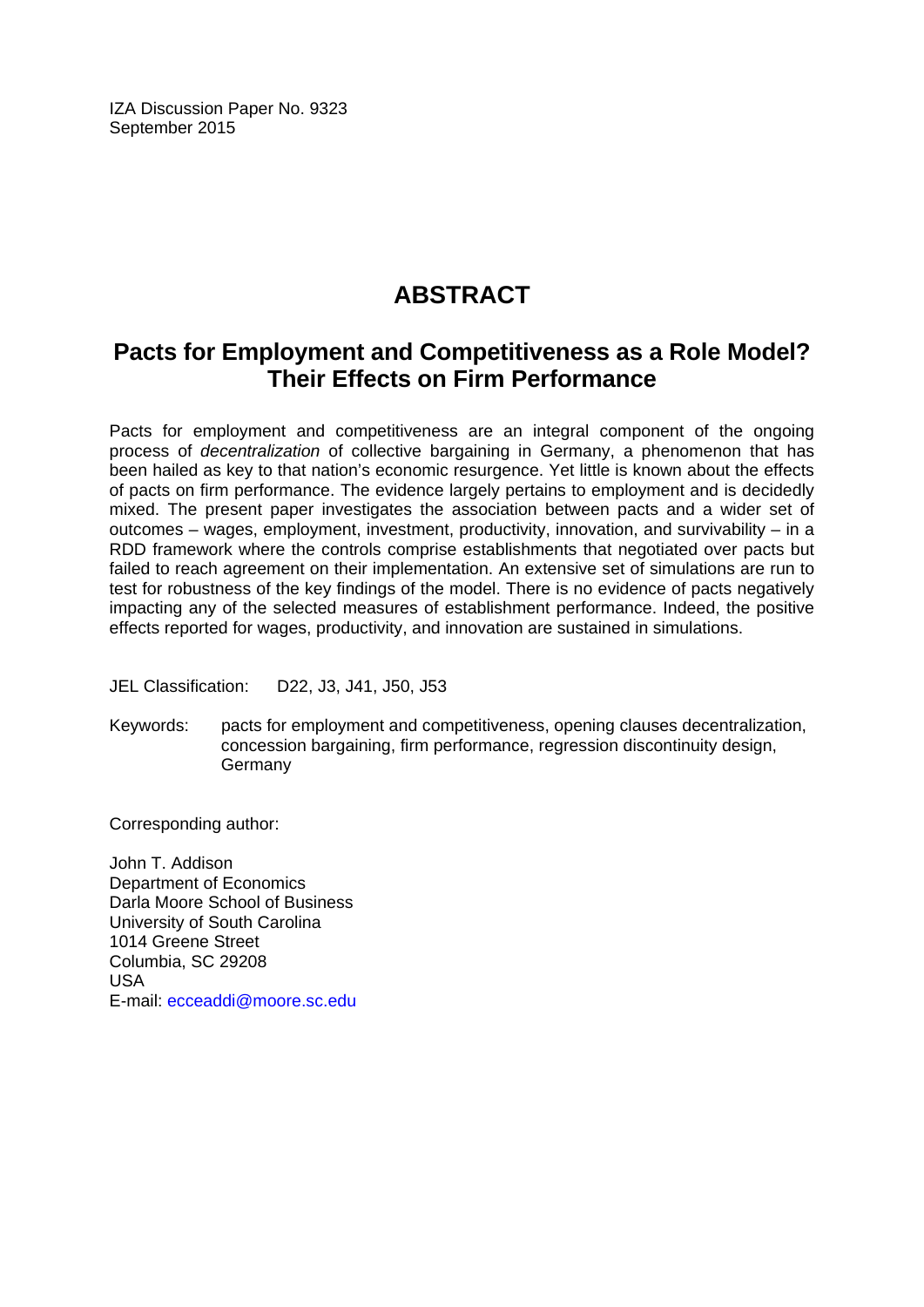#### **I. Introduction**

Company-level pacts for employment and competitiveness, or in-plant alliances, are a feature of a contractual innovations in a number of western European countries and not just Germany, the subject of the present study, even if the experience of the latter nation is highly distinctive.<sup>1</sup> They are a feature of the decentralization of collective bargaining, often referred to as *organized* or *coordinated* decentralization (but see below), and conventionally associated with the forces of globalization and Europeanization that have also brought about a corresponding shift in the design of labor policy from hard to soft regulation, also leaving much open to negotiation at lower levels (see Sisson, 2001). Pacts can be broadly described as mutual accords (*partnership agreements* in British parlance)2 between management and workforce representatives geared to the resolution of companyspecific problems related to employment and competition. But if they are to be described as concession bargaining they are a variant with a *quid pro quo* from management and hence wider in scope than the archetypal U.S. form of the 1980s (Cappelli, 1985) in which concessions largely came from the worker side alone.<sup>3</sup>

German pacts for employment and competitiveness (*Bündnisse für Arbeit und Wettbewerbsfähigkeit*) are distinctive in that they are an outgrowth of pronounced decline in unionism and sectoral collective bargaining coverage since the early 1990s (Addison et al., 2014) against a backdrop of the perceived inflexibility of sectoral bargaining. One response to this inflexibility was to take the form of *opening clauses*, allowing firms to deviate from the normatively binding terms of collective agreements; first in respect of working time in the 1980s until the mid-1990s (the price for the successful union campaign to reduce working hours), and for compensation since then. After an interval of informal/unsanctioned opening clauses on pay the system became institutionalized in the 2000s and the situations under which opening clauses could be used became the matter of formal agreement between the bargaining parties. Thus, companies seeking to apply hardship clauses permitting exemption from the sectoral contract wage had to prove their precarious economic condition to the bargaining parties at sectoral level, even if the details were typically negotiated at company level between management and works council. That being said, there is still a very real issue of whether such decentralization is in fact 'organized' or not. One view is that deviations from collective agreements to safeguard jobs have increasingly become instruments allowing for unspecified or restricted undercutting of standards agreed at industry or national levels – producing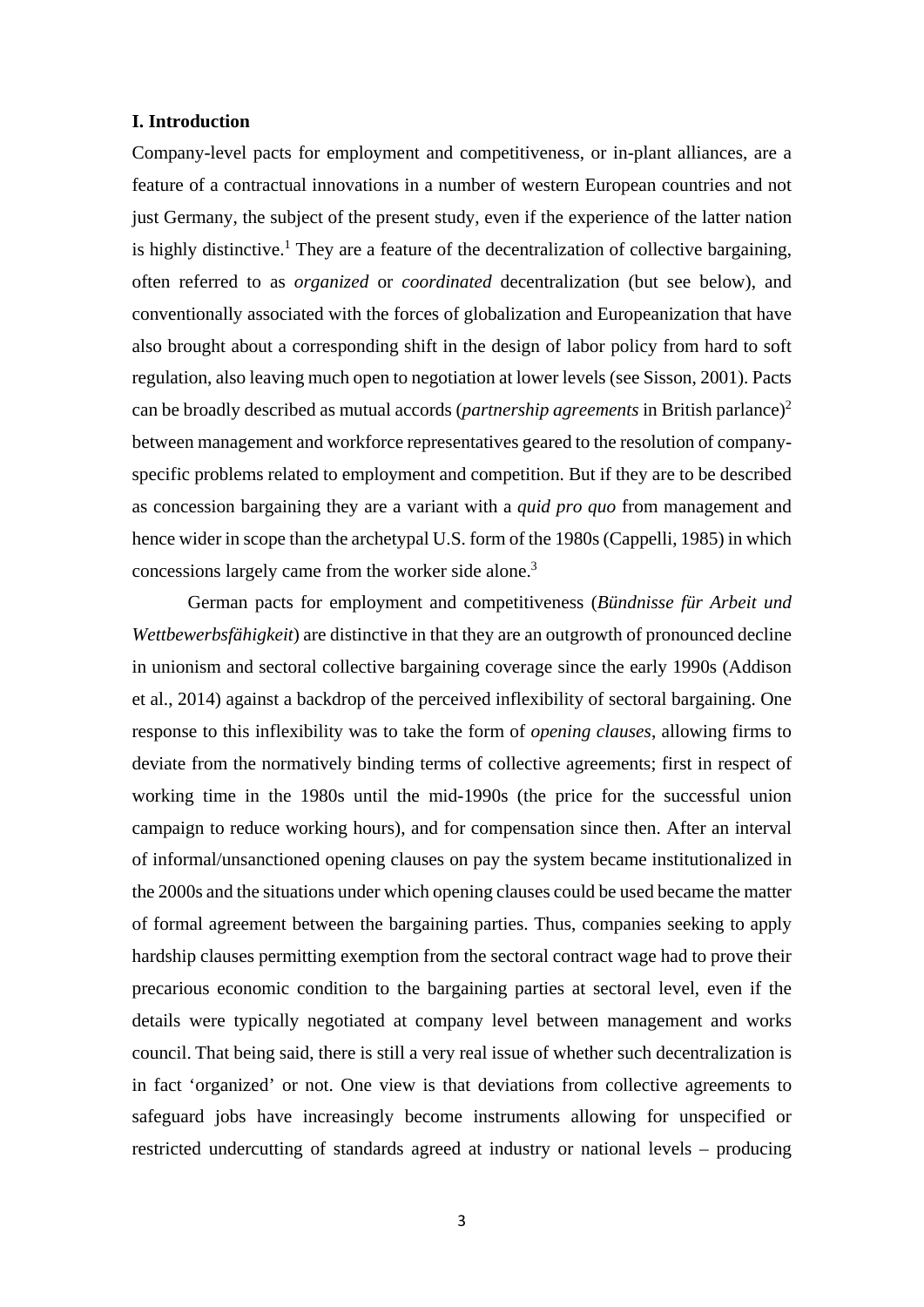deviant agreements – and that as a result there remain serious problems of articulation and control in the bargaining process (Haipeter and Lehndorff, 2009).

In some cases union/works council acquiescence to less favorable contract norms was connected to explicit pledges on the employer side such as reemployment guarantees or investment programs. Gradually this has become the norm and most opening clauses today have come to contain trade-offs. Observe however that term 'pact' is reserved for those agreements that are designated as such and are characterized by concessions from both bargaining partners at plant level. (Our data set automatically excludes agreements with unilateral concessions; see section IV, below.) No less important, pacts are no longer limited to companies in crisis, although it is also true that general opening clauses that can be used independently of the specific economic situation have become more common (Seifert and Massa-Wirth, 2005: 231-232). As a result, we are observing something of a paradigm shift in company level strategies regarding flexibility.

Not surprisingly, pacts have aroused considerable interest in Germany. The main focus has been upon the specifics of the case, namely the concessions made by workers and firms and their direct consequences. Also of importance have been evolving theoretical positions on the impact of decentralized collective bargaining on macroeconomic outcomes such as employment (cf. Berthold and Fehn, 1996; Fitzenberger and Franz, 1999) coupled with debate on microeconomic performance involving contract-theoretic considerations such as hold-up and governance linked to such changes in the architecture of industrial relations (e.g. Hübler and Jirjahn, 2003; Haucap and Wey, 2004). But in the absence of single-based expectations on the basis of theory, it follows that empirical evidence is at a premium.

Unfortunately, as we shall see, the evidence is also fragmented, with empirical exercises largely focusing on the employment outcome and, to a much lesser extent, on investments in physical and human capital. One goal of the present exercise, therefore, is to investigate a much wider range of outcomes, allowing possible combinations of outcomes to be considered. Specifically, six outcome indicators are considered: wages, employment, investment, productivity, innovation, and survivability. Further, we offer a different counterfactual to that typically used in the standard difference-in-differences treatments. Our counterfactual is made up of those establishments in which negotiations over a pact were initiated but not brought to successful fruition. Since we have no way of knowing whether those establishments that signed a pact were actually on the brink of not signing an agreement *and* whether those that did not do so were sufficiently close to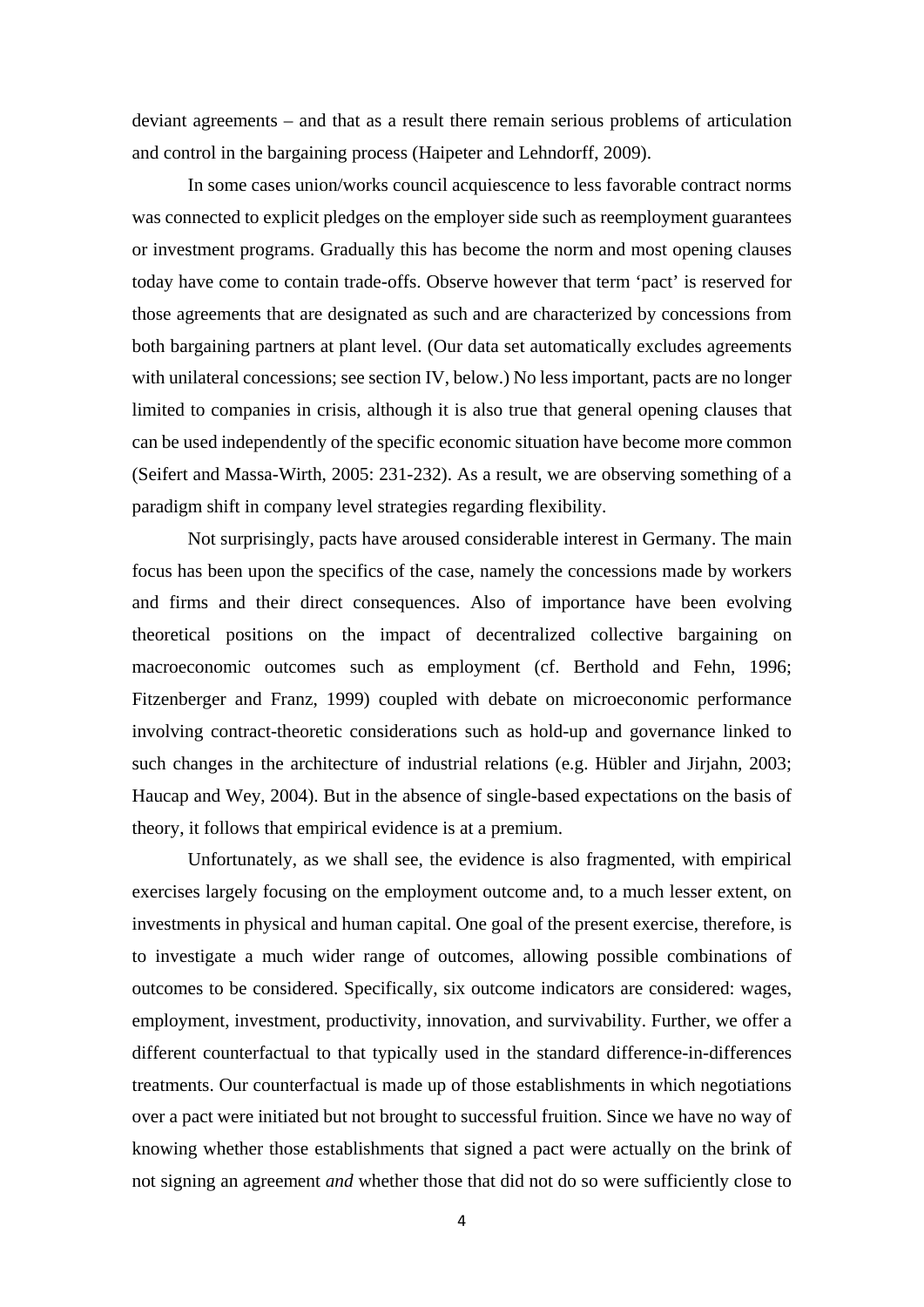concluding an agreement, we shall necessarily also have recourse to simulations in which we randomize participation of establishments in the treatment and control groups. We also offer an alternative simulation exercise in which a random sampling probability is allocated to each unit in the original treatment and control groups and implement a weighted regression in which the weights are given by the inverse of that allocated probability. Both checks require the simulations to be centered around the prior estimates from the benchmark equation. To anticipate our results, we report that pacts have a nonnegligible positive effect on wages, productivity, and innovation.

The structure of the paper is as follows. Section II provides more in the way of context on pacts, to include a review of the econometric literature. Section III outlines the modeling strategy. Section IV describes the dataset(s) used in this inquiry with special reference to the information contained on pacts and how such data may be operationalized (including the imputations required). Section V contains descriptive information on pacts. Section VI presents our detailed cet. par. results for different specifications of the regression discontinuity model together with the robustness checks. A brief summary concludes.

#### **II. Background and Econometric Evidence**

The descriptive literature on pacts provides useful background information on the German variant. In formulating a typology of pacts, two German-language studies by Rehder (2003) and Berthold, Brischke, and Stettes (2003) address what is similar to concession bargaining in the German experience and what is distinctive. Rehder offers a four-fold classification of pacts based on an analysis of the 100 biggest German undertakings. Two types of pacts involve compensation reduction (so-called *pacts for investment and compensation reduction* and *pacts for employment and compensation reduction*), and these are said to resemble American concession bargaining. The two other types – *pacts for investment and productivity enhancement* and *pacts for employment and worksharing* – in eschewing compensation reduction are held to be distinctive. Moreover, the latter dominate the former group, comprising 69 percent of the 149-pact sample investigated. Among other things, this study thus alerts us to pairs of outcomes such as rising wages and productivity. The more parsimonious typology of Berthold, Brischke, and Stettes (2003) differentiates between *adaptation* and *prevention* pacts based on a sample of 443 firms from the metal industry. The former are of the crisis variety and similar to Rehder's first two categories while the latter are forward looking arrangements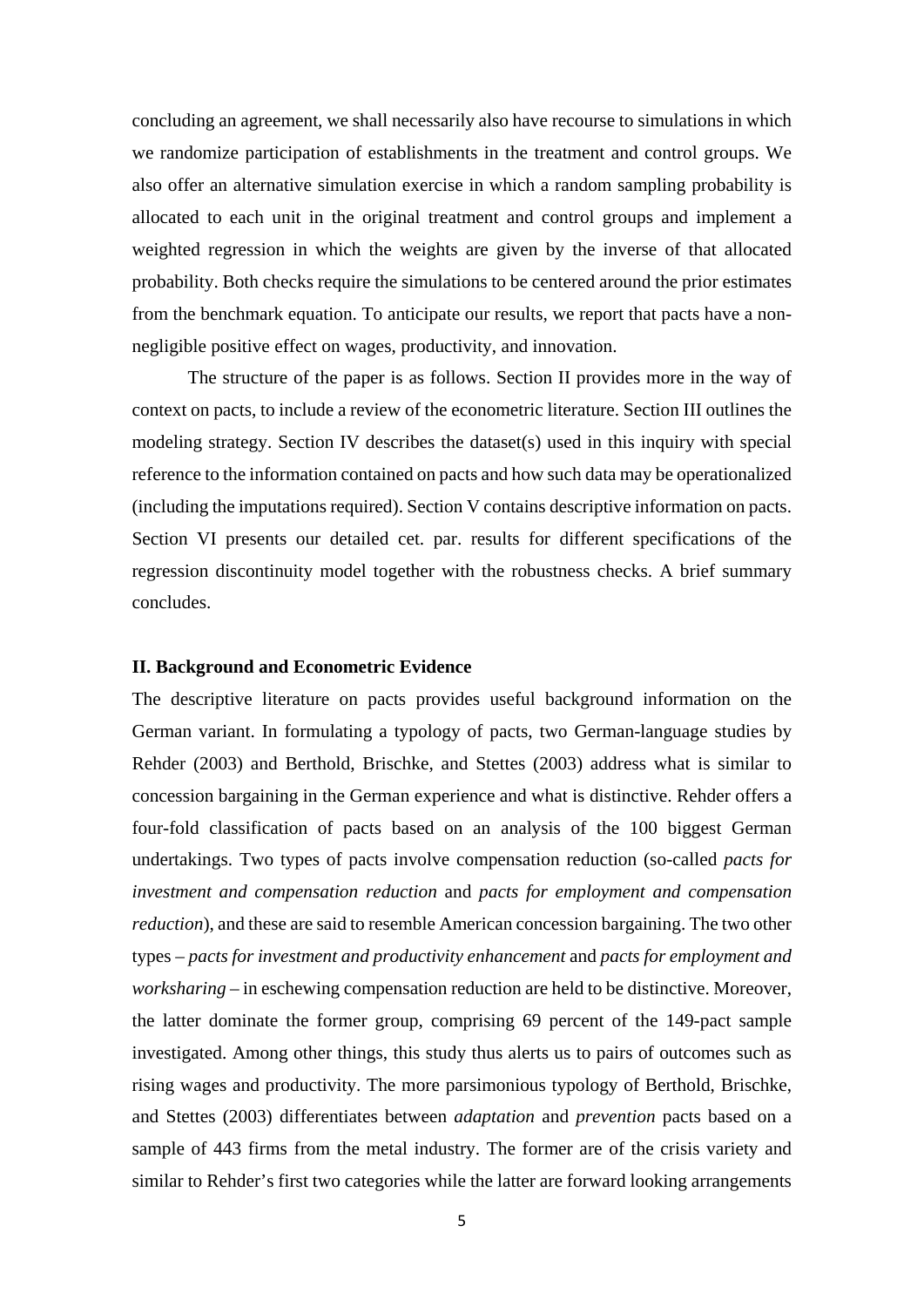geared to improving competitiveness through internal mechanisms such as profit sharing and flexible working time accounts. We note parenthetically that in their investigation of the 2006 wave of the IAB Establishment Panel, Ellguth and Kohaut (2008) report that private-sector pacts seeking to strengthen competiveness are more frequent (48 percent) than those designed to prevent a crisis (at 41 percent).

In contrast to these two small-sample studies, $4$  Seifert and Massa-Wirth (2005) examine pacts using the 2003 Works Council Survey conducted by the Institute of Economic and Social Research (*Wirtschafts- und Sozialwissenschaftliches Institut*) of the Hans-Böckler-Foundation, augmented by a mail survey of 15,000 firms. They examine the spread and content of pacts before offering a cet. par. analysis linking the economic situation of the firm to the contents of pacts. The first part of the analysis indicates that some 23 percent of firms with a works council and at least 20 employees had pacts in place; that 55 percent of pacts were concluded via a formal plant-level agreement (or *Betriebsvereinbarung*) between the works council and management; that pacts were by no means restricted to companies in economic difficulty [e.g. 39 percent (61 percent) of firms evaluated their company's order situation as either very poor or poor (good or very good) at the time when the pact was negotiated]; and that only 13 percent of pacts were one-sided agreements with no formal guarantees from management.

Having identified six composite concession categories on the part of employees<sup>5</sup> the authors' binomial logistic analysis indicated that these were mostly linked to the economic situation of the firm as proxied by dummies for a good/very good demand situation and a good/very good profit situation. Thus, for example, it was found that the an unfavorable/favorable order situation was the key factor determining whether a respective reduction or extension of working and operating hours was negotiated, while (poor) profits are linked to monetary concessions. (However, obvious problems in linking the economic situation of the firm to specific concessions include the lack of information on the intensity of concessions as well as the bluntness of the measures indexing the firm's financial position.) Two other rather interesting results of the exercise concern the insignificance of collective agreements and opening clauses: first, there is clear evidence of a trend toward increasing flexibility in the area of working time arrangements that is "detached from industry-wide collective regulation;" and, second, the bargaining parties at local level seemingly negotiate "temporal adjustments irrespective of industry-level opening clauses in union contracts" (Seifert and Massa-Wirth, 2005: 233).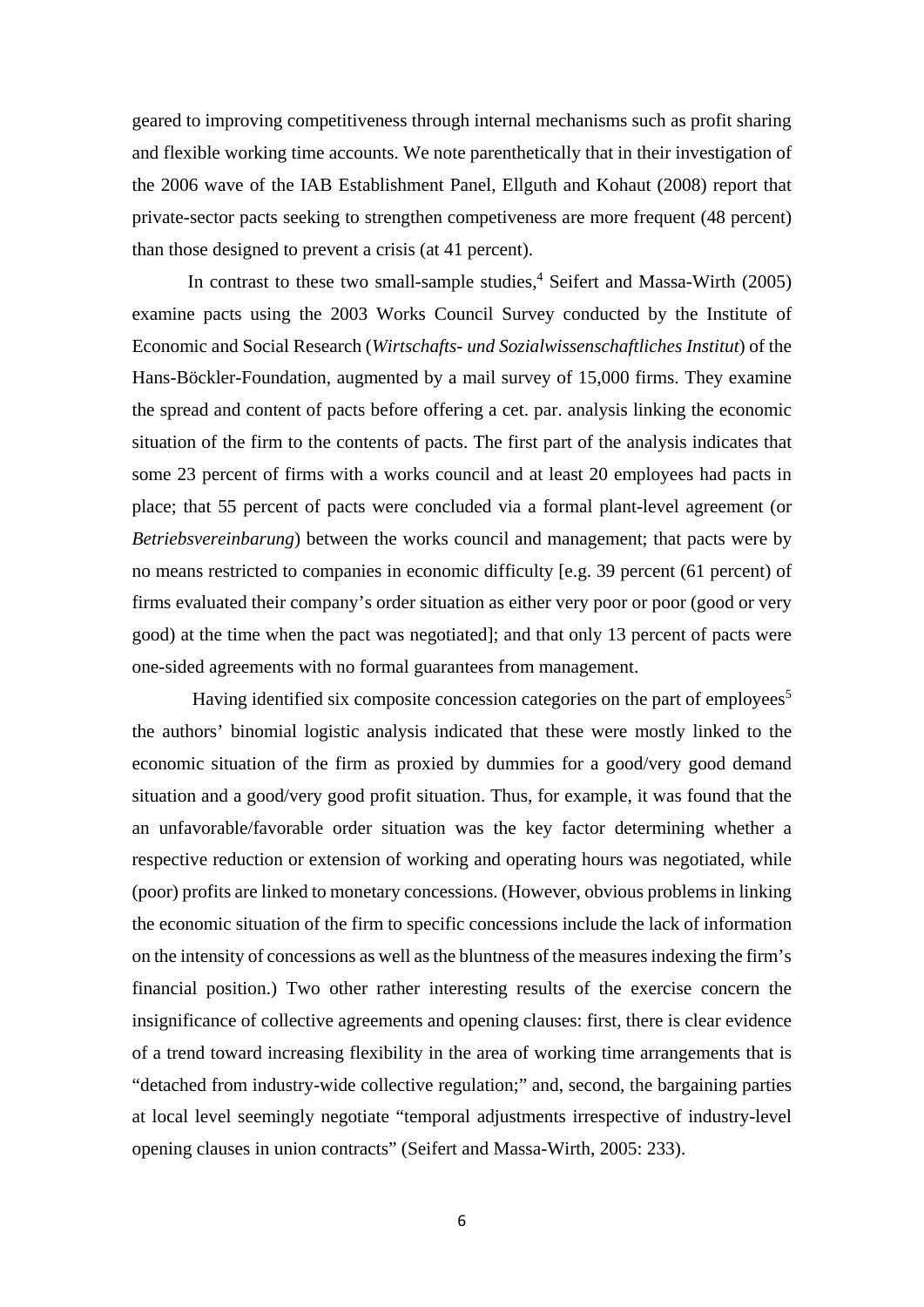The authors conclude that pacts have spread through large swathes of the German economy independent of the cycle and are currently deployed in weak and prosperous firms alike, confirming the findings of the small sample studies reviewed earlier. Furthermore, pacts are found to have outgrown opening clauses. In sum, Seifert and Massa-Wirth (2005: 238) observe that pacts "are fast becoming part of a new 'normal' regulatory instrument" at a time when "collective bargaining standards are becoming guidelines that give firms considerable leeway to come to company-specific solutions."

 Econometric evidence on the *effects* of pacts is as we have indicated patchy. Studies have tended to focus on single outcomes such as employment, investment, and training. Two broad datasets have been used in these inquiries, namely the WSI Works Council Survey of some 2,000 works and staff councils, mentioned earlier, and the nationally representative Establishment Panel (*IAB-Betriebspanel*) of the Institute for Employment Research of the Federal German Labor Agency (*Institut für Arbeitsmarktund Berufsforschung/IAB der Bundesagentur für Arbeit*) which is also the main dataset used in the present study. We shall devote most of our commentary to the latter since it permits the analyst to construct a panel with plants either having or not having a pact over a certain period of time (see also section IV).

In two early studies of employment using the 2003 Works Council Survey, Hübler (2005a, 2005b) reports that establishments that had signed pacts or planned to do so in the near future had a significantly lower probability of stable or rising employment than did plants without a pact (see also Hübler, 2006). However, instrumenting pacts by the estimated probability of either implementing or planning a pact confirmed the negative employment result for projected pacts alone.<sup>6</sup> Using data on the previous duration of pacts, Hübler also argued that there was a time pattern in employment effects; specifically, employment effects that are positive initially, turn negative in the medium term, and ultimately become positive in the very long run (although only a few establishment enjoy the latter success as they typically have expired after 5 years).

A distinctly less positive set of outcomes is reported in Bellmann, Gerlach, and Meyer (2008) in an analysis using IAB Establishment Panel data for the sample period 2004 to 2007. The authors draw a distinction between expected and realized employment changes as the association between the introduction of a pact and the development of expected and realized employment is likely to be interdependent. Abstracting from the type of pacts (termed crisis or preventative), the authors pooled cross section time series linear probability estimates show a clear negative association between pacts and both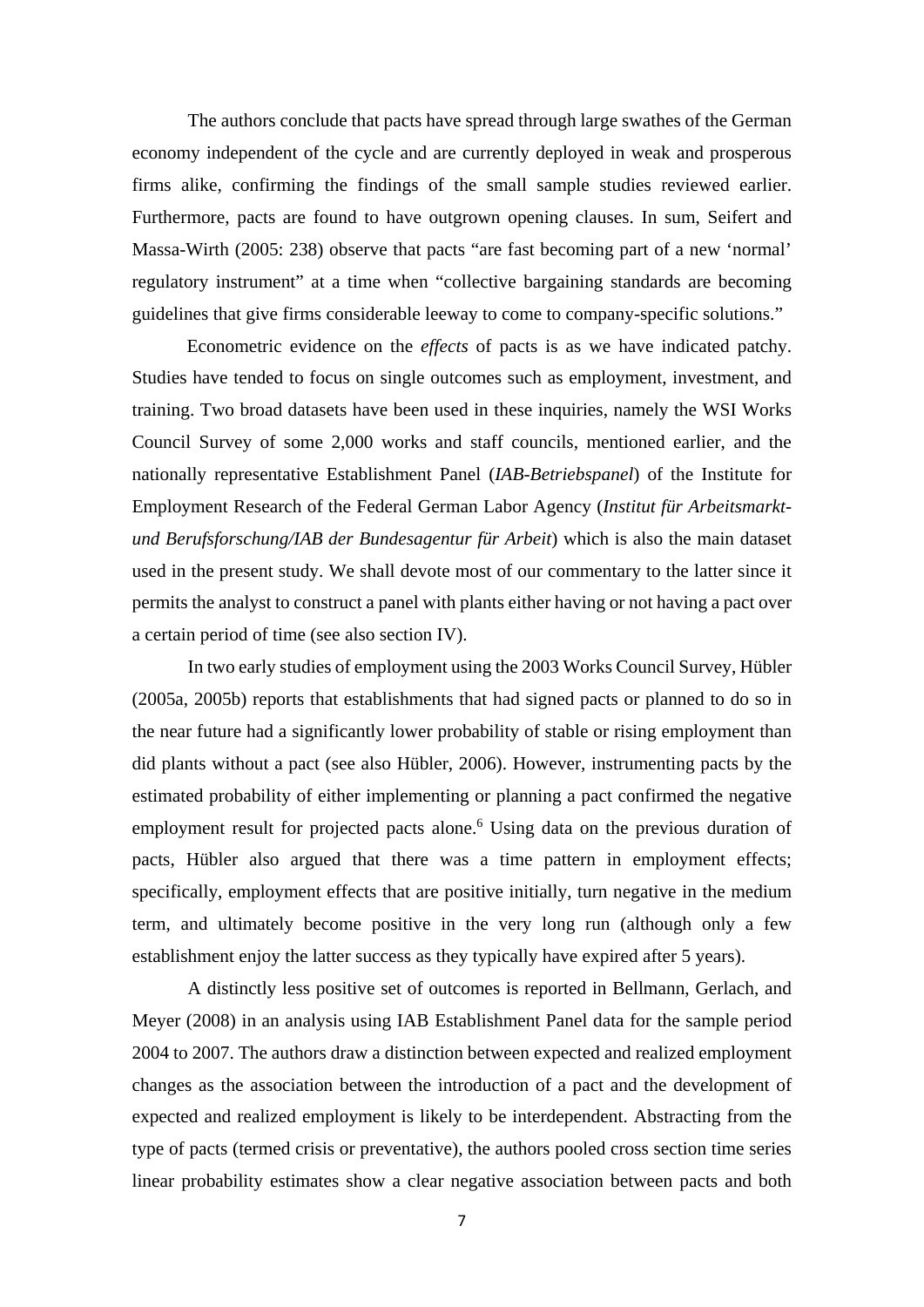employment measures. Instrumenting pacts corroborates these results with larger absolute regression coefficients being obtained for pacts. Finally, the authors deploy a matching estimator and their difference-in-differences estimates fail to indicate a significant treatment effect (i.e. there is no difference in employment outcomes between establishments with pacts and their non-innovating counterparts). There is again strong evidence of negative selection: establishments with inferior projected and actual employment change use pacts. Observe also that on this occasion neither type of pact nor pact component dislodges the negative employment effects of pacts. On this evidence, then, there is nothing to suggest that pacts stabilize let alone increase employment.<sup>7</sup>

The two remaining pact studies reviewed here consider firm-provided further training and firm investments in physical capital. Although OLS cross-section results using the Employment Panel, 2003-2007, point to heightened continuous training investments under pacts, Bellmann and Gerner's (2012b) parametric difference-indifferences regression models with matching and semiparametric difference estimates suggest that there is no difference in training incidence between establishments with pacts and their counterparts, while pointing to a positive selection effect (firms offering more training tend to adopt pacts). Furthermore, pacts do not have positive causal effects on training intensity either. In sum, whatever concessions are agreed to in the form of wage moderation and working time, these do not appear to stimulate human capital formation.

Results from the more extensive study of investments in physical capital are at best suggestive since apart from specific measures (in particular, explicit commitments on locational investments) the effects of pacts are most often insignificant. Using data from the Establishment Panel, 2001-2010, Bellmann, Gerner, and Hübler's (2015) OLS, IV, and difference-in-differences estimates of a capital growth model suggest little significant impact on investment – other than for net investment where the impact is negative. Even if more positive results are obtained when a distinction is made between the adoption of a pact and the contract period of a pact, the bottom line of this inquiry is that pacts do not serve as instruments of growth of the firm's capital stock but rather contribute to its consolidation and modernization.<sup>8</sup>

Perhaps only in the opening clause literature is there (nuanced) evidence favoring the employment outcome under pacts. In one such study, Brändle and Heinbach (2013) have argued that firms applying opening clauses might have lower job destruction because they can maintain a larger number of employees in these circumstances and conceivably reduce job creation as well if the economic situation were to improve. By the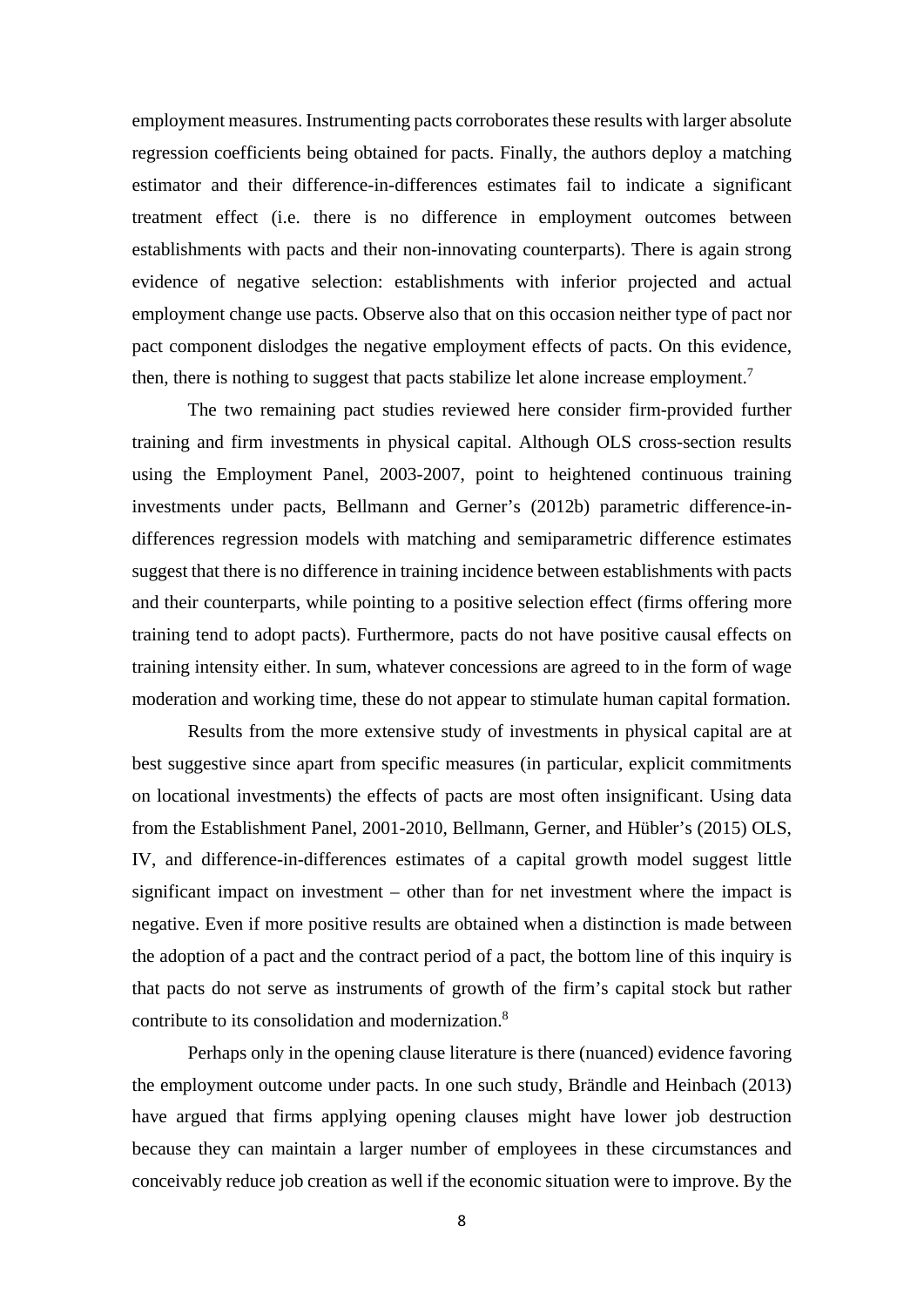same token, it is also speculated that firms not applying opening clauses could increase job creation because they anticipate increased flexibility. Overall, higher job growth is predicted if firms can thereby more efficiently choose an optimal level of employment. Using IAB Establishment Panel data and information from the IAW (*Institut für Angewandte Wirtschafsforchung/*Institute of Applied Economic Research at the University of Tübingen) Data Set on Opening Clauses, the authors' propensity score analysis indicates that the *existence* of opening clauses in a sectoral collective agreement reduces job destruction and increases job growth, by -0.85 percentage points and by 0.73 percentage points, respectively. But no additional benefits stem from the *application* of opening clauses; indeed, the job growth rate is reduced. Furthermore, there is no suggestion that firms anticipate increased flexibility: the matching analysis shows that explicit knowledge of opening clauses does not lead firms to increase their hiring. In short, anticipation effects can seemingly be ruled out.

This, then, is the very mixed and limited evidence on the effects of pacts for employment and competitiveness. As we have seen, the main methodology has been propensity score matching and difference in differences. In what follows we propose a modified procedure for a different controls set comprising those establishments that tried but failed to reach an agreement on a pact with unions/employee representatives. In this sense we deploy a more robust treatment of self-selection using a regression discontinuity design. However, given that we lack the data to prove that sample variation in treatment is random we shall perforce have recourse to an extensive set of simulations to test for robustness.

#### **III. Modeling**

#### *The RDD model and its assumptions*

As mentioned earlier, pacts are mutual accords between management and workforce representatives geared to the resolution of company-specific problems related to employment and competition. This means that a pact  $P$  will come into existence (i.e.  $P=1$ ) whenever (a) some negotiation is actually carried out and (b) an effective agreement is reached.<sup>9</sup> In turn, a given negotiation will be successful if some variable  $V$  – called the *assignment variable* – exceeds a certain threshold or cutoff point *c*, where *V* is a function of exogenous firm-level characteristics in the set *X*. Presumably *X* has also an impact on *Y*, the outcome variable. More importantly, the unobserved determinants of both *Y* and *V* are likely to be correlated, as are *P* and the error term in the outcome equation.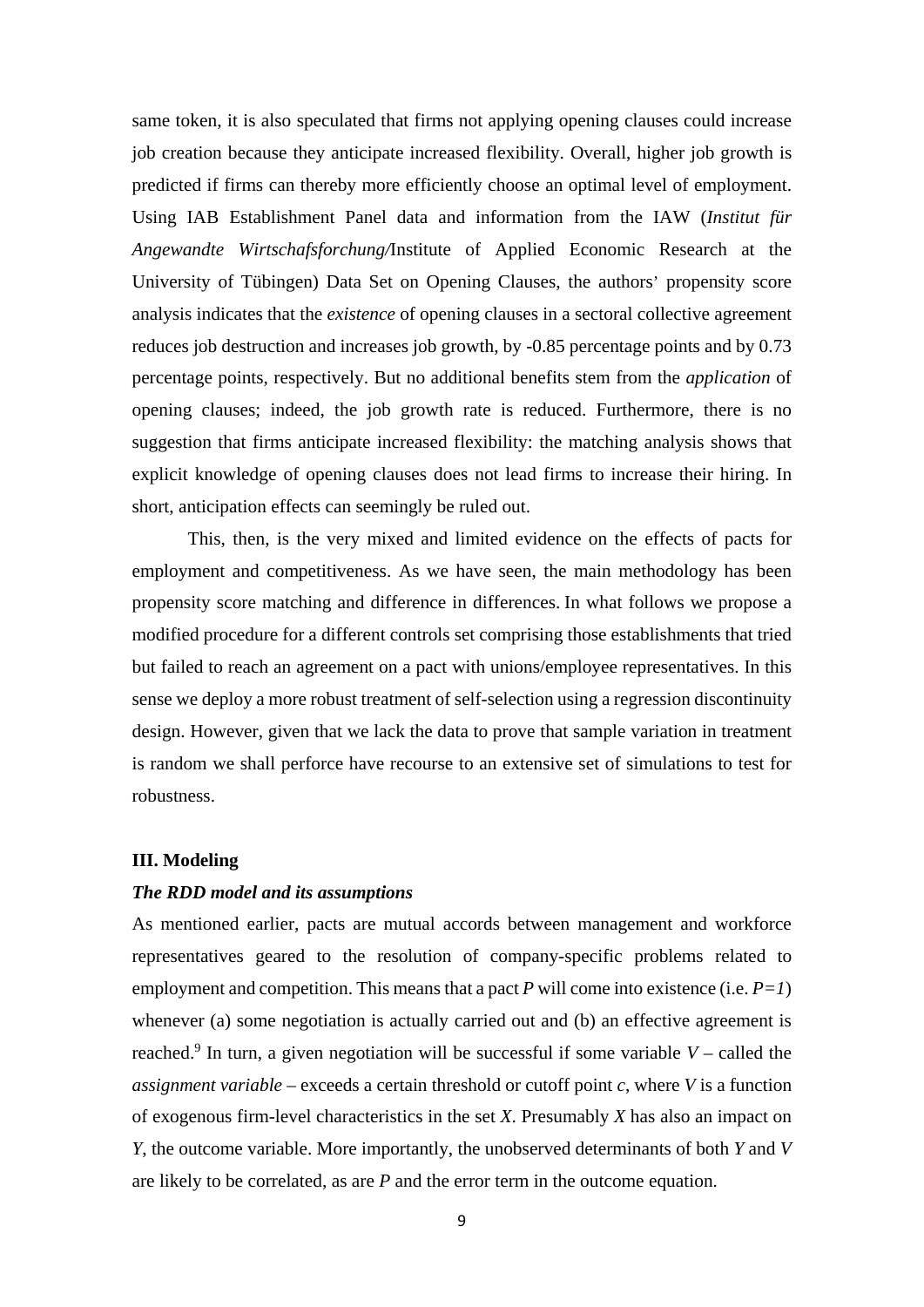Formally, we will have the following reduced-form dummy endogenous variable model:

$$
Y = a + b * P + XB + e,\tag{1}
$$

with 
$$
P = 1[V > c],
$$
 (2)

and 
$$
V = X\psi + u
$$
. (3)

In this framework, the OLS estimate of *b* is obtained by simply running an ordinary linear regression on equation (1), which is equivalently given by  $E[Y|X = x, P = 1]$  –  $E[Y|X = x, P = 0]$ . An unbiased estimate will then require that the following condition is met (see, for example, DiNardo and Lee, 2004: 1399):

$$
E[e|V > c] - E[e|V \le c] = 0. \tag{4}
$$

In general, condition (4) will not be satisfied, unless there is a particular sample design, that is, a mechanism by which any selected unit has an identical chance of being on either side of the cutoff point *c*. Then, in the neighborhood of the cutoff point, the status *P* depends only on *X*, which makes *e* and *P* uncorrelated, namely the regression discontinuity design (RDD) assumption.

In our implementation, we know for sure that if workers and management are successful in their negotiations there will be a pact. We also know that in our data there is no contamination from 'no-shows' or 'crossovers,' by which we mean that the nontreated group will never contain any unit qualified for treatment since it does not make sense having a successful negotiation and not signing a pact. Nor for that matter will any non-qualified (for treatment) unit will ever be treated because there is simply no pact agreement to be signed.

However, we cannot test whether those establishments with a pact were actually on the brink of not signing one, nor whether those establishments that failed to sign a pact were sufficiently close to actually reaching an agreement. We simply observe whether the negotiations were successful or not, and do not have access to votes that might have been cast during the negotiation process. Our first set of indicative regression results will therefore use the strong assumption that the negotiation outcome is equally uncertain on the left and right margin of the threshold, hinted at by the favorable evidence reported below that the selected establishment-level covariates contained in *X* are fairly close across the treatment and control groups. Under this hypothesis, we end up with the simple regression model:

$$
Y = b * P + e
$$

or, adding the establishment subscript *i*,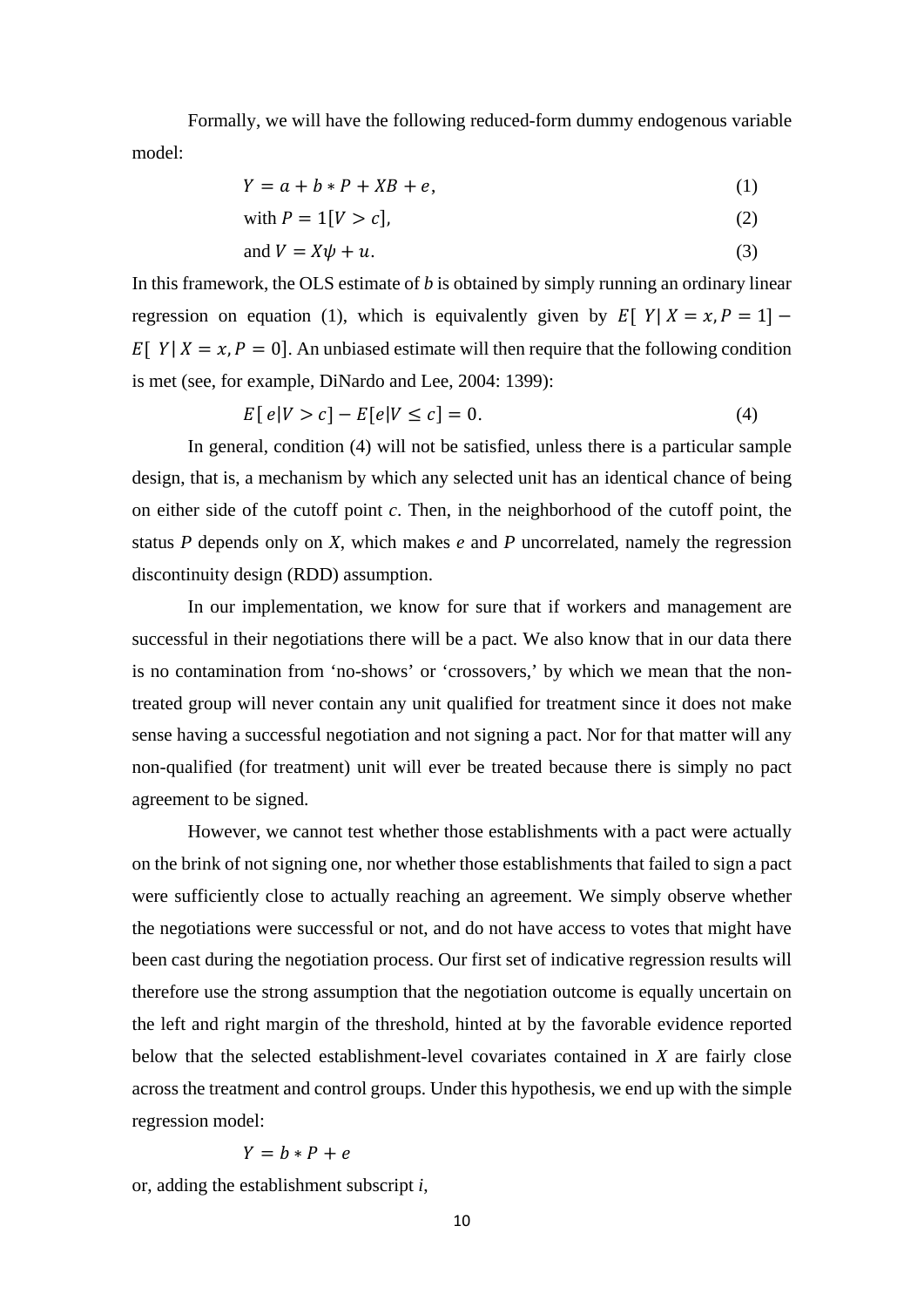$$
Y_i = bP_i + e_i,\tag{5}
$$

where  $P_i = 1$  if  $V_i > c$  and  $P_i = 0$  if  $V_i \leq c$ .

In this scenario, identification of *b* relies on continuity of  $E(e_i|V_i = v_i)$  in the vicinity of *c* (or continuity at  $V_i = c$ ), given that:

$$
\lim_{v \to c+} (E(Y_i | V_i = v_i) - \lim_{v \to c-} (E(Y_i | V_i = v_i) =
$$
  
= [b + E(e\_i | V\_i = c)] - [E(e\_i | V\_i = c)] =  
= b.

#### *Description of the two sets of robustness checks to be used*

By construction, all units in the estimation sample did participate in negotiations. But despite the evidence in favor of the *balanced covariates* hypothesis being satisfied in the data, we do not know whether the presumed *local* randomization is indeed effective. If establishments with a pact agreement in no case were at risk of not signing an agreement (or if establishments that were unable to reach an agreement were indeed doomed to fail anyway), then the required randomization of participation is not satisfied, the selected units are not effectively comparable, and as a result the causal effect will not be identified.

Now, since the level of negotiation is unobservable, we have no indication of the actual fraction of establishments with a pact that were actually on the brink of signing/not signing an agreement. We circumvent this lack of information by running various simulation exercises in which we randomize participation of individuals in the treatment and control groups. In other words, given that we are not certain that all establishments in the treatment (control) group are indeed *near-winners* (*near-losers*) – although presumably some of them are – our strategy consists in testing the robustness of the preliminary results obtained from running model (5) by randomly selecting in each group of treated and control units only a given fraction of the initial sample. This route has the advantage of offering a quick validation test if the simulation results are centered around the point estimates. In particular, we will interpret as a clear violation of the RDD assumption simulation results pointing to a negative effect. In an *ad hoc* manner we fixed the fraction first at 1/3 and then at 2/3 for both the control and treatment groups and repeat in each case the simulation 1,000 times. This exercise is referred to as *Simulation I*.

A second type of simulation exercise (*Simulation II*) was also carried out. In this case a random sampling probability was allocated to each unit in the original treatment and control groups, followed by a weighted regression in which the weights were given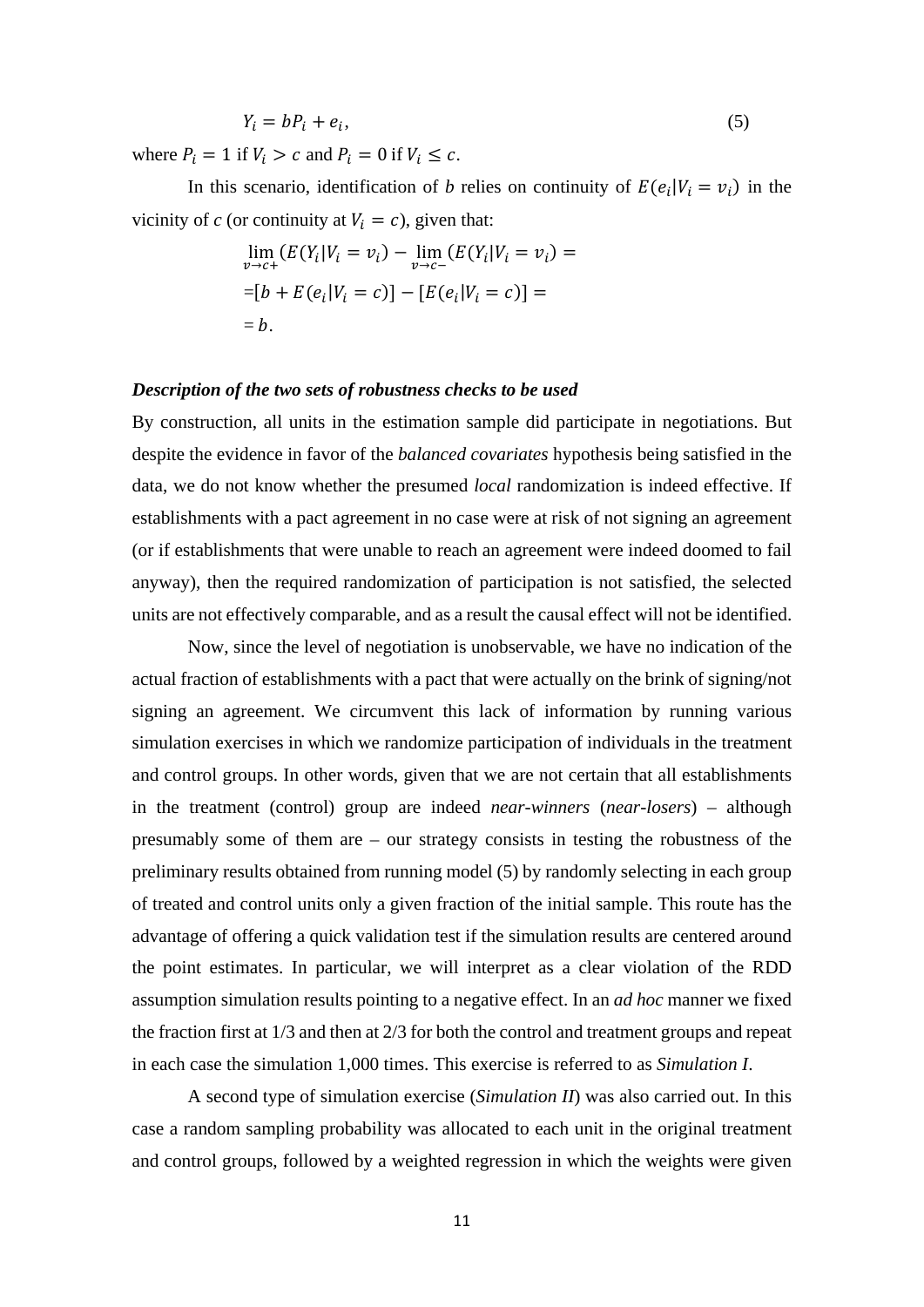by the inverse of the allocated probability. We ran this experiment 1,000 times. As in the previous exercise, if the simulation results are not centered around the point estimate, the validity of the RDD assumption is called into question. Clearly, in the proposed simulation exercises we go beyond simply testing the balanced covariates hypothesis by offering a distinct alternative robustness test, one that does not rely on observables.

#### **IV. The Data Set**

The relevant information for our empirical analysis is extracted from the IAB Establishment Panel, a nationally representative panel survey of establishments based on a stratified random sample of the population of all establishments with at least one employee covered by social insurance (see Ellguth, Kohaut, and Möller, 2014). Our observation window in particular covers the 2005-2013 interval, with the beginning period (i.e. 2005/2006) being dictated by the fact that the first IAB survey questionnaires containing a specific question on the existence of opening clauses and pacts are for 2005 and 2006, respectively. The information on pacts is of course critical in our analysis, while the information pertaining to opening clauses, given their role in the decentralization process, is included for completeness. Currently, the sample stratification has a basis in 19 sectors, 10 establishment size classes, and the federal states. The sample encompasses more than 16,000 establishments.<sup>10</sup>

Unfortunately, the pact and opening clause variables are not available on a continuous (annual) basis. Specifically, establishments were asked about their pact status in 2006, 2008, 2009, and 2013 (and in 2005, 2007, and 2011 about opening clauses). At the outset, therefore, we confront three important data limitations: first, no time-series on pacts (or for that matter opening clauses) can be assembled without some form of imputation; second, even a simple cross-tabulation between pacts and opening clauses requires imputation of at least one of the two variables (as there is no single survey year in which the information on each is available); and, third, any sensible longitudinal analysis of pacts will necessarily include the 2006-2009 interval, with some modest imputation still required for  $2007$ .<sup>11</sup>

Despite the obvious discontinuity in the raw dataset, the information available in the 2006 survey is very rich. In particular, it contains information on whether a companylevel pact has been reached, the duration and term of the agreement, the type of agreement, and the degree to which efforts had been made to sign an agreement either in 2006 or even earlier. Specifically, question 41a of the 2006 IAB Establishment Panel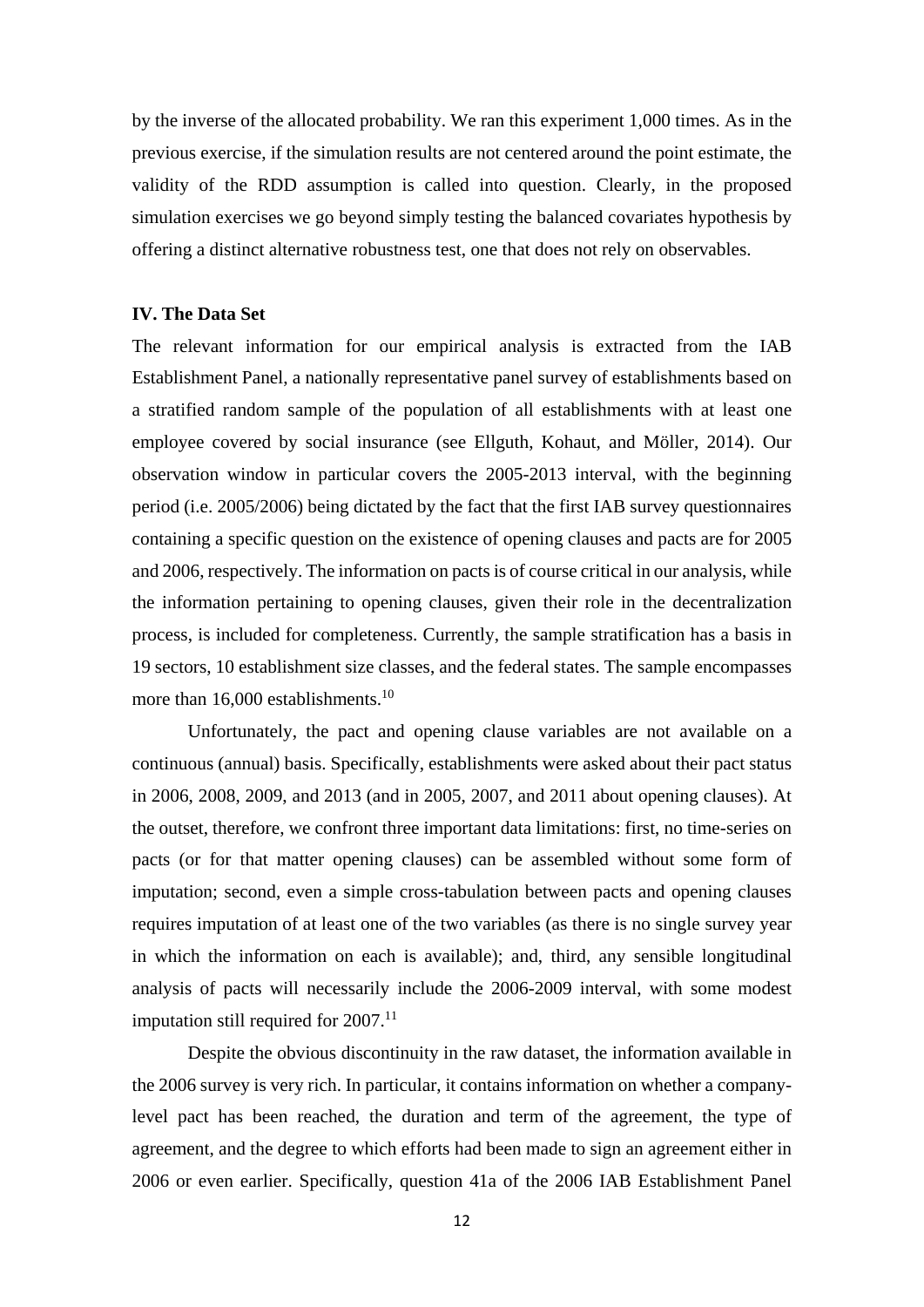inquires whether *the establishment has reached an agreement with employees regarding the safeguarding of jobs and/or locational competitiveness* (*Vereinbarung zur Beschäftigungs- oder Standortsicherung*). Next, for those responding to question 41a in the negative, the survey asks whether *there are currently any negotiations under way with a view to reaching an agreement* (question 41c); and whether, albeit unsuccessful, there had been past efforts to reach an agreement (question 41d). Based on question 41a, we then flag (as will be shown in more detail below) the treatment group, comprising all establishments with a pact (coded as  $P=1$ ), while questions 41c and 41d allow us to define the control group (i.e. all establishments with both  $P=0$  *and* unsuccessful negotiations in 2006 or earlier).

In order to study short- to medium-term effects, we obviously need to use the 2007, 2008, and 2009 surveys. Unfortunately, subsequent information on pacts in the 2008 and 2009 (and 2013) surveys is much less detailed. All we need to carry out the exercise is to ensure that pact status is correctly assigned in 2007, 2008, and 2009. Given that the follow up survey questionnaires include information on whether an agreement has been reached (questions 28a and 85 in the 2008 and 2009 questionnaires, respectively), while the 2006 survey includes the year of introduction and the term of the agreement, imputation of pact status in 2007 is straightforward. (If for some reason the variable is missing in 2008 or 2009, note that in most cases the information provided by the 2006 survey will be sufficient to allocate the pact status.) The 2006, 2007, and 2009 surveys allow us therefore to assemble a four-year (incomplete) panel covering the interval 2006-2009. Over this observation window, we further constrain all the sample units to be observed in 2006 *and* at least once in the 2007-2009 interval.

For descriptive purposes, the 2006-2009 window is enlarged to include the information pertaining to 2005 and 2010-2013. The main goal is to describe the main variables – namely pacts, opening clauses, collective bargaining coverage, and worker representation – over a longer period than the core 2006-2009 interval. This procedure requires further imputation as it will be recalled that the information on pacts (and opening clauses) is not available on a continuous basis. In both cases, the procedure amounts to using all the available contiguous information. That is to say, if in a given year *t* an establishment is in the survey but the relevant question (on pacts or opening clauses) is not asked, then we use the information available in either *t-1*, *t-2*, …, and/or in  $t+1$ ,  $t+2$ ,…, subject to some additional condition. By way of illustration, pact status in 2007 ( $P_{2007}$ ) is imputed using the 2006 information on pact duration, conditional on the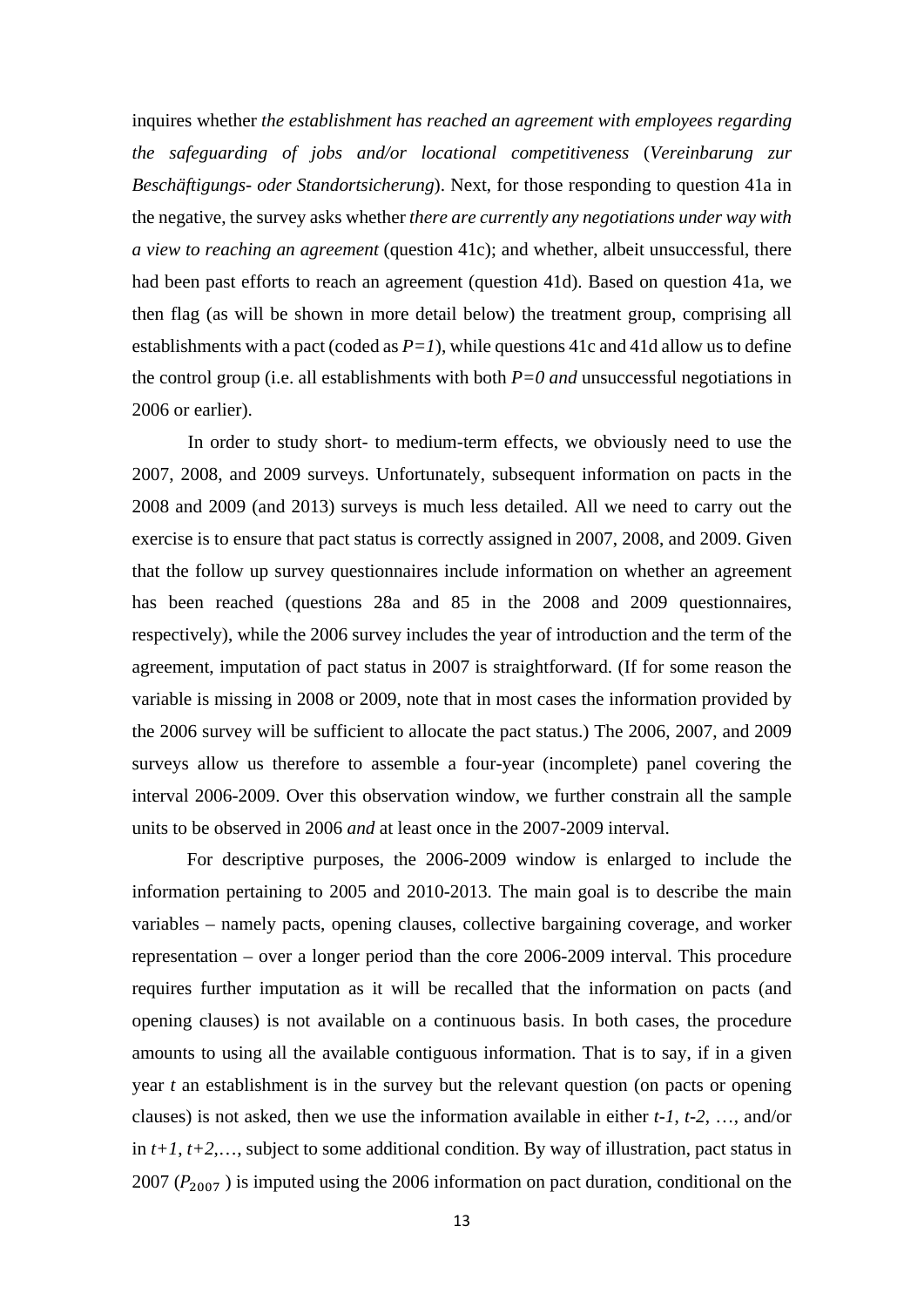pact status being the same in 2006 and 2008 (or 2009). For any year *t* in the interval 2010- 2012, we use the rule  $P_t = P_{2009}$ , if  $P_{2009} = P_{2013}$ , combined with the information on 2006 pact duration, whenever available. For 2005, the imputation is based solely on the 2006 pact duration. In other words, imputation is always based on some longitudinal information. As a result, while the incidence rate in 2006, 2008, 2009, and 2013 is based on all surveyed units, for the years 2005, 2007, and 2010 through 2012 the same computation is based on units that are required to have some longitudinal presence. The resulting information for the entire 2005-2013 interval is therefore unique albeit subject to limitations stemming from computations derived on the basis of varying sample size. The advantage of the procedure is that we are able to replace an 'unknown' with some reliable information that is helpful in tracing the underlying developments of the selected time series, as described in section V below.

A similar procedure was applied to the imputation of opening clauses in 2007, 2008 through 2010, and 2012 through 2013, with a further adjustment being required to accommodate the fact that the duration of an opening clause is not available in the raw data. In this case, we assume some persistence in opening clause status conditional on the corresponding collective bargaining status being unchanged. (The question on collective bargaining status is always in the survey.) Thus, by way of illustration for 2008, we use the rule  $OC_{2008} = OC_{2007}$  if  $CB_{2008} = CB_{2007}$ , while for 2012 we have  $OC_{2012} = OC_{2011}$ if  $CB_{2012} = CB_{2011}$ , where *OC* and *CB* are the acronyms for the opening clause and collective bargaining, respectively. For 2006, it is assumed that the same status obtains as in 2005 if there is no change in opening clause status over the (longer) interval from 2005 to 2007.<sup>12</sup>

We should further note that in 2005, 2007, and 2011 establishments were also asked whether they were *currently making use of any existing opening clause*. In this case, however, it would clearly be unreasonable to be to condition *use of an opening clause* status in year *t* on collective bargaining in year  $t$ -1 or  $t+1$ . Accordingly, we refrained from imputing this variable, and in section V we will therefore only address the corresponding raw data without making any imputation.

The 2006-2009 panel allows us to further define the treatment and control groups. Specifically, the former comprises all the non-switchers with a pact active in 2006, which implies that all the units in the treatment group will belong to one of the following sequences: (*PP*..), (*PPP*.), (*P*.*P*.), (*PPPP*), (*PP*.*P*), (*P*.*PP*), and (*P*..*P*), where the first (last) element in the sequence indicates sample year 2006 (2009), P denotes the presence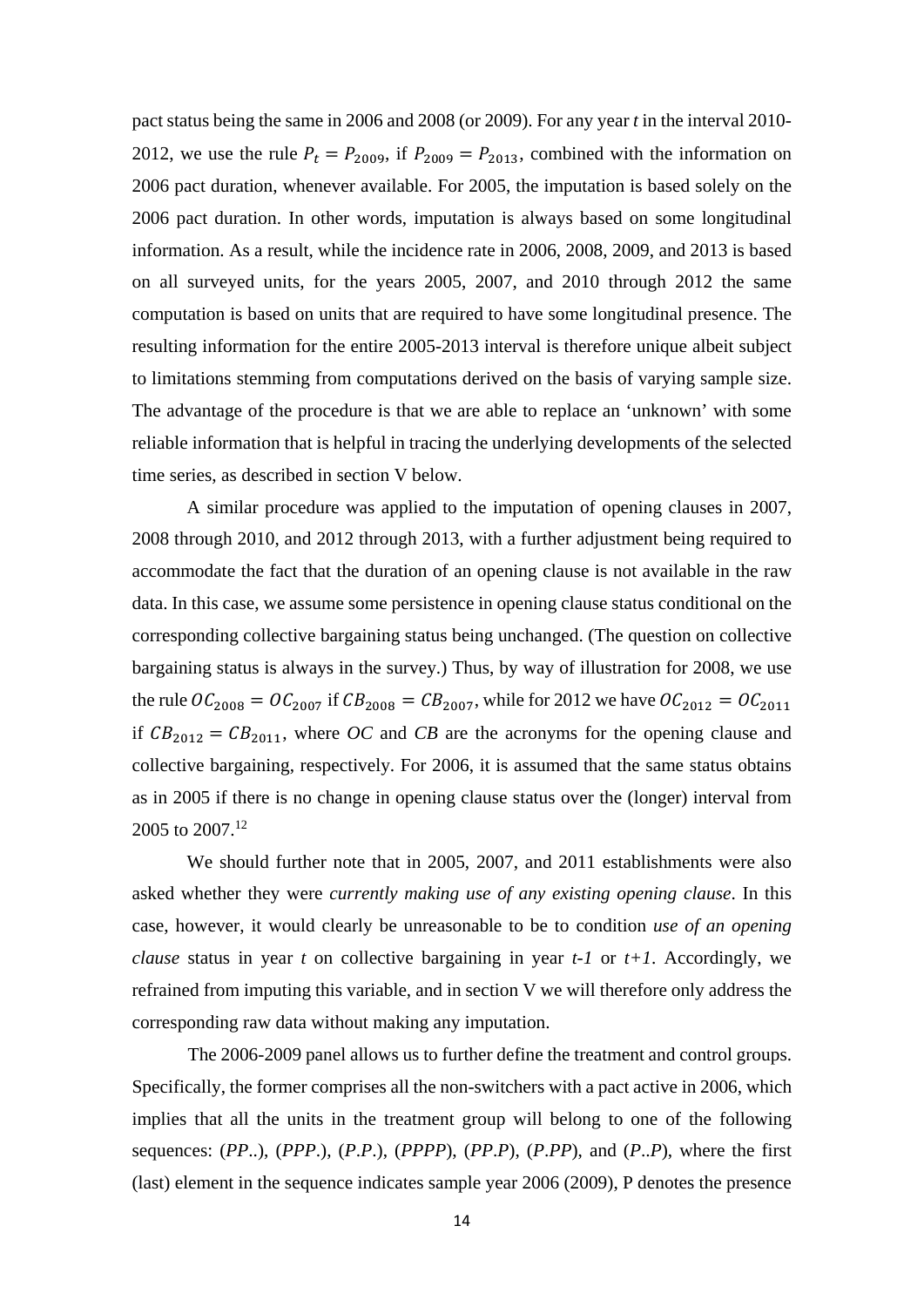of a pact (i.e.  $P=1$ ), while a dot means that the status is missing. An alternative treatment group comprises all establishments that have a pact in 2006 but not necessarily after 2006. This group is of course larger than the main group of treated units and it is only assembled for comparison purposes, the presumption being that even if a pact is signed, say, for one or two years, it essentially represents a medium- to long-run commitment, so that it makes sense to look at 1-, 2-, and 3-years effects irrespective of the reported status in the post-2006 period.

All the units in the control group have a fixed status too. In other words, they have no pact in 2006 *and* no pact at all after 2006, but were involved in unsuccessful negotiations in 2006 or before. In this case, we have the sequences given by  $(\overline{P} \overline{P})$ .,  $(\bar{P}\bar{P}\bar{P}, \bar{P})$ ,  $(\bar{P}\bar{P}\bar{P}\bar{P}\bar{P})$ ,  $(\bar{P}\bar{P}\bar{P}\bar{P})$ ,  $(\bar{P}\bar{P}\bar{P}\bar{P})$ , and  $(\bar{P}\bar{P}\bar{P})$ , with  $\bar{P}$  denoting  $P=0$ . The control group does not contain establishments that negotiated pacts *after* 2006.

Our selected set of dependent variables comprises six establishment-level outcomes: the employment level (given by the number of full-time employees, or FTE), the real wage per FTE, total investment per FTE, labor productivity (measured by value added per FTE), and the innovation and business survival dummies, flagging, respectively, whether any product or process innovation was carried out by the establishment and whether an establishment remained in operation by 2009. (On which more below). Other (observed) establishment-level variables are the type of collective bargaining coverage (sectoral, firm-level, or no coverage) and the presence of a works council or other forms of staff representation, whose main trends are described in section V. To test the *balanced covariates hypothesis* we also collect information on an extended subset of variables including the shares of high skilled workers, those on fixed-term contracts, and part-timers, the presence of further training, expected business volume, the state of technical equipment, foreign ownership, exports as a share of sales, whether the establishment is individually owned and whether is a single firm or forms part of a multiestablishment entity, location (i.e. western or eastern Germany), industry affiliation, and establishment size.

Returning to the business survival variable, the first and last year in which an establishment is observed in the German Establishment Register (or *Betriebsdatei*) may in principle be used to determine the year of death of an establishment. (Establishments have a common establishment identifier in both the *Betriebsdatei* and the IAB Establishment Panel.) But this approach has its limitations because of misclassification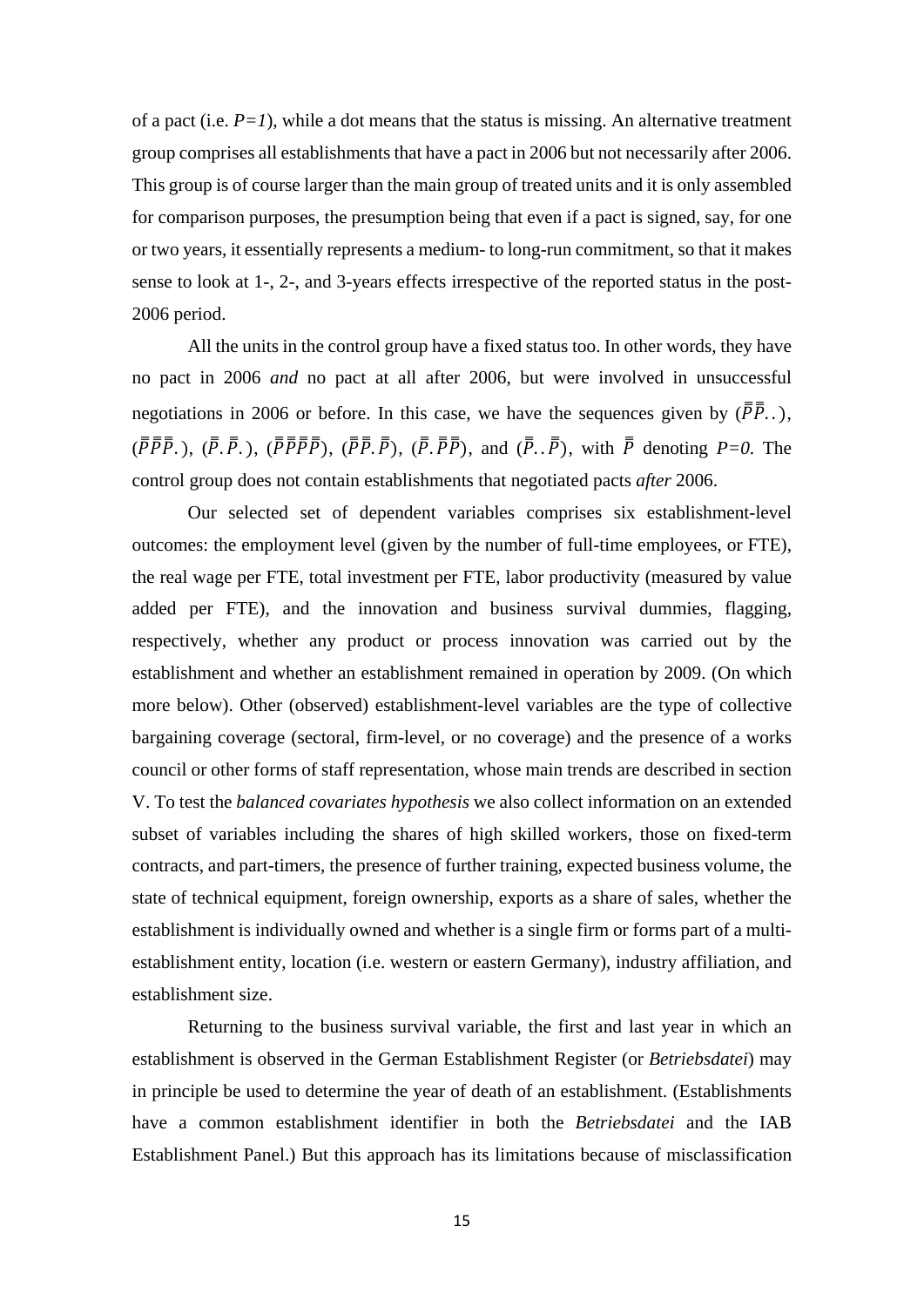bias. For example, an ownership change can yield a change of the establishment identifier, so that a continuing establishment with a new identifier will be regarded as a newlyfounded establishment. To overcome such measurement errors, Hethey and Schmieder (2010) have recently used worker flows to determine newly born and failed establishments, based on German administrative data (namely, the German Establishment History Panel or *Betriebs-Historik-Panel*). The basic idea is that when clustered worker inflows fall below a certain percentage of all worker inflows (say 30 percent) in the first year of an establishment identifier then the establishment can be called a new establishment and, equivalently in the case of an exiting establishment, an establishment death where clustered outflows are less than 30 percent of employment in the year before an exit. In this way, Hethey and Schmieder provide very credible information on entries and exits of establishments, inter al., between 1975 and 2004, so much so in fact that the Research Data Center of the Institute for Employment Research now offers regularly updated versions of these data. Information on establishment births and deaths currently covers the intervals 1975 to 2010 in the case of births and 1975 to 2009 for deaths. (For a detailed description of this material, see Hethey-Maier and Seth, 2010; Gruhl, Schmucker, and Seth, 2012.)

#### **V. Pacts: Some Descriptive Statistics**

Figure 1 presents the constructed (unweighted) time series on pacts (and opening clauses) over the full sample period, 2005-2013. Beginning with opening clauses, there is no sign of any strong upward trend in their existence across establishments. In effect, the actual data (i.e. the 2005, 2007, and 2011 figures) point to a slight increase in coverage of 1.8 percentage points, while the imputed data for 2012 and 2013 actually suggest a slight decrease in more recent years.

#### [Figure 1 near here]

 Pacts in turn are clearly less frequent than opening clauses, reaching their peak in 2009 when 7.6 percent of all establishments were covered by a pact, and then declining to 3.7 percent in 2013. The imputed data on pacts for the interval 2010-2012 perhaps indicate some modest growth but overall the data point to their having become less frequent. For their part, pacts in establishments with opening clauses have also become less common: by the end of the sample period, 14.9 percent of establishments with opening clauses had signed a pact, as compared with their peak incidence of 30.8 percent in 2006.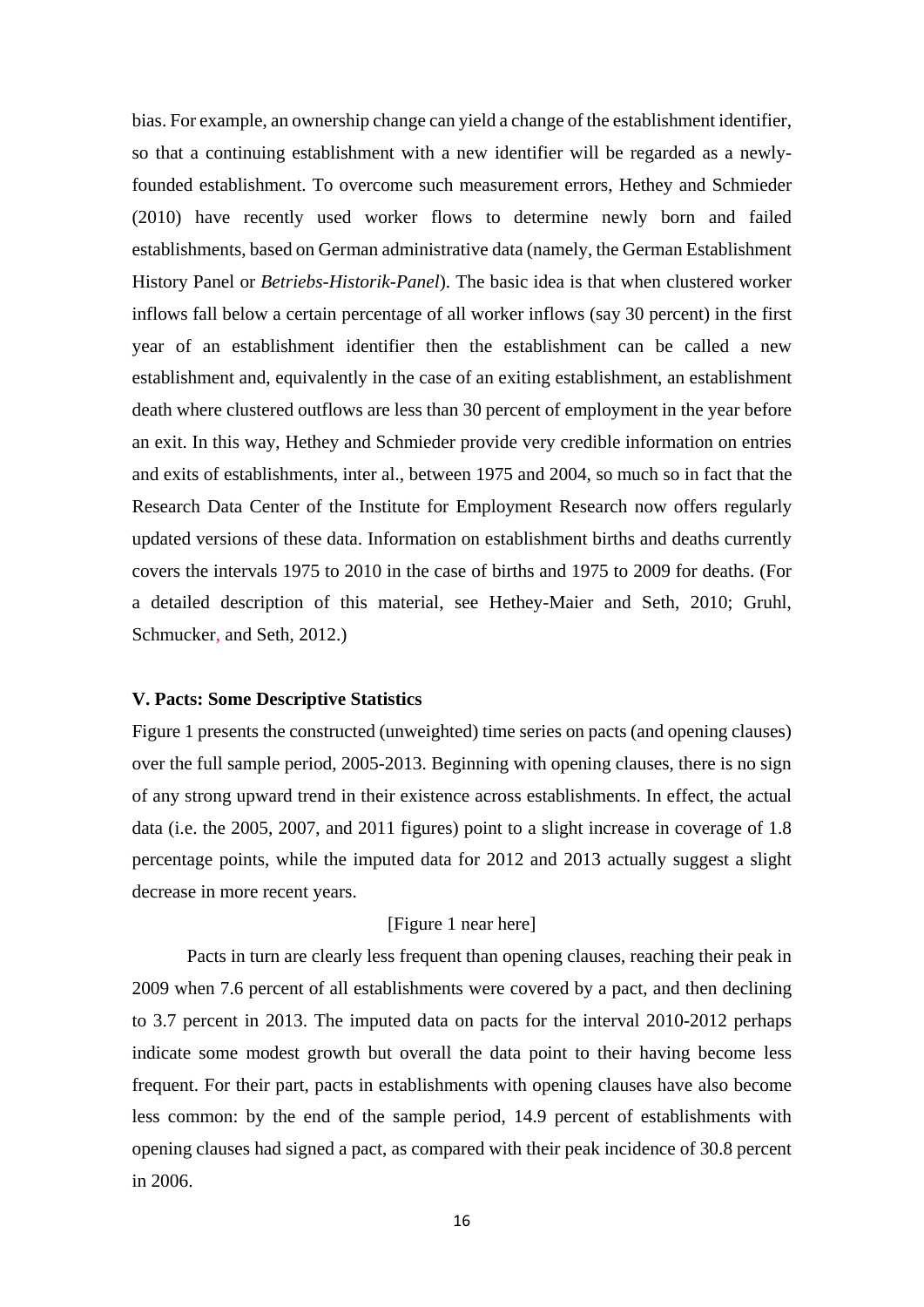As shown in Figure 2, the incidence of pacts in the presence of collective agreements is much higher than in their absence by approximately 6 times. In 2013, for example, the incidence across the two groups was 7.2 and 1.2 percent, respectively, or very roughly one half the corresponding levels in 2006. This pattern contrasts with a visible upward trend in the existence (and use) of opening clauses. Specifically, as a percentage of all establishments covered by a collective agreement, opening clause incidence increased by approximately 12 percentage points from 27.7 in 2005 to 39.3 in 2011. (The imputed data suggest an incidence rate of 38.5 percent by 2013.) Regarding the presence of pacts in establishments with works councils, $13$  their presence is unexpectedly much higher when such an entity is present at the workplace. This incidence peaked at 20.3 percent of all establishments in 2009, declining to 11.2 percent in 2013.

Figure 3 shows the *use* of opening clauses in establishments with collective agreements as well as the incidence of pacts in these establishments. Pacts also declined on the latter basis – from 28.5 (in 2005) to 11.7 percent (in 2011) – despite a doubling in the use of opening clauses in collective agreements over the same interval to 28 percent. Further note that the use of opening clauses in establishments with opening clauses stood at 73.4 percent in 2011 (see the penultimate column of Appendix Table 1). Again recall our decision not to impute the use of opening clauses in the missing years.

#### [Figures 2 and 3 near here]

 Table 1 shows the sample probability of pacts, given works council and collective bargaining status. As indicated in the top left cell of the table, 32.4 percent of establishments with a works council and a firm-level agreement have a pact. This percentage is much higher than obtains for the works council-sectoral bargaining combination, for example, at 16.5 percent. And, clearly, if collective agreements are distinguished by their absence, then the incidence of pacts falls even further to 10.9 percent. This pattern holds over time, although it seems to be the case that as pacts have become less common, the differences across the combinations shown in the first three columns of the table have become more muted. The hallmark of the situation in which works councils are absent is transparent: a very low incidence of pacts. In 2006, for example, the maximum sample probability of pacts was just 3.1 percent in these circumstances.

#### [Table 1 near here]

A second issue has to do with the type of pact (i.e. its legal form) and the relationship with collective agreements and worker representation. The survey identifies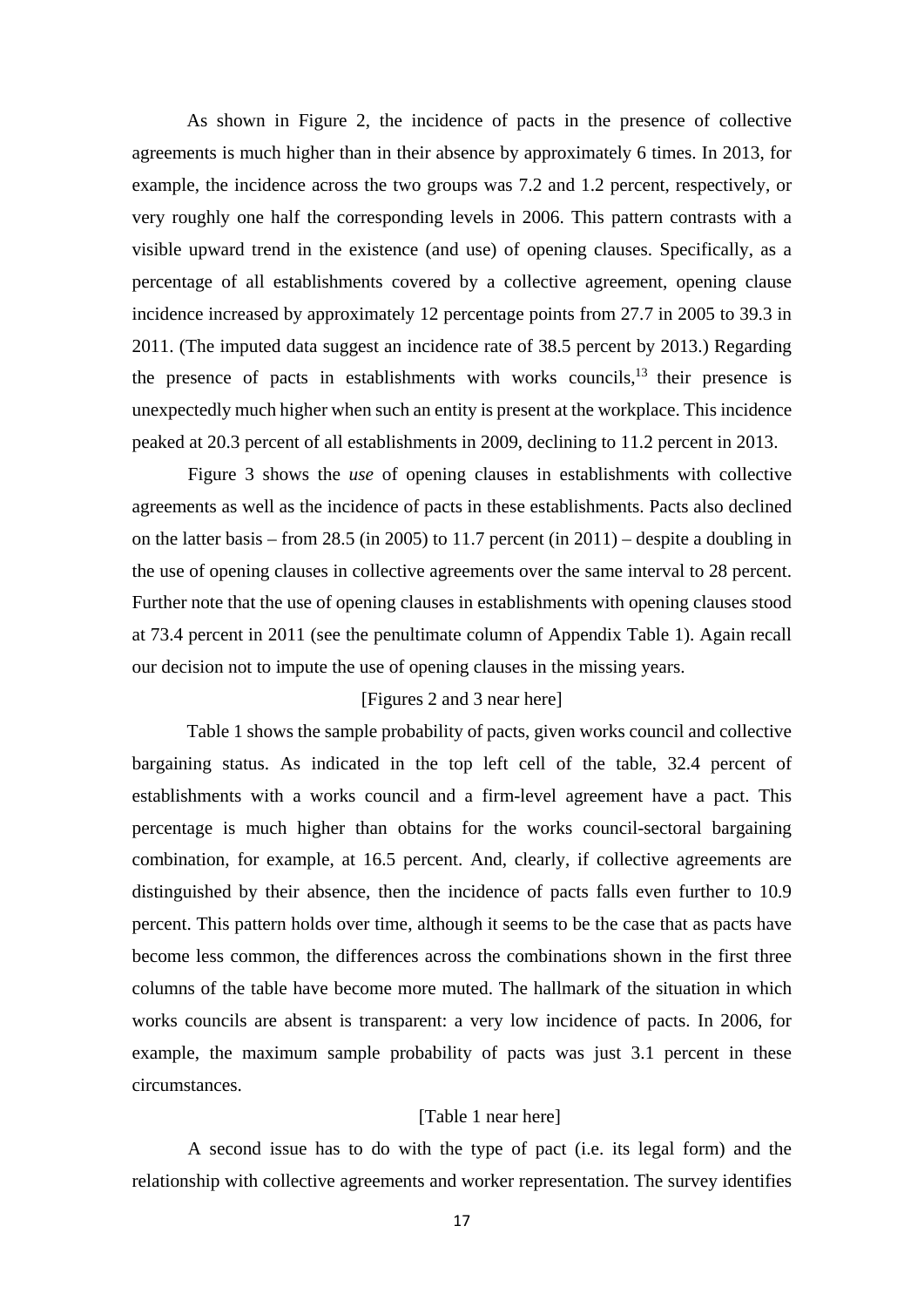five distinct types: a *Betriebsvereinbarung* or formal establishment agreement involving the works council and management as the main partners; a firm-level agreement between the trade union(s) and the employer (*Haustarifvertrag)*; a contract of employment (*Arbeitsvertrag*) agreed between individual employee and employer; a less formal verbal arrangement (*Mündliche Vereinbarung*); and, finally, a residual category (*Sonstige*).

Table 2 shows that the *Betriebsvereinbarung* category is the dominant type of pact, with an approximate 60 percent share of the total. Interestingly, if an establishment is covered by both a works council and a sectoral agreement, a *Betriebsvereinbarung* is much more likely to occur than a *Haustarifvertrag*, the latter arrangement being much more likely for the firm-level agreement-works council combination. The corresponding percentages, provided in the first two columns of the table, are 78.3 and 2.1 percent in the former case and 26.9 and 65.7 percent in the latter. Unsurprisingly, if there is no collective agreement of any type, then an *Arbeitsvertrag* is much more likely to be encountered, especially in the absence of a works council; in the latter event, such individual contracts of employment dominate and represent some 40.8 percent of the total.

#### [Table 2 near here]

Unfortunately, this disaggregation of pacts by type is only available for 2006. But based on the 2006 survey, there seems nevertheless to be some tendency towards pacts developing in situations where trade unions do not play the leading role (at least directly); that is, as the sole entity directly discharging pact implementation. Witness the domination of the *Betriebsvereinbarung* type of pact. In this sense, the decentralization process heralded by contract innovation might seem to be conducted at arms' length from trade unions. Offsetting any such trend, however, is the strong participation of trade unions in the negotiation of *Haustarifverträge*.

#### **VI. Findings**

#### *The Baseline RDD model*

We begin the analysis by describing our selected treatment and control groups in Table 3. But note at the outset that the set of treated units is reduced from a total of 1,036 units in the 2006 raw sample to a maximum of 544. This reduction is due to the construction of our panel. Unfortunately, not all units observed in 2006 can be followed longitudinally, either because they have rotated out of the panel or because their status is missing or has changed after 2006. For its part, the control group contains a maximum of 144 units. Further, not all outcome variables are always observed; for example, while employment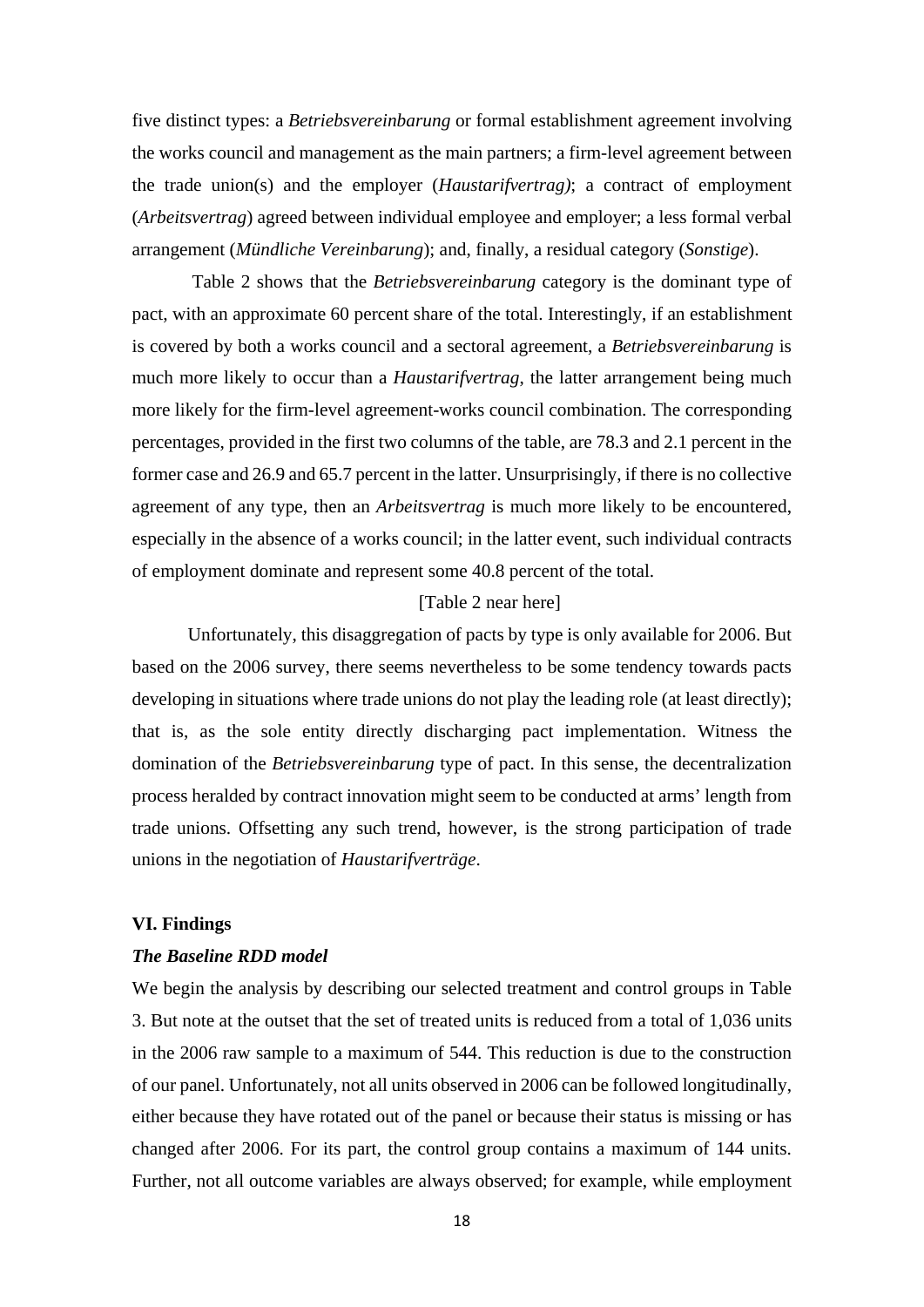can be observed in almost 100 percent of the cases, the labor productivity and real wage variables are far from being always observed.

#### [Table 3 near here]

Our expectation is that the underlying establishment characteristics are not systematically different across treatment and control groups – the balanced covariates hypothesis – and also that the base-year (i.e. 2006) outcomes for the two groups are not too far apart. Regarding the latter, there is a statistically significant difference in mean values in two cases (establishment-level real wages and employment) at the 0.01 level or better. The null is rejected at the 0.05 level in the case of labor productivity, while the null in the investment, innovation, and survival cases is more strongly rejected.<sup>14</sup> As far as the other observables are concerned we distinguish three subsets of variables: first, works council, sectoral agreement, and firm-level agreement; second, industry and establishment size; and third, all the other (18) variables. In the first subset, and unsurprisingly, the mean comparison two-tailed t-test confirms that establishments with worker representation, and covered by a firm agreement have a higher chance to have a pact, but not necessarily in the case of an establishment with a sectoral agreement; in the second, only in 1 out of 19 industries does the t-test rejects the null at the 0.01 level, while the mean in the case of the establishment size variables (a total of 6 dummies) is statistically different across the treatment and control groups in only 1 case, again at the 0.01 level or better. The null is rejected at the 0.05 level in two additional size categories. In the third subset, the null is rejected at the 0.01 level or better in 4 instances (and at the 0.05 level in a further 3 cases). In the spirit of our preferred regression model (5), and although not all our priors are fully met, we will persist in our implementation using a restricted set of regressors (the most parsimonious possible) and only include as controls establishment size and industry affiliation. (A similar procedure is adopted by DiNardo and Lee, 2004, and Bradley, Kim, and Tian, 2015).

Table 4 presents the estimation results from implementing various model specifications, with each cell in a given column reporting the treatment effect on one of the six selected outcomes (viz. wages, employment, investment, productivity, innovation, and survival). By definition, column (1) gives the unadjusted or unconditional difference in means across establishments with and without pacts, 1-, 2-, and 3-years after 2006.

#### [Table 4 near here]

As shown in all (three) columns (1) of the table, the unadjusted mean difference is always positive and in 11 out of 15 cases (in the first five rows) the treatment effect is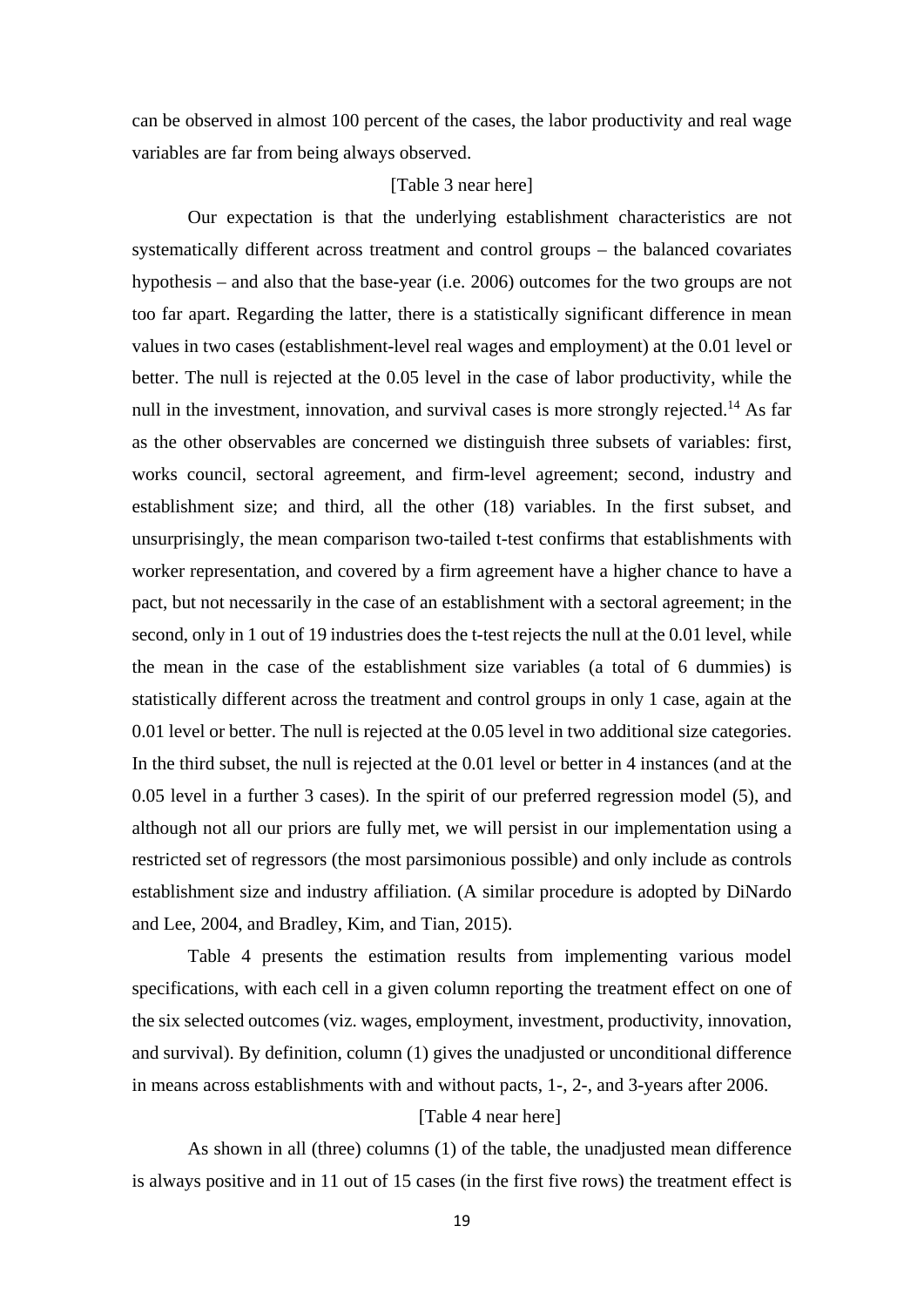statistically significant at conventional levels. The first major finding from this first set of run is, therefore, that there is no indication that pacts are detrimental to any of the selected outcomes; on the contrary, all the preliminary evidence does not exclude the likelihood of a positive impact on five out of six outcomes, possibly of sizeable magnitude. However, pacts do not have an impact on business survival over this short sample period.

Refinements to specification (1) in the case of all outcomes other than survival are introduced in columns (2) through (4), firstly by adding industry and establishmentsize dummies (in column (2)), then by 'de-meaning' the outcome variable and thus using the resulting growth rate as the dependent variable (column (3)), and finally by adding the base-year outcome to the set of regressors (column (4)). By way of clarification, then, we have in column (3) the growth rate of the outcome variable  $Y^k$  as a function of pact status and, in column (4), as a function of pact status *and* the base-year outcome level. Given that we cannot de-mean the survival dummy, no results are given for columns (3) and (4) for survival. In the case of innovation, specification 3 gives the change in innovation status as the dependent variable, while in specification 4 the change in innovation status is also a function of the beginning-period (i.e. 2006) status.

Columns (2) though (4) of Table 4 show that although both the statistical significance and magnitude of the point estimate are sensitive to model specification, one constant holds: in no case is there statistical evidence to suggest that pacts are harmful to any of the selected measures of establishment performance. In effect, in 10 out of 45 cases the estimated coefficients are positive and statistically significant, while in the remaining (35) cases one cannot exclude a zero impact on performance. But, to repeat, in no case there is evidence of any negative impact. For completion, we note that introducing the industry and establishment size dummies separately – in column (2) the results are obtained after jointly adding the two sets of variables – we confirm that the treatment effect is indeed sensitive to the introduction of establishment size dummies, but not to industry affiliation. Since in Table 3 the null in the subset of industry dummies is rejected in only 2 out of 19 cases (1 at the 0.01 level or better), this result is highly predictable.

The full specification in column (4) of the table also allows us to identify three important regularities: first, a 2-year effect of about 8 percent on an establishment's average wage; second, a 3-year effect on average establishment productivity of approximately 20 percent; and, finally, a 1-year effect on innovation of some 11 percent. These are non-negligible results that do suggest that decentralization introduced by the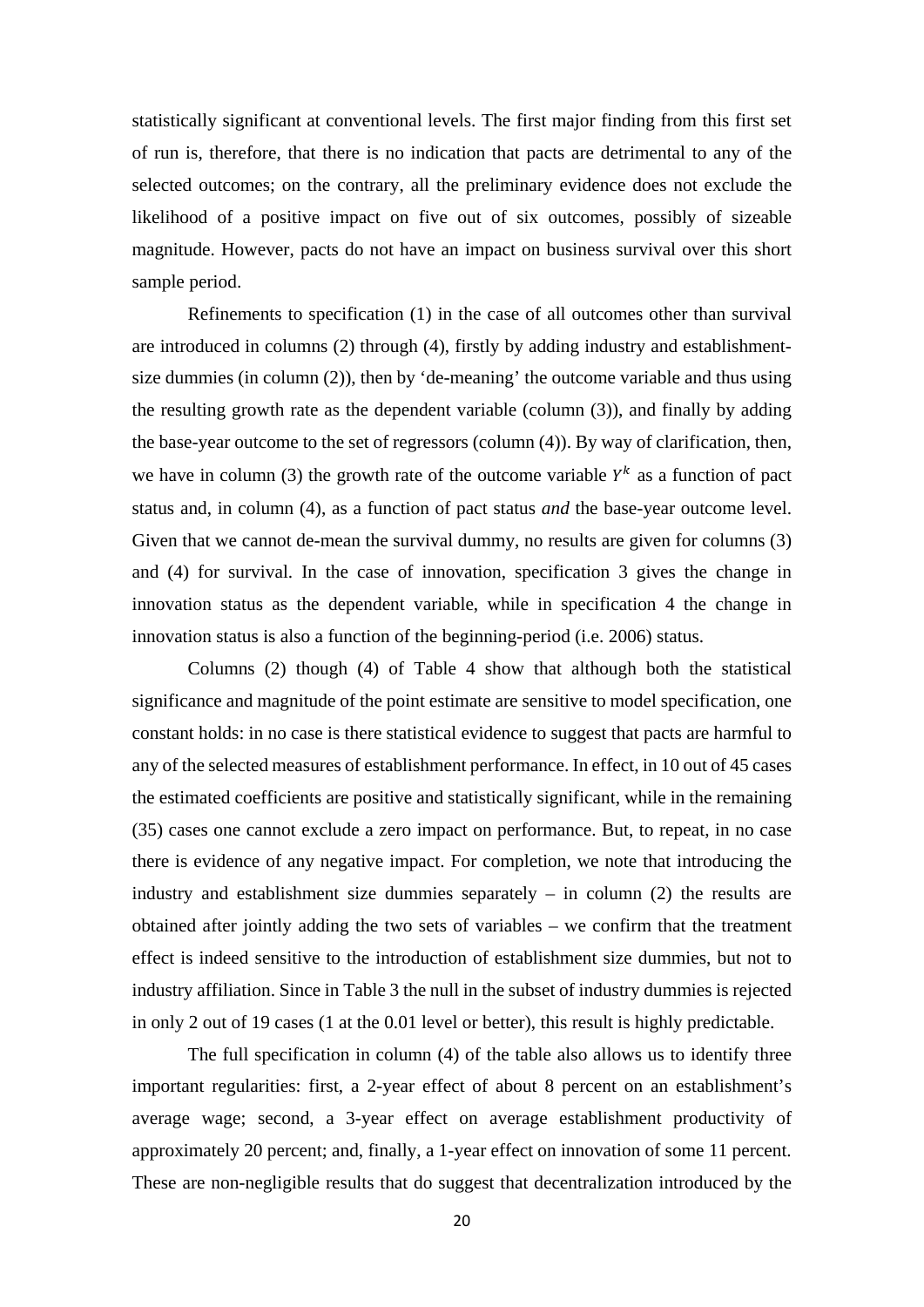pact mechanism has somehow created a distinct combination of higher wages on the one hand, and higher innovation and higher worker productivity on the other.

#### [Table 5 near here]

The results in Table 5, obtained from using the *alternative* treatment group comprising all establishments with a pact in 2006 but not after 2006, confirm with one exception the regularities found in Table 4. Thus, the 2-year effect on establishment average wage of approximately 8 percent is confirmed, as well as a somewhat reduced impact on innovation of around 8 percent (rather than the 11 percent in Table 4). No causal effect on productivity was found in this case. Again, there was no indication of negative effects of pacts.

#### *Robustness Checks*

The specifications in Tables 4 and 5 test whether the results are robust to establishmentsize and industry controls, on the one hand, and to the introduction of the corresponding base-year outcome, either as an explained or explanatory variable. Implicitly, it is assumed that either the covariates are sufficiently balanced or, above all, that the RDD assumption is satisfied. We now present the results of the robustness exercises described in section III in which we randomize participation of individuals (i.e. establishments) in the treatment and control groups. Given that the findings obtained in Tables 4 and 5 are qualitatively identical, we shall focus on the robustness of the results reported in Table 4.

Also in the interests of economy, we propose to illustrate our simulations using only specifications 3 and 4 – except in the case of survival, where we deploy specification 2 alone. Our results are given in Table 6. For each outcome indicator, we replicate in column (A) of the table the point estimate of the treatment effect first reported in column (4) of Table 4. Then, columns (B), (C), and (D) give the mean estimate of the same coefficient and its standard deviation (in parentheses) from 1,000 runs in *Simulation I* (Cases 1/3 and 2/3) and *Simulation II*, respectively. Recall that in *Simulation I* we fix the fraction of selected participants at 1/3 and 2/3, respectively, while in *Simulation II* we randomly allocate a sample probability and then run a weighted regression.

#### [Table 6 near here]

Our priors seem to be comfortably met. First of all, the mean obtained from the selected 1,000 iterations maintained with one exception the sign of the point estimate. Second of all, the standard deviation is comparatively smaller (in relation to the mean) when the point estimate is statistically significant. For example, the coefficient of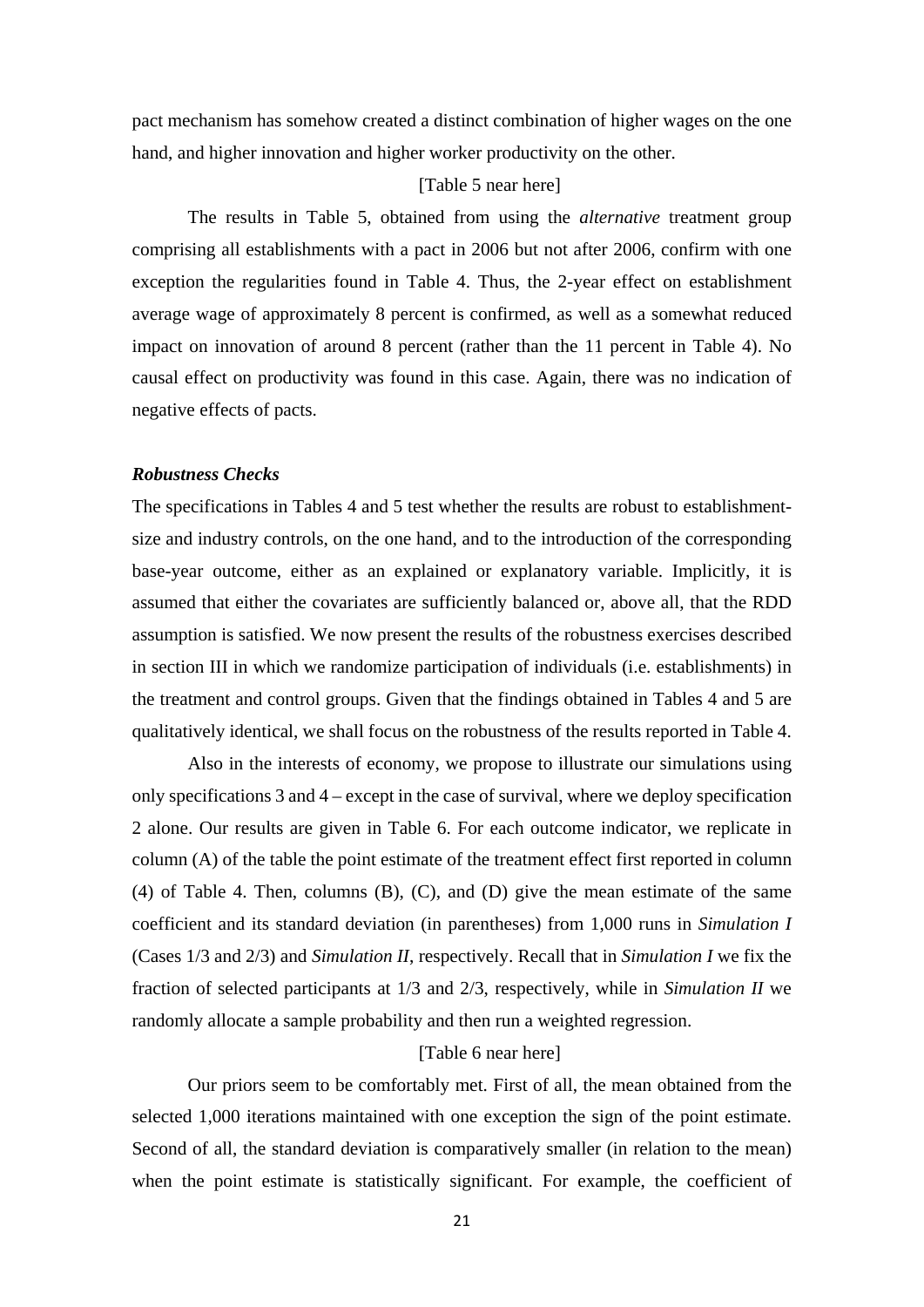variation in the case of the innovation outcome in the fifth row of the table for the 1-year effect is 0.76, whereas it is always greater than 2 in the preceding four rows. Third of all, the mean tends to be closer to the point estimate when the null that the coefficient is zero is rejected. The results of the simulation exercise in Table 6 are therefore consonant with the findings from Table 4; in particular, it is confirmed that the simulation results are well centered around the prior point estimates. Moreover, this finding does not seem to hinge on a particular set of runs or simulation method, as it is apparent that both the mean(s) and standard deviation(s) are very stable across experiments.

#### [Table 7 near here]

This pattern of results is replicated in Table 7, which tests the sensitivity of the point estimates earlier reported in column (3) of Table 4. Note that although the results obtained in columns (3) and (4) of Table 4 are not qualitatively different, for completeness we decided to test separately the sensitivity of the findings based on specification 3. Thus, by way of a summary: (a) the simulation mean maintains the sign of the point estimate (with one exception); (b) whenever the point estimate is statistically significant, the standard deviation is relatively small; and (c) the dispersion of the mean across simulations is relatively small. Overall, there is again no material evidence to indicate that pacts impact any of the selected outcomes negatively.

#### [Figure 4 near here]

We provide further evidence in favor of these findings in Figure 4. In presenting the simulation histograms, the main aim is to assess the extent to which the simulation results are centered around the point estimate. For expositional convenience, we select three outcomes where statistically significant treatment effects are obtained, namely the 2-year effect of pacts on wages, the 3-year effect on productivity, and the 1-year effect on innovation. These three cases are illustrated in panels (a) through (c) of the figure, where we present histograms of the entire distribution. To improve readability, in all histograms we insert a vertical line flagging the corresponding point estimate. The histograms are also vertically aligned, with specification 3 at the top and specification 4 at the bottom.

Clearly, specifications (3) and (4) yield very close distributions: compare in each panel the pairs of histograms vertically. Further, robustness of the results is independent of the simulation method: compare in each panel the three histograms horizontally. Finally, the simulation results are well centered around the point estimate. The histograms produced for all other cells in Tables 6 and 7 follow the same pattern and are available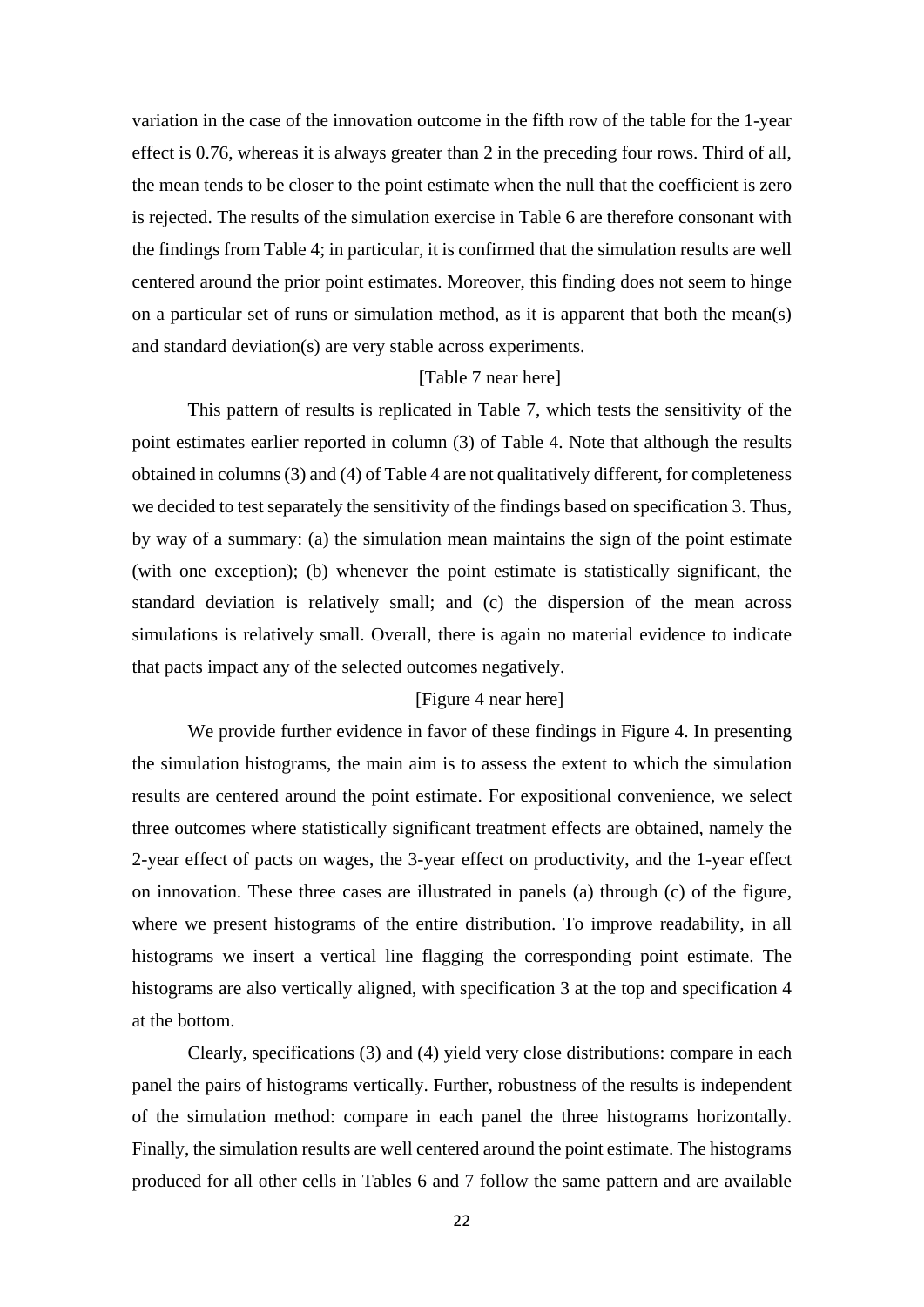upon request. Also, given the results generated by *Simulation II*, in which participation is fully random, there seems to be no reason to suspect that the pattern of histograms would be radically different had we changed the 1/3 and 2/3 shares in *Simulation I* to virtually any other share in the (0, 1) interval.

#### **VII. Conclusions**

Pacts for employment and competitiveness are just one aspect of an unprecedented decentralization of collective bargaining from sectoral level to shop floor level. This decentralization is widely held to be the key to the resurgence of the German economy, a position most forcefully argued by Dustmann et al. (2014). Decentralization in the limit embraces a growth in *individual* bargaining between firms and their workers, and this change has been tied to more moderate wage developments. Decentralization that falls short of this, with local negotiations still largely being conducted within the framework of sectoral bargaining – often but not uncontroversially described as *organized*  decentralization – has not generally been credited with more moderate wage agreements (Ochel, 2005), even if greater wage flexibility and wage dispersion have unambiguously accompanied this development.

Dustmann et al. (2014) argue that wage restraint and decreasing real wages, and with them falling unemployment, can be allied not only to a sharp decline in the share of workers covered by collective agreements (i.e. *deunionization*) but also to the increase in opening clauses that have strengthened the role of firm-based works councils in wage determination vis-à-vis to unions. The latter presumption still awaits formal testing at the local level.

We have not examined opening clauses in the present treatment other than tangentially most obviously because our test procedure has a basis in a comparison of negotiations that (can be assumed to have) narrowly failed or succeeded, and in the case of opening clauses we lack any information on negotiations other than at sectoral level. Moreover, the local agreements that we do investigate are more likely to be the result of an integrative bargaining exercise or win-win situation for both sides. A number of our outcome indicators in the baseline model supported this presumption; three of which, namely *higher* wages, enhanced productivity, and improved innovation survived our robustness checks. Given the likely diversity in firm behavior and the short time period examined we consider these to be strong results.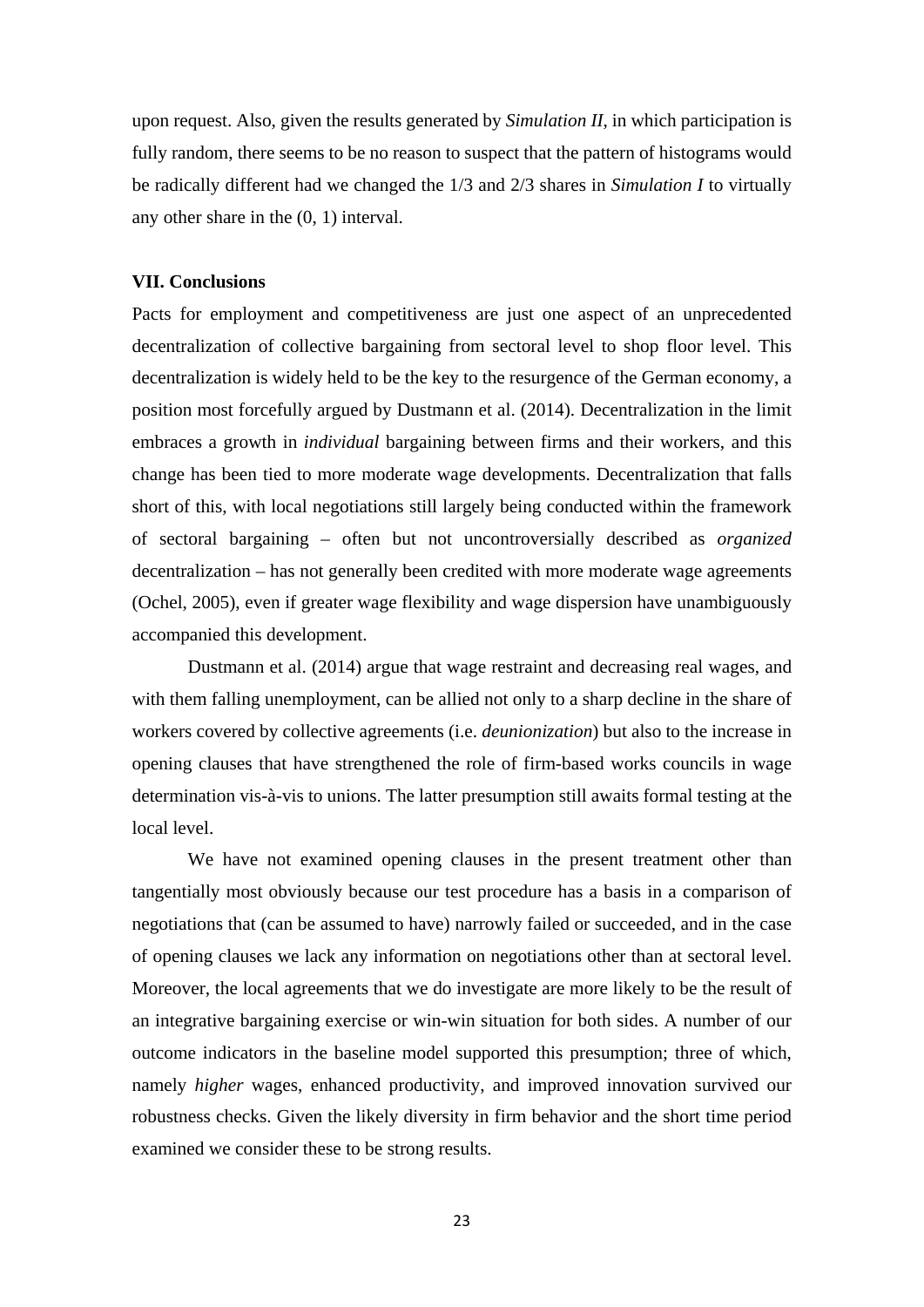Pacts for employment and competitiveness are likely to be of increasing importance in the future and their performance should be more closely monitored than hitherto across a full range of outcomes and, importantly, pairs of outcomes. Key issues here are likely to be the association between employment and investment (because of the suggestion in very recent research of a substitutive relationship between employment and the real capital stock) and the factors contributing to effectiveness or otherwise of pacts (including type of collective bargaining coverage). A different although perennial research topic is whether sectoral bargaining can survive what often amount to extensive opt-outs of this type and the consequences for macro performance of an implied more fundamental shift in the collective bargaining infrastructure.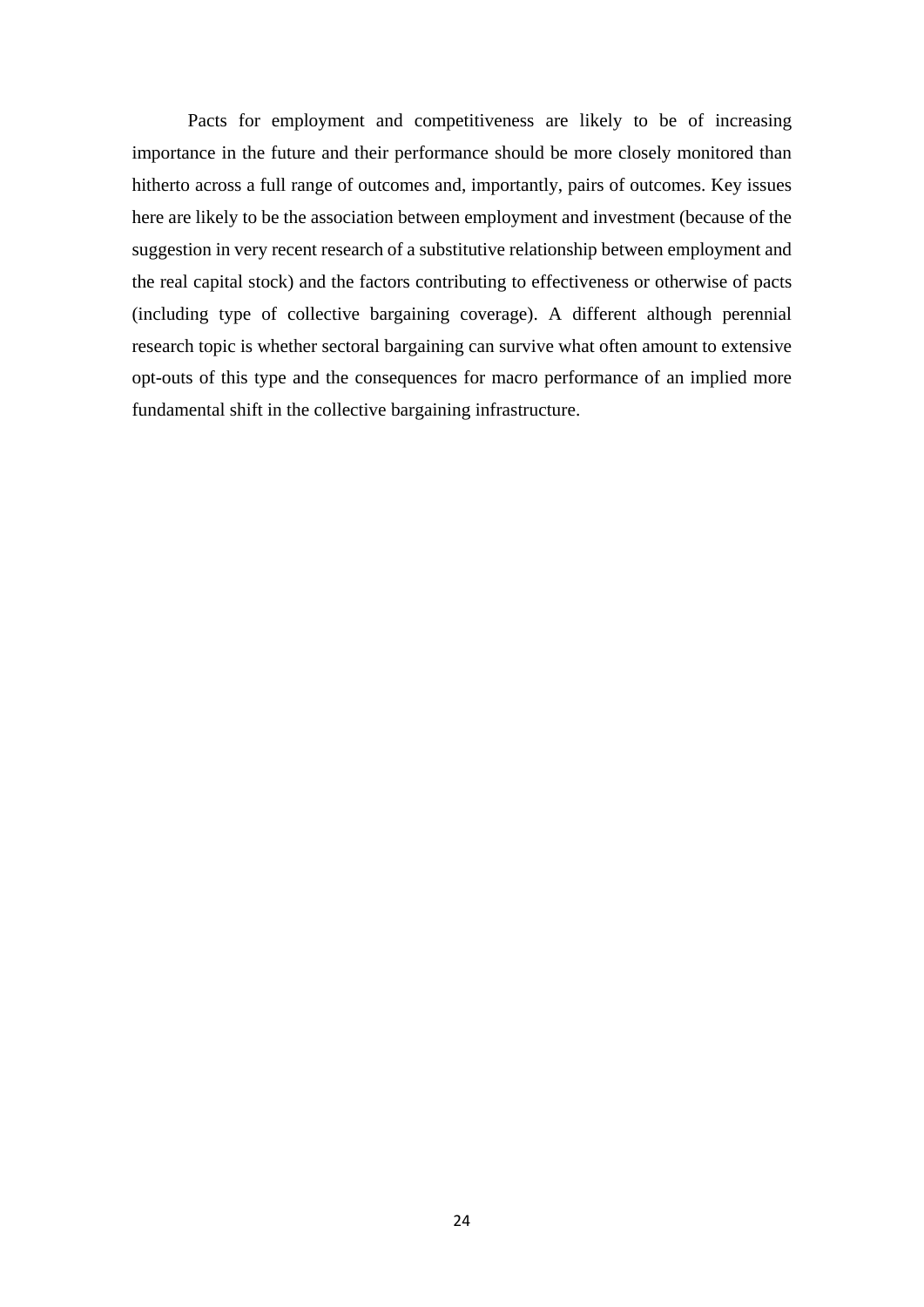### *Endnotes*

1. The international experience with *pacts for employment and competitiveness* is charted in Sisson et al. (1999), Sisson and Artiles (2000), and Freyssinet and Seifert (2001). Note that this particular phrase is used to distinguish such local contractual innovations from *social pacts*, namely tripartite agreements between employers' organizations, trade unions, and government covering developments in wages, social security, and public expenditure (see, for example, Hassel, 2009).

2. On the British experience, see Bacon and Samuel (2009).

3. While recognizing that pacts may encourage regime competition and ultimately lead to what might be described as the *Americanization* of industrial relations in Europe, pacts were not designed to undermine the position of employee representatives as some would allege to be the case with concession bargaining in the United States.

4. See also Zagelmeyer (2000, Chapter 8; 2010) for individual company case studies.

5. Namely, reduction of working hours, extension of working and operating hours, monetary concessions, working time flexibility, organizational flexibility, and socially acceptable redundancies.

6. Hübler also examined the impact of different pact components, reporting that the promotion of further training and working time extensions benefited employment while work reorganization, wage cuts, and working time reductions had a contrary effect. For its part, the introduction of working time accounts left employment unaffected.

7. However, if we are to depict this study period as constituting *normal* times, a subsequent study by Bellmann and Gerner (2012a) of the Establishment Panel for the years 2006-2009, again using a difference-in-differences estimator, reports that the adoption of pacts is associated with smaller employment losses. No such beneficial effect on employment *growth* was discernible before the onset of the crisis, leading the authors to conclude that pacts helped establishments to stabilize their employment during the crisis. The qualification that needs to be entered here is that during the period of the Great Recession employment barely fell and unemployment barely rose. Burda and Hunt (2011) have argued that this outcome in large part reflected a low rate of hiring in the preceding expansion.

8. For an ambitious simultaneous analysis of pacts, employment change, and real capital growth, suggesting that pacts may be *bluff packages*, see Bellmann et al. (2014).

9. According to Zagelmeyer (2010), negotiations usually take 3 to 6 months.

10. Changes in industrial classification (in 2009) were accommodated using the methodology described in Addison et al. (2015).

11. Clearly, any panel covering the 2009-2013 interval implies a considerable 'extension' of the imputation procedure as the question on pacts is missing from the 2010 though 2012 waves of the dataset.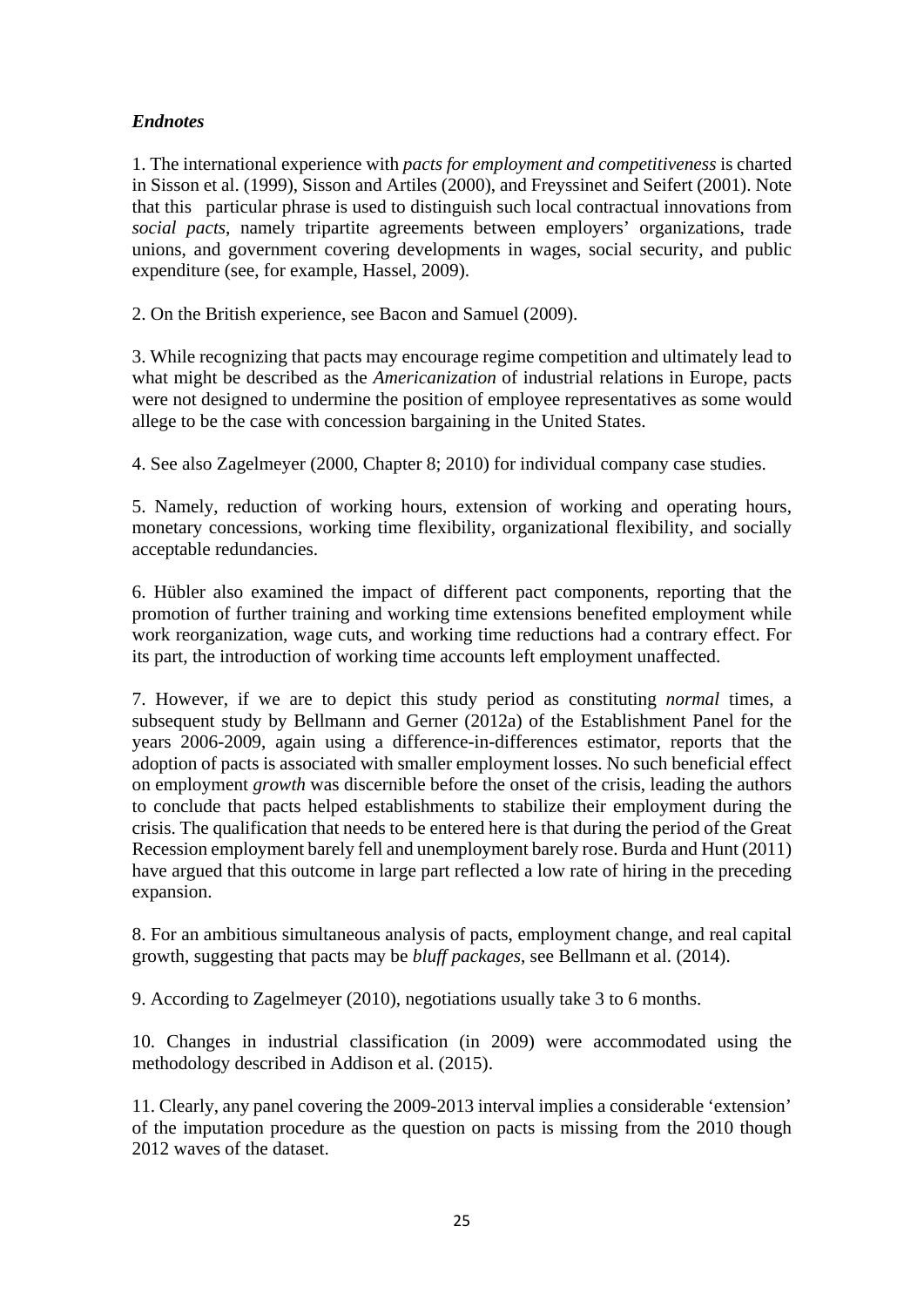12. The above discussion is necessarily a summary description; the code for the entire procedure is available from the authors upon request.

13. This time series is closely mimicked by the corresponding time series on the presence of pacts in establishments with *some* type of worker workplace representation (i.e. both works councils proper and other staff representative bodies). The annual values for works councils exceed those for staff representation by less than 2 percentage points.

14. Observe, however, that in order to reduce the presence of any potential bias our regression model does include the base-year outcome in the set of regressors; see columns (4) of Table 4, below.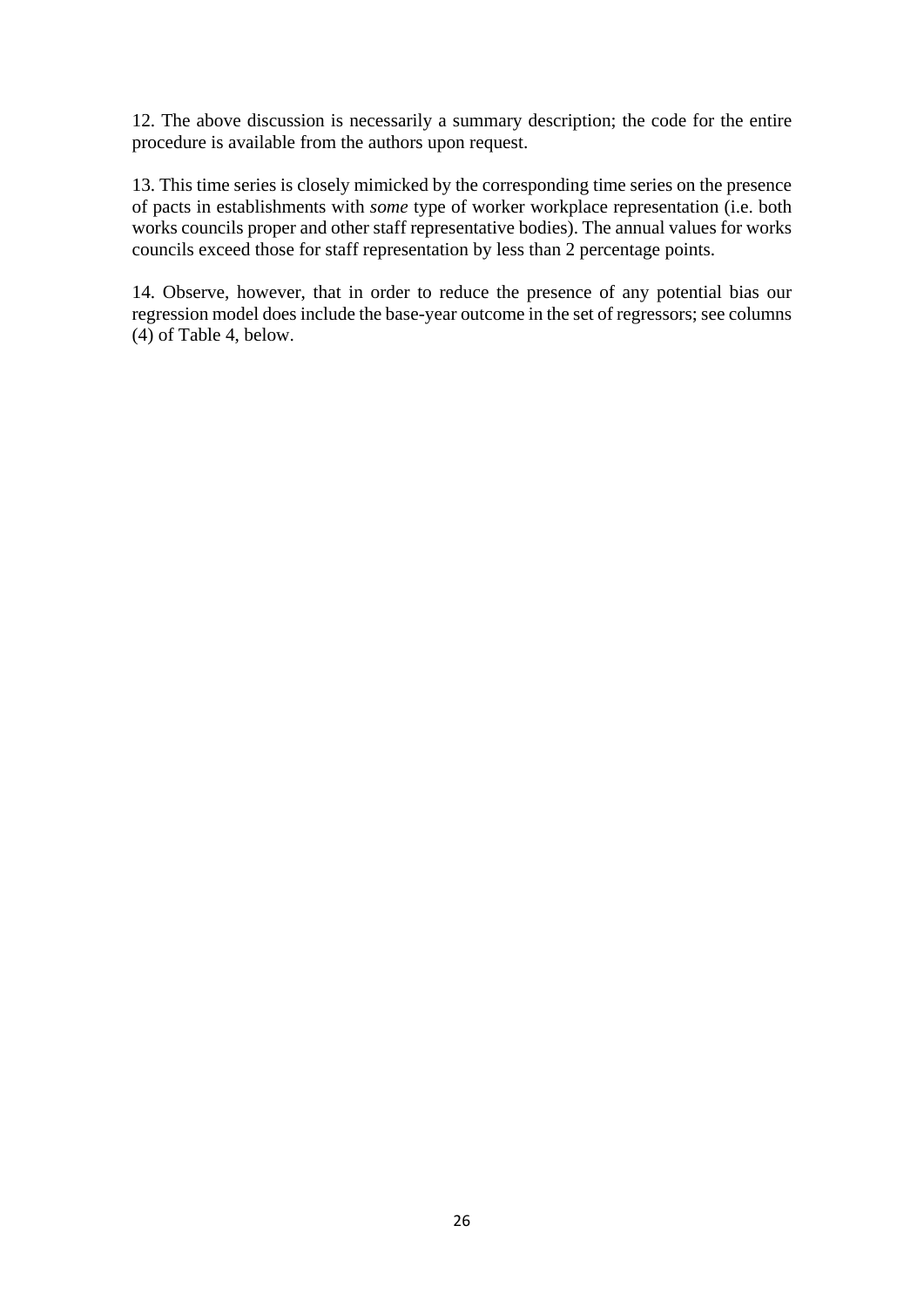#### *References*

Addison, John T., Paulino Teixeira, Katalin Evers, and Lutz Bellmann. 2015. "Is the Erosion Thesis Overblown? Alignment from Without in Germany." *Industrial Relations* (forthcoming).

Addison, John T., Paulino Teixeira, André Pahnke, and Lutz Bellmann. 2014. "Demise of a Model? The State of Collective Bargaining and Worker Representation in Germany." *Economic and Industrial Democracy.* Online First, doi:10.1177/0143831X14559784.

Bacon, Nicolas and Peter Samuel. 2009. "Partnership Agreement Adoption and Survival in the British Private and Public Sectors." *Work, Employment and Society* 23(2): 231– 248.

Bellmann, Lutz, Knut Gerlach, and Wolfgang Meyer. 2008. "Company-Level Pacts for Employment." *Jahrbücher für Nationalökonomie und Statistik* 226 (5/6): 532-553.

Bellmann, Lutz and Hans-Dieter Gerner. 2012a. "Company-Level Pacts for Employment in the Global Crisis 2008/2009 – First Evidence from Representative German Establishment-Level Panel Data." *International Journal of Human Resource Management* 23(16): 3375-3396.

Bellmann, Lutz and Hans-Dieter Gerner. 2012b. "Further Training and Company-Level Pacts for Employment in Germany." *Jahrbücher für Nationalökonomie und Statistik* 232(2): 98-115.

Bellmann, Lutz, Hans-Dieter Gerner, and Olaf Hübler. 2014. "Effects of Reciprocal Concessions on Employment and Real Capital." *Economics Bulletin* 34(1): 494-509.

Bellmann, Lutz, Hans-Dieter Gerner, and Olaf Hübler. 2015. "Investment under Company-Level Pacts before and during the Great Recession." *Economic and Industrial Democracy* 36(3): 501-522.

Berthold, Norbert and Rainer Fehn. 1996. "Evolution von Lohnverhandlungssytemen – Macht oder Ökonomische Gesetz?" In Werner Zohlnhöfer (ed.), *Die Tarifautonomie auf dem Prüfstand*, pp. 57-94. Berlin: Duncker und Humblot.

Berthold, Norbert, Marita Brischke, and Oliver Stettes. 2003. "Betriebliche Bündnisse für Arbeit. Eine empirische Untersuchung für den deutschen Machinen- und Anlagenbau." Wirtschaftsordnung und Sozialpolitik No. 68, Wissenschaftliche Beiträge des Lehrstuhls für Volkwirthschaftslehre, Wirtschaftsordnung und Sozialpolitik No. 68, Universität Würzburg.

Bradley, Daniel, Incheol Kim, and Xuan Tian. 2015. "The Causal Effect of Labor Unions on Innovation." *Management Science* (forthcoming). Available at SSRN: http://ssrn.com/abstract=2232351 or http://dx.doi.org/10.2139/ssrn.2232351.

Brändle, Tobias and Wolf Dieter Heinbach. 2013. "Opening Clauses in Collective Bargaining Agreements: More Flexibility to Save Jobs?" *Review of Economics*/*Jahrbuch für Wirtschaftswissenschaften* 64(2): 159-192.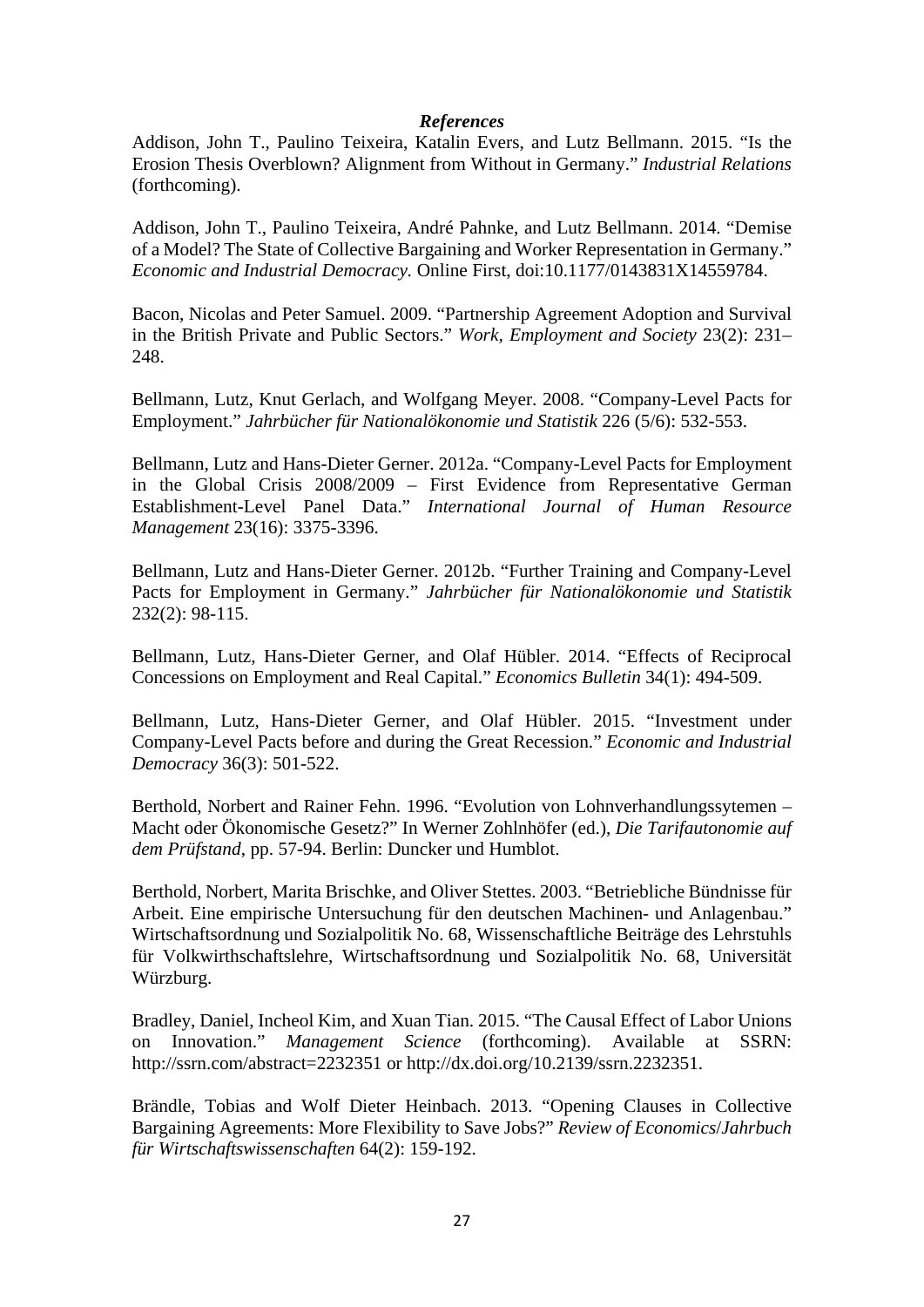Burda, Michael C. and Jennifer Hunt. 2011. "What Explains the German Labor Market Miracle in the Great Recession?" *Brookings Papers on Economic Activity* Spring: 273- 319.

Cappelli, Peter. 1985. "Plant-Level Concession Bargaining." *Industrial and Labor Relations Review* 39(1): 90-104.

DiNardo, John and David S. Lee. 2004. "Economic Impacts of New Unionization on U.S. Private Sector Employers: 1984-2001." *Quarterly Journal of Economics* 119(4): 1383- 1442.

Dustmann, Christian, Bernd Fitzenberger, Uta Schönberg, and Alexandra Spitz-Oener. 2014. "From Sick Man of Europe to Superstar: Germany's Resurgent Economy." *Journal of Economic Perspectives* 28(1): 167-188.

Ellguth, Peter and Susanne Kohaut. 2008. "Ein Bund fürs Überleben? Betriebliche Vereinbarungen zur Beschäftigungs- und Standortsicherung." *Industrielle Beziehungen*  15(3): 209-232.

Ellguth, Peter, Susanne Kohaut, and Iris Möller. 2014. "The IAB Establishment Panel – Methodological Essentials and Data Quality." *Journal for Labour Market Research* 47(1- 2): 27-41.

Fitzenberger, Bernd and Wolfgang Franz. 1999. "Industry-Level Wage Bargaining: A Partial Rehabilitation – The German Experience." *Scottish Journal of Political Economy* 46(4): 437-457.

Freyssinet, Jacques and Hartmut Seifert. 2001. *Negotiating Collective Agreements on Employment and Competitiveness*. Dublin: European Foundation for the Improvement of Living and Working Conditions.

Gruhl, Anja, Alexandra Schmucker, and Stefan Seth. 2012. "The Establishment History Panel 1975-2010. Handbook version 2.2.1." FDZ-Datenreport, 04/2012. Nürnberg: Forschungsdatumzentrum, Bundesagentur für Arbeit.

Haipeter, Thomas and Steffen Lehndorff. 2009. "Collective Bargaining on Employment." Working Paper No. 3, Industrial and Employment Relations Department (DIALOGUE). Geneva: International Labour Office.

Hassel, Anke. 2009. "Policies and Politics in Social Pacts." *European Journal of Industrial Relations* 15(1): 7-26.

Haucap, Justus and Christian Wey. 2004. "Unionization Structures and Innovation Incentives." *Economic Journal* 114(494): C149-C165.

Hethey, Tanja and Johannes F. Schmieder. 2010. "Using Worker Flows in the Analysis of Establishment Turnover – Evidence from German Administrative Data." FDZ-Methodenreport, 06/2010. Nürnberg: Forschungsdatumzentrum, Bundesagentur für Arbeit.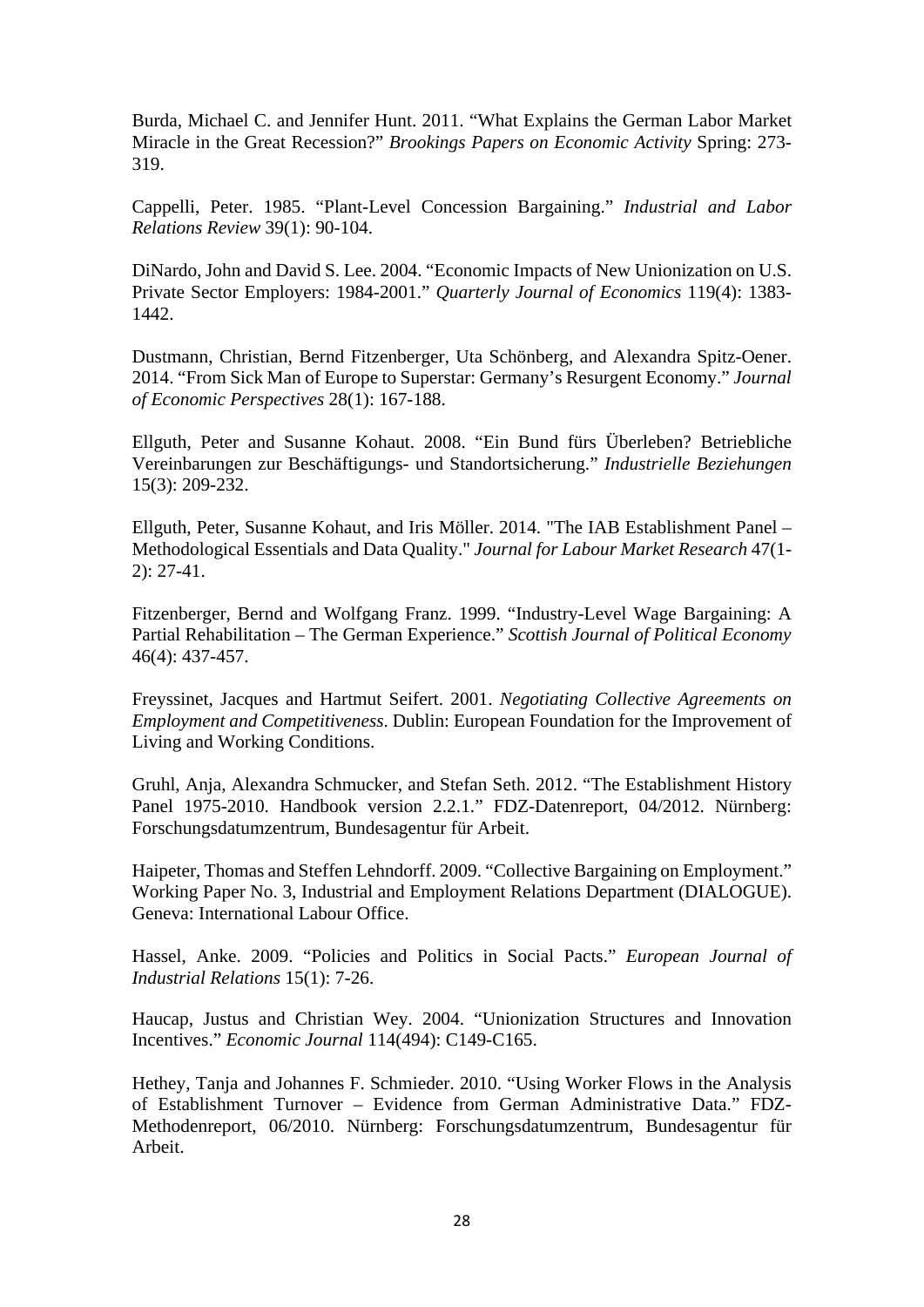Hethey-Maier, Tanja and Stefan Seth. 2010. "The Establishment History Panel (BHP) – Handbook Version 1.0.2." FDZ-Datenreport, 04/2010. Nürnberg: Forschungsdatenzentrum, Bundesagentur für Arbeit.

Hübler, Olaf. 2005a. "Sind betrieblicher Bündnisse für Arbeit erfolgreich?" *Jahrbücher für Nationalökonomie und Statistik* 225(6): 630-652.

Hübler, Olaf. 2005b. "Betriebliche Vereinbarungen zur Beschäftigungs- und Standortsicherung." In Lutz Bellmann, Olaf Hübler, Wolfgang Meyer, and Gesine Stephan (eds.), *Institutionen, Löhne und Beschäftigung*, pp. 157-173, Beiträge zur Arbeitsmarkt- und Berufsforschung 294. Nürnberg: Bundesagentur für Arbeit.

Hübler, Olaf. 2006. "Zum Einfluss betrieblicher Bündnisse auf die wirtschaftliche Lage der Unternehmen." *Jahrbuch für Wirtschaftswissenschaften* 57(2): 121-146.

Hübler, Olaf, and Uwe Jirjahn. 2003. "Works Councils, and Collective Bargaining in Germany: The Impact on Productivity and Wages." *Scottish Journal of Political Economy*  50(4): 471–491.

Ochel, Wolfgang. 2005. "Decentralizing Wage Bargaining in Germany – A Way to Increase Employment." *Labour* 19(1): 91-121

Rehder, Britta. 2003. *Betriebliche Bündnisse in Deutschland. Mitbestimmung und Flächentarif in Wandel*. Frankfurt-am-Main: Campus Verlag.

Seifert, Hartmut and Heiko Massa-Wirth. 2005. "Pacts for Employment and Competitiveness in Germany." *Industrial Relations Journal* 36(3): 217-240.

Sisson, Keith. 2001. "Pacts for Employment and Competitiveness – An Opportunuity to Reflect on the Role and Practice of Collective Bargaining." *European Review of Labour and Research* 7(4): 600-615.

Sisson, Keith and Antono Martín Artiles. 2000. *Handling Restructuring, A Study of Collective Agreements dealing with Employment and Competitiveness*. Dublin: European Foundation for the Improvement of Living and Working Conditions.

Sisson, Keith, Freyssinet, Jacques, Hubert Krieger, Kevin O'Kelly, Claus Schnabel, and Hartmut Seifert. 1999. *Pacts for Employment and Competitiveness: Concepts and Issues.*  Luxembourg: Office for Official Publications of the European Communities.

Zagelmeyer, Stefan. 2000. *Innovative Agreements on Employment and Competitiveness in the European Union and Norway.* Dublin: European Foundation for the Improvement of Living and Working Conditions.

Zagelmeyer, Stefan. 2010. "Company-Level Bargaining in Times of Crisis: The Case of Germany." Working Paper No. 9, Industrial and Employment Relations Department (DIALOGUE). Geneva: International Labour Office.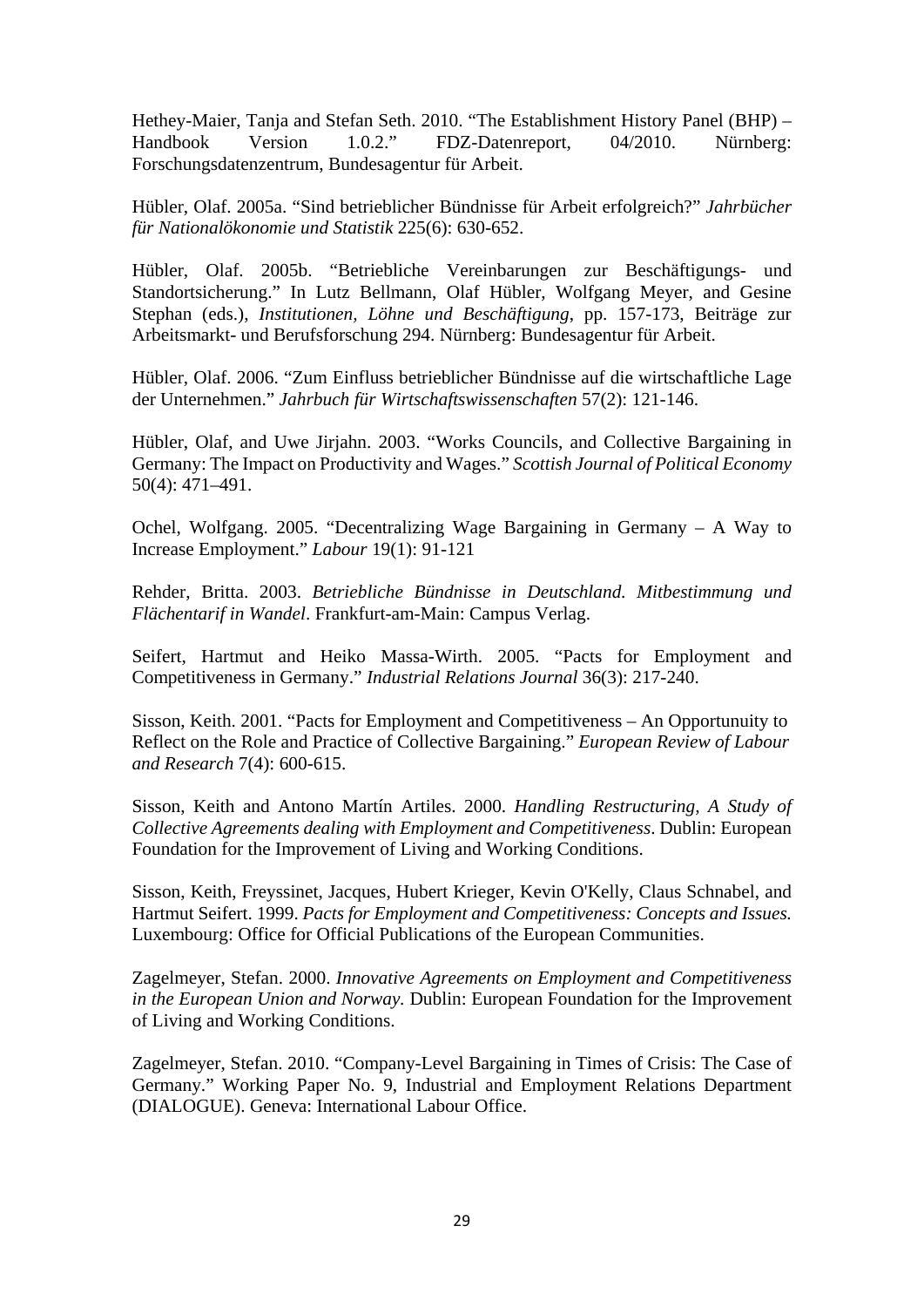FIGURE 1 Incidence of Pacts and Opening Clauses and their Relationship (in percent)



FIGURE 2 Pacts and Industrial Relations (in percent)

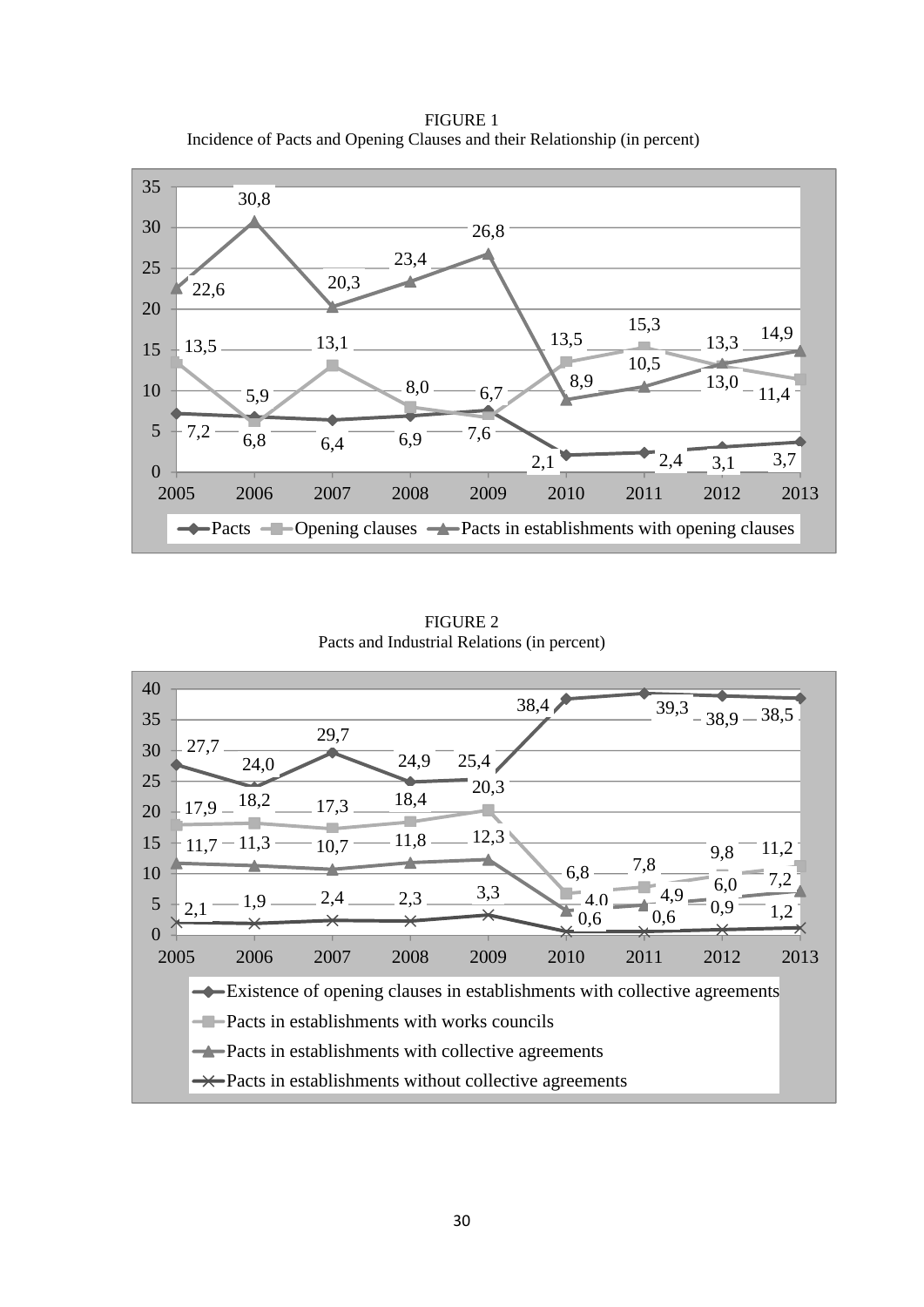

FIGURE 3 Pacts and the Use of Opening Clauses (in percent)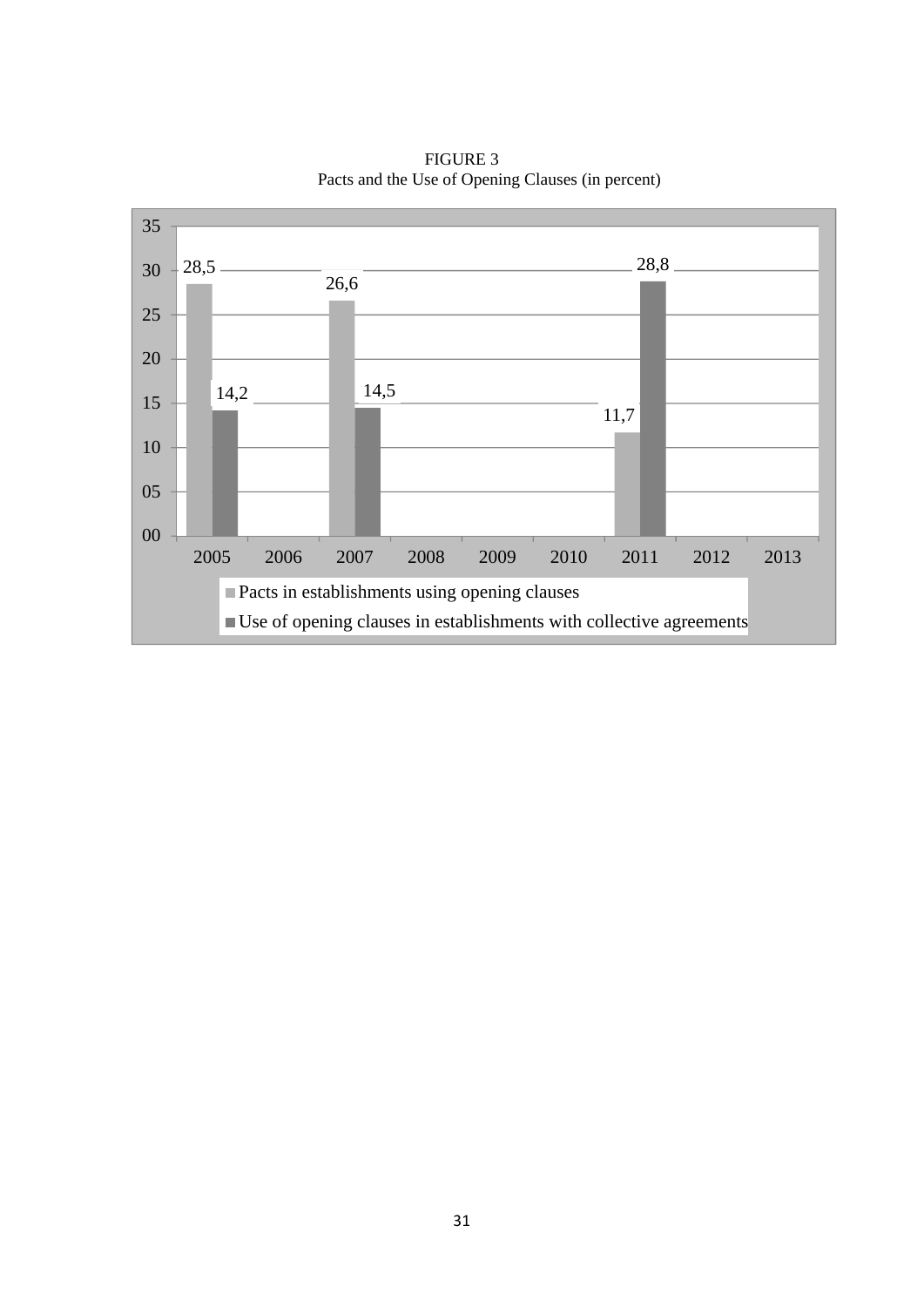FIGURE 4 Simulation Histograms in Selected Outcomes





*(b) 3-Year Effect on Productivity*

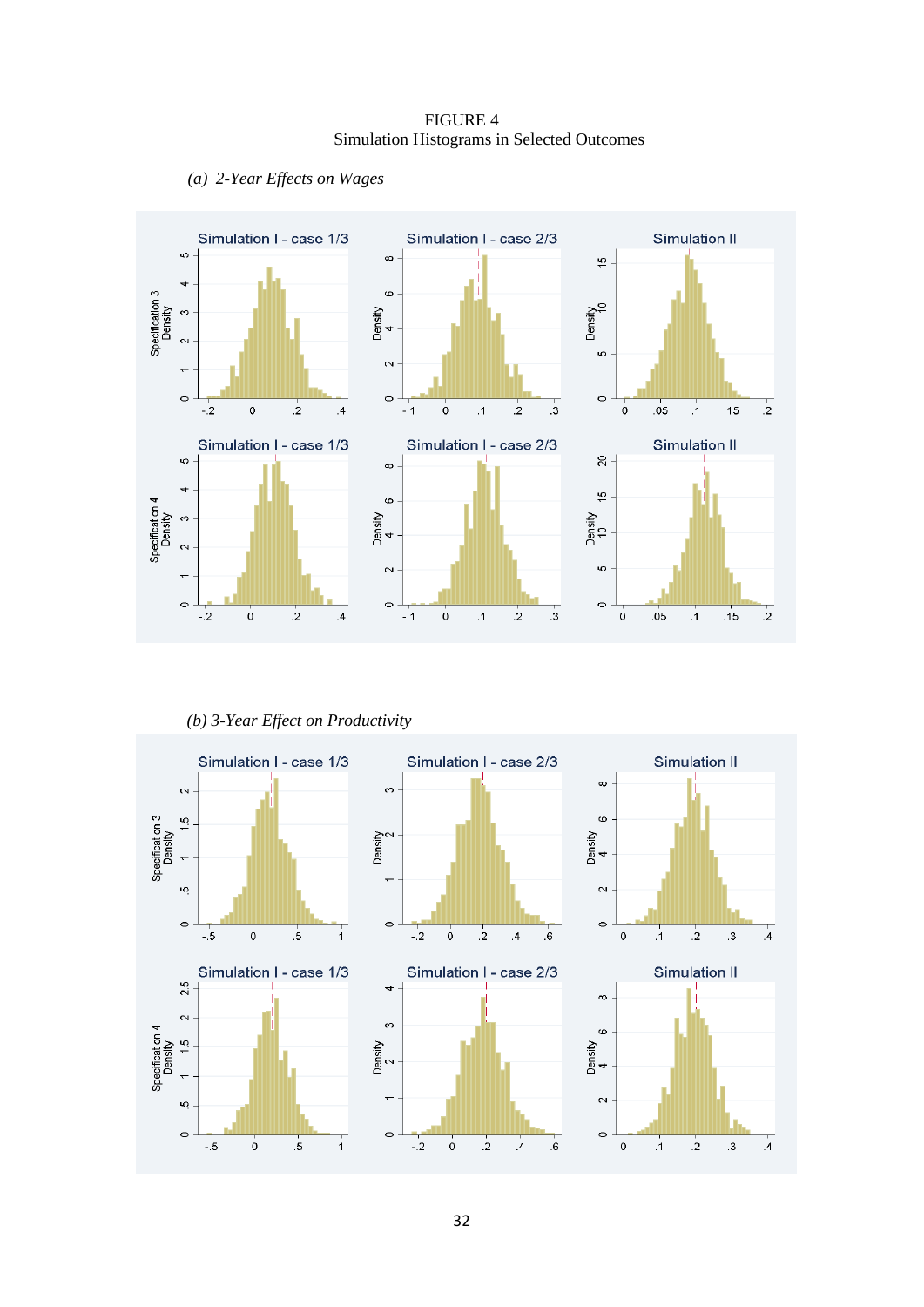

### *(c) 1-Year Effects on Innovation*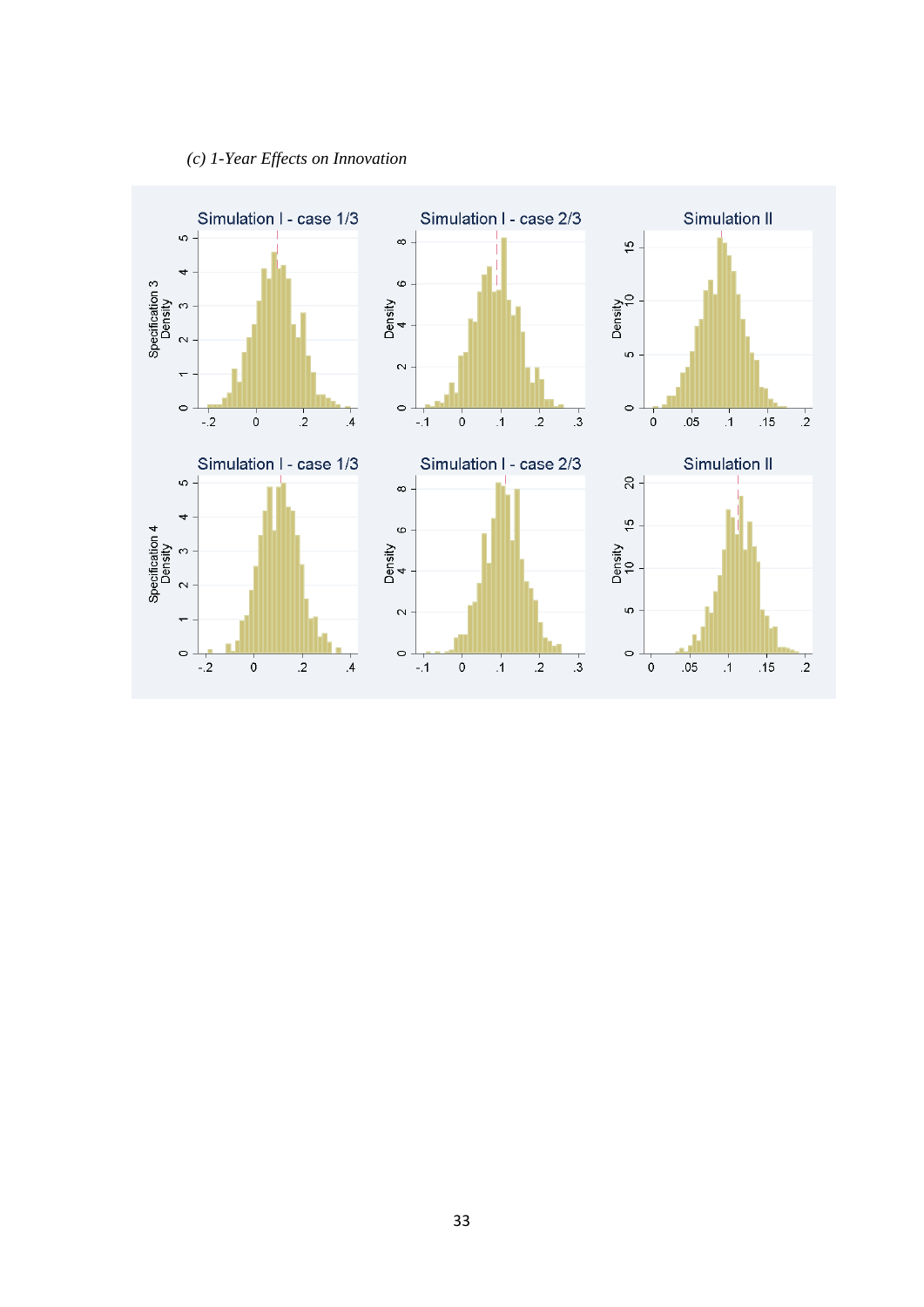#### TABLE 1

Sample Probability of Pacts, given Works Council and Collective Bargaining Status (in percent)

|      |      | With a works council |             | Without a works council |     |      |  |  |
|------|------|----------------------|-------------|-------------------------|-----|------|--|--|
| Year | Fcb  | Scb                  | <b>Nocb</b> | Fcb                     | Scb | Nocb |  |  |
| 2006 | 32.4 | 16.5                 | 10.9        | 3.1                     | 1.1 | 0.7  |  |  |
| 2008 | 27.9 | 18.5                 | 10.3        | 3.5                     | 2.5 |      |  |  |
| 2009 | 28.0 | 19.7                 | 16.1        | 4.4                     | 2.4 | 1.8  |  |  |
| 2013 | 15.1 | 11.6                 |             | 4.3                     |     |      |  |  |

*Notes:* The total number of establishments with non-missing information in 2006, 2008, 2009, and 2013 is 15,348, 15,353, 15,462, and 15,652, respectively. *Fcb*, *Scb*, and *Nocb* denote firmlevel bargaining, sectoral bargaining, and absence of any collective agreement, respectively. For example, the top left cell indicates that 32.4 percent of establishments with a works council and a firm-level agreement have a pact.

TABLE 2 Sample Probability of Type of Pact by Works Council and Collective Agreement Status (in percent)

| <b>DUITULI</b>              |      |                                                 |             |      |      |      |       |  |
|-----------------------------|------|-------------------------------------------------|-------------|------|------|------|-------|--|
|                             |      | With a works council<br>Without a works council |             |      |      |      |       |  |
| Type of pact                | Fcb  | Scb                                             | <b>Nocb</b> | Fcb  | Scb  | Nocb | Total |  |
| <i>Betriebsvereinbarung</i> | 26.9 | 78.3                                            | 70.5        | 0.0  | 20.0 | 10.2 | 57.7  |  |
| <i>Haustarifvertrag</i>     | 65.7 | 2.1                                             | 0.0         | 66.7 | 2.9  | 0.0  | 18.8  |  |
| Arbeitsvertrag              | 3.0  | 4.5                                             | 16.8        | 25.0 | 17.1 | 40.8 | 7.6   |  |
| Mündliche Vereinbarung      | 0.4  | 1.4                                             | 2.1         | 8.3  | 8.6  | 20.4 | 2.4   |  |
| Sonstige                    | 3.7  | 11.8                                            | 9.5         | 0.0  | 48.6 | 24.5 | 11.2  |  |
| Unknown                     | 0.4  | 1.9                                             | 1.1         | 0.0  | 2.9  | 4.1  | 2.3   |  |
| Total                       | 100  | 100                                             | 100         | 100  | 100  | 100  | 100   |  |

*Notes:* The disaggregation by type of pact is only available for 2006. The top left cell combines *Betriebsvereinbarung* (*B*), works council, and  $Fcb$ ; that is, 26.9 percent gives Pr( $B|woc$ <sup>o</sup> ∩  $fcb$ ). The corresponding row total (i.e. 57.7 percent) gives  $Pr(B)$ . The English translation of the pact type is given in the text.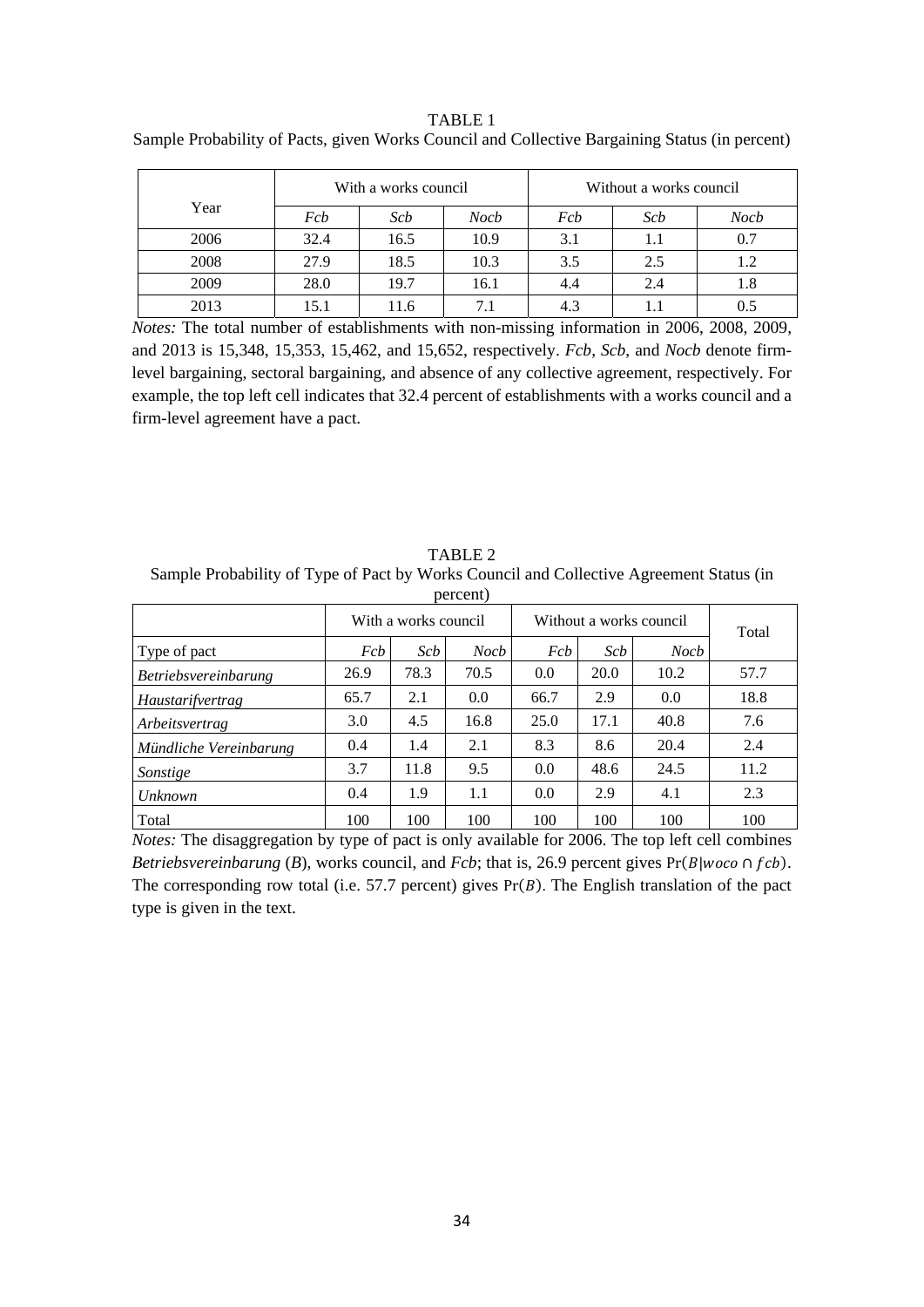#### TABLE 3

### Mean Difference in Establishment-Level Observables in the Base-Year (i.e. 2006) between Selected Treatment and Control Groups, Two-Tailed *t*-Test

|                                                               | Treatment |      | Control |      | Mean       |         |
|---------------------------------------------------------------|-----------|------|---------|------|------------|---------|
| Variables                                                     | Mean      | s.d. | Mean    | s.d. | difference | p-value |
| <i>Outcomes</i>                                               |           |      |         |      |            |         |
| Number of full-time employees (FTE)                           | 5.48      | 1.63 | 4.93    | 1.79 | 0.55       | 0.0005  |
| Real wage per FTE                                             | 7.95      | 0.33 | 7.82    | 0.43 | 0.13       | 0.0002  |
| Total investment per FTE                                      | 8.43      | 1.61 | 8.24    | 1.45 | 0.19       | 0.2724  |
| Labor productivity                                            | 15.88     | 0.74 | 15.68   | 0.90 | 0.20       | 0.0333  |
| Innovation                                                    | 0.76      | 0.43 | 0.74    | 0.44 | 0.02       | 0.6075  |
| <b>Business survival</b>                                      | 0.96      | 0.21 | 0.96    | 0.20 | $-0.002$   | 0.9106  |
| Works council                                                 | 0.92      | 0.28 | 0.81    | 0.39 | 0.11       | 0.0002  |
| Sectoral agreement                                            | 0.63      | 0.48 | 0.62    | 0.49 | 0.01       | 0.9177  |
| Firm-level agreement                                          | 0.25      | 0.43 | 0.11    | 0.32 | 0.14       | 0.0004  |
| Industry                                                      |           |      |         |      |            |         |
| Agriculture, hunting and forestry,<br>fishing                 | 0.00      | 0.00 | 0.01    | 0.08 | $-0.007$   | 0.0511  |
| Mining, electricity, energy, and water                        | 0.04      | 0.20 | 0.04    | 0.20 | $-0.002$   | 0.9351  |
| Manufacture of food products                                  | 0.02      | 0.13 | 0.03    | 0.18 | $-0.017$   | 0.2279  |
| Manufacture of commodities                                    | 0.04      | 0.20 | 0.04    | 0.20 | $-0.002$   | 0.9351  |
| Manufacture of durables                                       | 0.14      | 0.35 | 0.15    | 0.36 | $-0.003$   | 0.9164  |
| Manufacture of investment- and<br>consumer goods              | 0.27      | 0.44 | 0.24    | 0.43 | 0.031      | 0.4594  |
| Construction                                                  | 0.03      | 0.16 | 0.03    | 0.18 | $-0.007$   | 0.6405  |
| Wholesale and sales, maintenance,<br>repair of motor vehicles | 0.04      | 0.20 | 0.06    | 0.23 | $-0.016$   | 0.4203  |
| Retail trade                                                  | 0.03      | 0.17 | 0.03    | 0.17 | 0.003      | 0.8397  |
| Transport and warehousing                                     | 0.06      | 0.24 | 0.01    | 0.08 | 0.056      | 0.0072  |
| Information and communication                                 | $0.01\,$  | 0.11 | 0.02    | 0.14 | $-0.008$   | 0.4718  |
| Hotel business and gastronomy                                 | 0.00      | 0.06 | 0.01    | 0.08 | $-0.003$   | 0.5931  |
| Financial and insurance services                              | 0.05      | 0.21 | 0.04    | 0.20 | 0.006      | 0.7686  |
| <b>Industrial services</b>                                    | 0.06      | 0.23 | 0.03    | 0.17 | 0.027      | 0.1830  |
| Education                                                     | 0.02      | 0.15 | 0.03    | 0.17 | $-0.004$   | 0.7805  |
| Human health                                                  | 0.07      | 0.26 | 0.10    | 0.30 | $-0.026$   | 0.2966  |
| Other services                                                | 0.02      | 0.13 | 0.02    | 0.14 | $-0.003$   | 0.8396  |
| Activities of membership                                      | 0.01      | 0.07 | 0.01    | 0.12 | $-0.008$   | 0.2896  |
| Public administration                                         | 0.09      | 0.28 | 0.10    | 0.31 | $-0.017$   | 0.5397  |
| Establishment size                                            |           |      |         |      |            |         |
| 1 to 9 employees                                              | 0.02      | 0.13 | 0.08    | 0.27 | $-0.06$    | 0.0003  |
| 10 to 19 employees                                            | 0.03      | 0.18 | 0.07    | 0.26 | $-0.04$    | 0.0641  |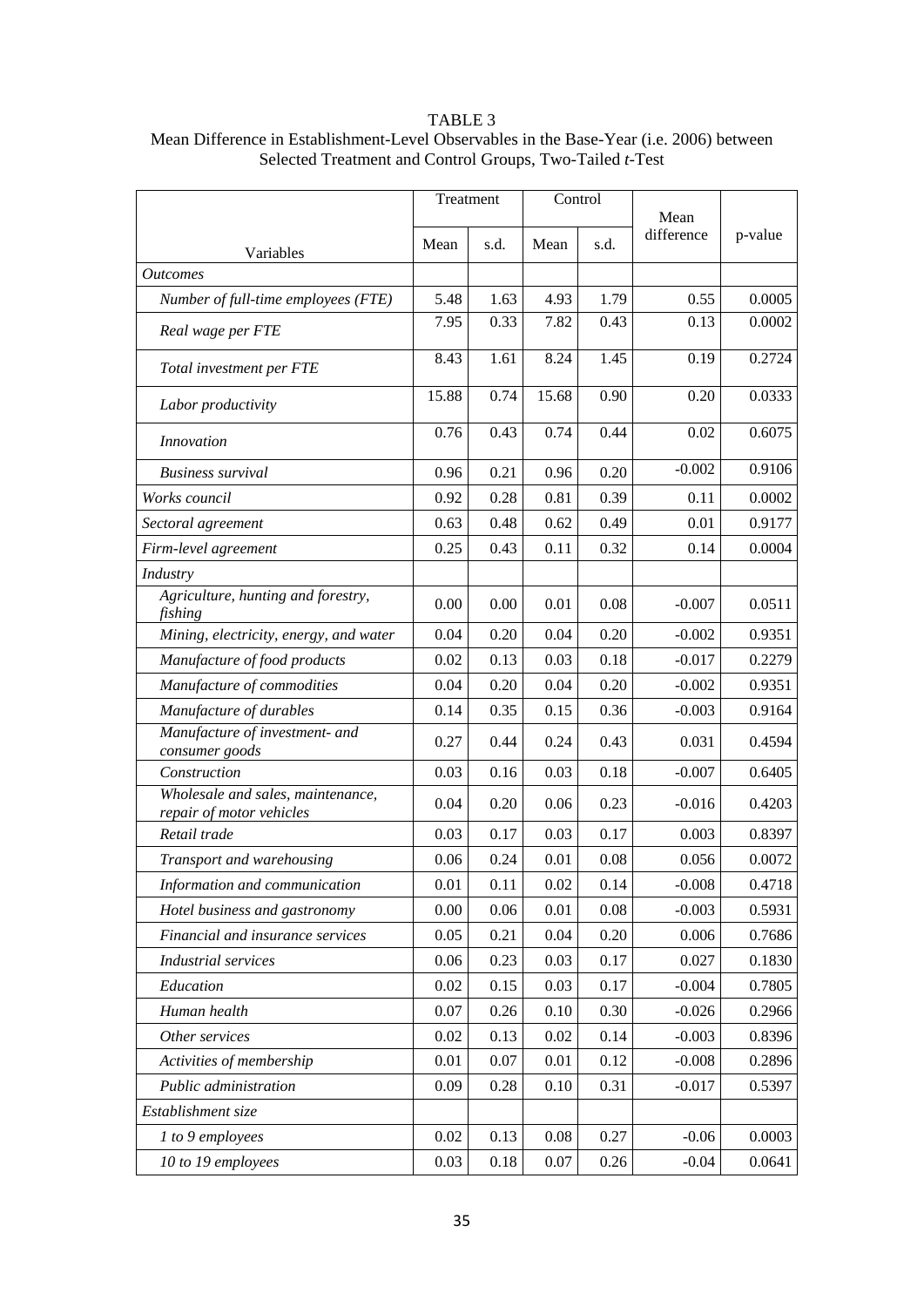| 20 to 49 employees                    | 0.10 | 0.31 | 0.04 | 0.20 | 0.06       | 0.0205 |
|---------------------------------------|------|------|------|------|------------|--------|
| 50 to 249 employees                   | 0.31 | 0.46 | 0.38 | 0.49 | $-0.07$    | 0.1284 |
| 250 to 999 employees                  | 0.36 | 0.48 | 0.34 | 0.47 | 0.02       | 0.5846 |
| At least 1000 employees               | 0.17 | 0.38 | 0.10 | 0.30 | 0.07       | 0.0321 |
| Individually owned                    | 0.01 | 0.11 | 0.06 | 0.25 | $-0.05$    | 0.0001 |
| Further training                      | 0.96 | 0.20 | 0.89 | 0.31 | 0.07       | 0.0034 |
| Expected business volume development: |      |      |      |      |            |        |
| Unchanged                             | 0.50 | 0.50 | 0.38 | 0.49 | 0.12       | 0.0141 |
| <i>Increase</i>                       | 0.29 | 0.45 | 0.31 | 0.46 | $-0.02$    | 0.6211 |
| Decrease                              | 0.15 | 0.35 | 0.25 | 0.44 | $-0.10$    | 0.0027 |
| Uncertain                             | 0.07 | 0.25 | 0.06 | 0.23 | 0.01       | 0.6218 |
| State of the technical equipment:     |      |      |      |      |            |        |
| State-of-the-art                      | 0.20 | 0.40 | 0.12 | 0.32 | 0.08       | 0.0345 |
| Rather new                            | 0.49 | 0.50 | 0.51 | 0.50 | $-0.02$    | 0.7037 |
| Medium or worse                       | 0.31 | 0.46 | 0.37 | 0.48 | $-0.06$    | 0.1857 |
| Share of part-time workers            | 0.15 | 0.20 | 0.15 | 0.20 | $-0.00016$ | 0.9934 |
| Share of fixed-term contract workers  | 0.05 | 0.08 | 0.07 | 0.14 | $-0.0188$  | 0.0359 |
| Share of high-skilled workers         | 0.14 | 0.18 | 0.12 | 0.14 | 0.0213     | 0.1978 |
| Single-establishment firm             | 0.41 | 0.49 | 0.53 | 0.50 | $-0.12$    | 0.0075 |
| Domestic ownership                    | 0.67 | 0.47 | 0.67 | 0.47 | 0.00       | 0.9316 |
| Foreign ownership                     | 0.12 | 0.33 | 0.17 | 0.37 | $-0.05$    | 0.1494 |
| Other ownership                       | 0.21 | 0.41 | 0.17 | 0.37 | 0.04       | 0.2670 |
| Western Germany                       | 0.67 | 0.47 | 0.68 | 0.47 | $-0.01$    | 0.9003 |
| Share of exports                      | 0.20 | 0.28 | 0.21 | 0.29 | $-0.001$   | 0.9659 |

*Notes:* The treatment and control groups are defined in section IV of the text. They comprise a maximum of 544 and 144 establishments, respectively. No characteristic is missing in more than 5 percent of the cases, except *Further training* and *Share of exports*, which are missing in 8 and 29 percent of the cases, respectively. The outcome variables *Real wage per FTE* and *Total investment per FTE* are missing in approximately 14 and 23 percent of the cases, while *Labor productivity* is missing in 40 percent of the cases. The results in the penultimate column are derived from a mean comparison (two-tailed) *t*-test across groups. Thus, for a given variable  $x_k$ , the null hypothesis is given by *difference* = mean  $(x_k^T)$  – mean  $(x_k^C)$  = 0, against the alternative *difference*  $\neq$  0, where the superscripts *T* and *C* denote treatment and control groups, respectively. All outcome variables are in logs except the *Innovation* and *Business survival* dummies.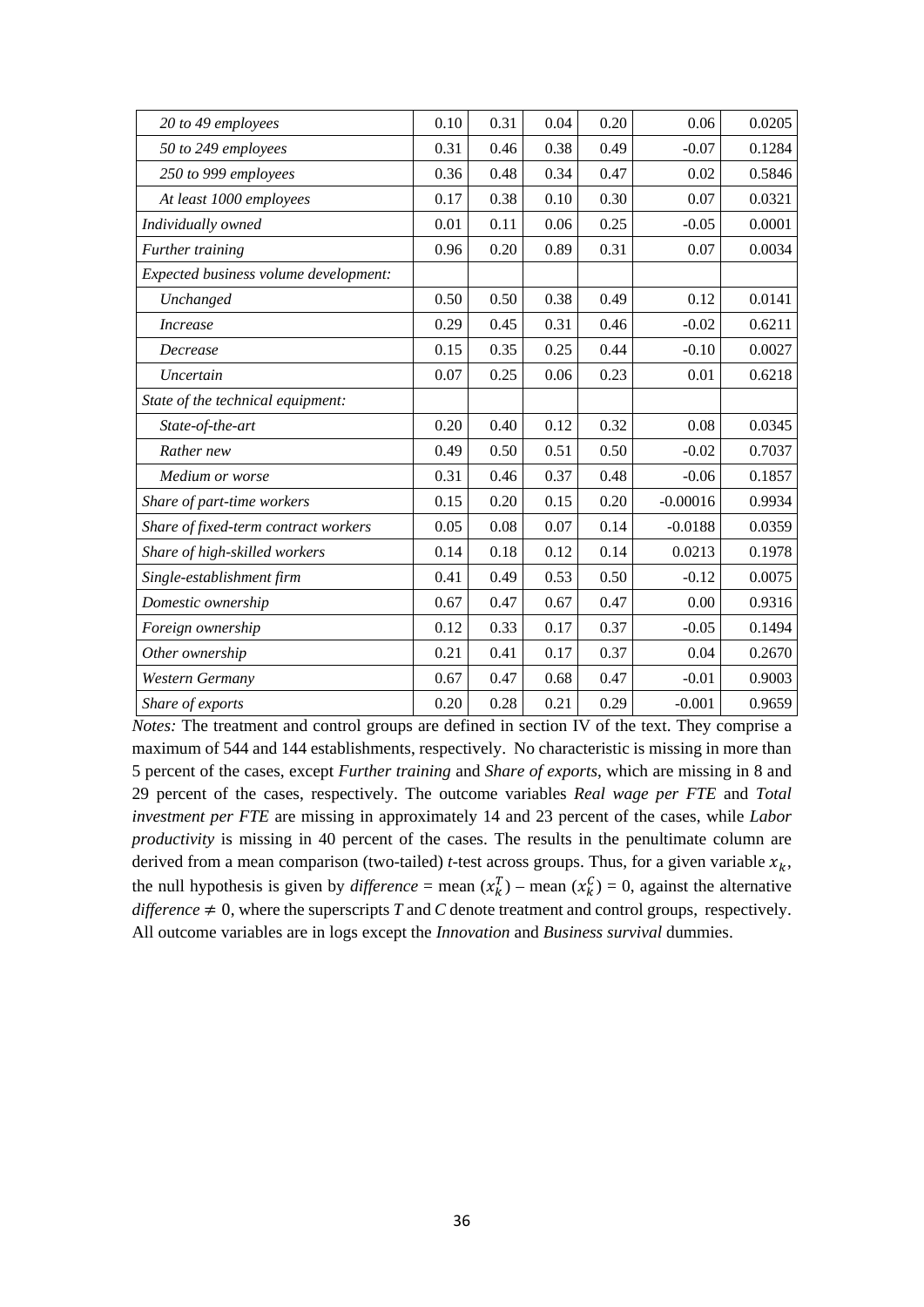|                     |                         | 2-year effect  |                |             |                | 3-year effect  |                |             |                |                |            |            |
|---------------------|-------------------------|----------------|----------------|-------------|----------------|----------------|----------------|-------------|----------------|----------------|------------|------------|
| Outcome             | (1)                     | (2)            | (3)            | (4)         | (1)            | (2)            | (3)            | (4)         | (1)            | (2)            | (3)        | (4)        |
| $Y1-$               | $+0.176***$             | $+0.090***$    | $+0.021$       | $+0.032$    | $+0.195***$    | $+0.120***$    | $+0.065**$     | $+0.076***$ | $+0.154***$    | $+0.055$       | $+0.044$   | $+0.017$   |
| wage                | (0.039)                 | (0.035)        | (0.024)        | (0.024)     | (0.044)        | (0.041)        | (0.029)        | (0.029)     | (0.048)        | (0.047)        | (0.035)    | (0.034)    |
| $Y2-$               | $+0.581***$             | $+0.090$       | $+0.008$       | $+0.010$    | $+0.666***$    | $+0.129**$     | $+0.021$       | $+0.025$    | $+0.848***$    | $+0.018$       | $-0.053$   | $-0.050$   |
| employment          | (0.158)                 | (0.055)        | (0.019)        | (0.019)     | (0.174)        | (0.064)        | (0.027)        | (0.027)     | (0.202)        | (0.077)        | (0.034)    | (0.034)    |
| $Y3-$               | $+0.358*$               | $+0.175$       | $-0.013$       | $+0.025$    | $+0.288$       | $-0.035$       | $-0.187$       | $-0.179$    | $+0.389$       | $+0.087$       | $-0.043$   | $-0.101$   |
| investment          | (0.191)                 | (0.185)        | (0.171)        | (0.156)     | (0.240)        | (0.247)        | (0.231)        | (0.218)     | (0.256)        | (0.254)        | (0.236)    | (0.214)    |
| Y4-                 | $+0.218$ <sup>**</sup>  | $+0.138$       | $+0.042$       | $+0.049$    | $+0.153$       | $+0.106$       | $+0.056$       | $+0.053$    | $+0.229$       | $+0.142$       | $+0.199**$ | $+0.201**$ |
| productivity        | (0.191)                 | (0.101)        | (0.056)        | (0.056)     | (0.147)        | (0.147)        | (0.108)        | (0.108)     | (0.137)        | (0.135)        | (0.095)    | (0.095)    |
| $Y$ 5-              | $+0.179$ <sup>***</sup> | $+0.130***$    | $+0.090*$      | $+0.112***$ | $+0.117**$     | $+0.047$       | $+0.038$       | $+0.041$    | $+0.101*$      | $+0.053$       | $+0.025$   | $+0.044$   |
| innovation          | (0.047)                 | (0.045)        | (0.048)        | (0.041)     | (0.053)        | (0.052)        | (0.059)        | (0.049)     | (0.059)        | (0.060)        | (0.069)    | (0.059)    |
| Y6-                 |                         |                |                |             |                |                |                |             | $-0.002$       | $+0.001$       |            |            |
| survival            |                         |                |                |             |                |                |                |             | (0.019)        | (0.020)        |            |            |
| Base-year           | N <sub>0</sub>          | N <sub>0</sub> | N <sub>o</sub> | Yes         | N <sub>0</sub> | N <sub>o</sub> | N <sub>0</sub> | Yes         | N <sub>0</sub> | N <sub>0</sub> | No         | Yes        |
| 'De-meaned'         | N <sub>0</sub>          | N <sub>0</sub> | Yes            | Yes         | N <sub>0</sub> | N <sub>o</sub> | Yes            | Yes         | N <sub>o</sub> | N <sub>0</sub> | Yes        | Yes        |
| Size dummies        | N <sub>0</sub>          | Yes            | Yes            | Yes         | N <sub>0</sub> | Yes            | Yes            | Yes         | N <sub>o</sub> | Yes            | Yes        | Yes        |
| Industry<br>dummies | N <sub>o</sub>          | Yes            | Yes            | Yes         | N <sub>0</sub> | Yes            | Yes            | Yes         | N <sub>o</sub> | Yes            | Yes        | Yes        |

TABLE 41-, 2-, and 3-Year Treatment Effects of Company-Level Pacts on Selected Outcomes

*Notes:* The estimation sample comprises an unbalanced panel in which establishments are observed over the 2006-2009 window. Headings (1) through (4) denote specifications 1 through 4, respectively. For the 1-year effect, in column (1), the reported coefficients are obtained from running OLS on model (5) in the text, that is,  $Y_{i,2007}^k = a + bP_i + e_i$ , where  $k = 1, ..., 6$  denotes the corresponding outcome variable. The model in column (2) adds establishment size and industry dummies (i.e. 6 and 19 dummies, respectively) to the right-hand-side of the equation. In columns (3) and (4) the dependent variable is given by  $(Y_{i,2007}^k Y_{i,2006}^{k}$ ). Finally, in column (4), the set of right-hand-side variables include the  $Y_{i,2006}^{k}$  term. The specifications for the 2- and 3-year effects are similar, with  $Y_{i,2007}^{k}$  being replaced by  $Y_{i,2008}^{k}$  and  $Y_{i,2009}^{k}$ , respectively. The dependent variables are in logs, except for innovation and business survival, which are 1/0 dummies. The treatment and control groups are defined in section IV of the text. Standard errors are in parentheses. \*\*\*, \*\*, and \* denote statistical significance at the 0.01, 0.05, and 0.1 levels, respectively.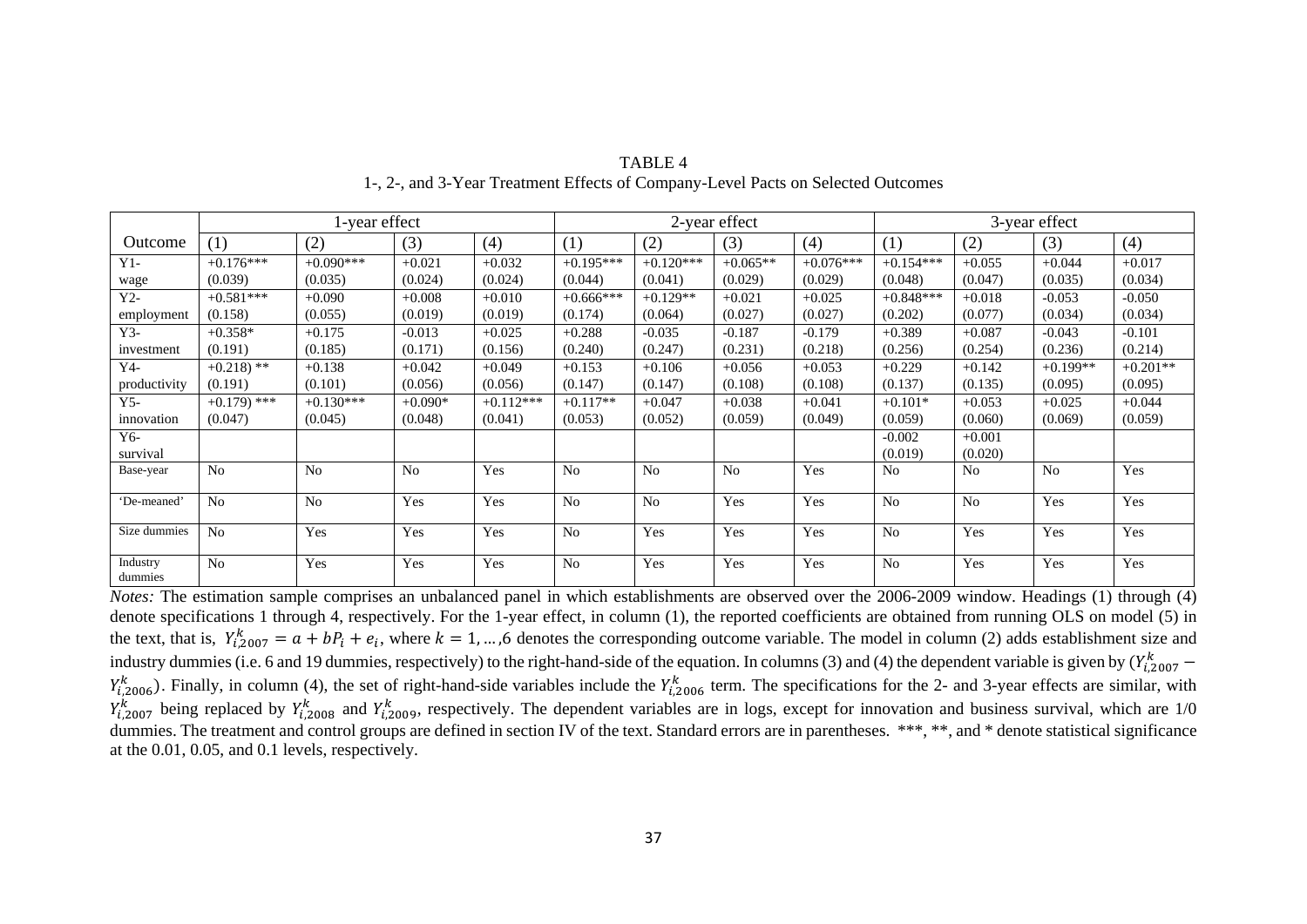#### TABLE 5

### 1-, 2-, and 3-Year Treatment Effects of Company-Level Pacts on Selected Outcomes for the Alternative Treatment Group

|                     | 1-year effect  |                |          |           | 2-year effect  |                |                |             | 3-year effect  |                |          |          |
|---------------------|----------------|----------------|----------|-----------|----------------|----------------|----------------|-------------|----------------|----------------|----------|----------|
| Outcome             | (1)            | (2)            | (3)      | (4)       | (1)            | (2)            | (3)            | (4)         | (1)            | (2)            | (3)      | (4)      |
| $Y1-$               | $+0.115***$    | $+0.098$       | $+0.030$ | $+0.044*$ | $+0.134***$    | $+0.130***$    | $+0.061**$     | $+0.081***$ | $+0.089*$      | $+0.063$       | $+0.012$ | $+0.030$ |
| wage                | (0.039)        | (0.035)        | (0.024)  | (0.023)   | (0.042)        | (0.038)        | (0.029)        | (0.027)     | (0.048)        | (0.044)        | (0.034)  | (0.031)  |
| $Y2-$               | $+0.199$       | $+0.064$       | $+0.006$ | $+0.007$  | $+0.176$       | $+0.076$       | $+0.005$       | $+0.007$    | $+0.240$       | $-0.005$       | $-0.050$ | $-0.048$ |
| employment          | (0.149)        | (0.048)        | (0.018)  | (0.018)   | (0.163)        | (0.055)        | (0.026)        | (0.026)     | (0.186)        | (0.065)        | (0.035)  | (0.034)  |
| $Y3-$               | $+0.224$       | $+0.224$       | $-0.032$ | $+0.028$  | $+0.193$       | $+0.149$       | $-0.231$       | $-0.154$    | $+0.162$       | $+0.112$       | $-0.156$ | $-0.140$ |
| investment          | (0.187)        | (0.176)        | (0.152)  | (0.140)   | (0.224)        | (0.218)        | (0.215)        | (0.200)     | (0.251)        | (0.238)        | (0.231)  | (0.206)  |
| Y4-                 | $+0.155$       | $+0.145$       | $+0.024$ | $+0.039$  | $+0.079$       | $+0.080$       | $+0.092$       | $+0.095$    | $+0.101$       | $+0.073$       | $+0.107$ | $+0.122$ |
| productivity        | (0.101)        | (0.094)        | (0.060)  | (0.058)   | (0.123)        | (0.118)        | (0.090)        | (0.088)     | (0.128)        | (0.122)        | (0.102)  | (0.097)  |
| $Y$ 5-              | $+0.097**$     | $+0.089**$     | $+0.062$ | $+0.078*$ | $+0.044$       | $+0.013$       | $+0.004$       | $+0.005$    | $+0.009$       | $+0.002$       | $+0.002$ | $+0.001$ |
| innovation          | (0.047)        | (0.044)        | (0.047)  | (0.040)   | (0.052)        | (0.048)        | (0.056)        | (0.047)     | (0.060)        | (0.056)        | (0.066)  | (0.056)  |
| $Y_{6-}$            |                |                |          |           |                |                |                |             | $+0.009$       | $+0.007$       |          |          |
| survival            |                |                |          |           |                |                |                |             | (0.016)        | (0.016)        |          |          |
| Base-year           | N <sub>0</sub> | N <sub>0</sub> | No       | Yes       | No             | N <sub>0</sub> | N <sub>0</sub> | Yes         | N <sub>0</sub> | N <sub>0</sub> | No       | Yes      |
| 'De-meaned'         | N <sub>0</sub> | N <sub>0</sub> | Yes      | Yes       | N <sub>0</sub> | N <sub>0</sub> | Yes            | Yes         | N <sub>0</sub> | N <sub>0</sub> | Yes      | Yes      |
| Size<br>dummies     | N <sub>0</sub> | Yes            | Yes      | Yes       | N <sub>0</sub> | Yes            | Yes            | Yes         | N <sub>0</sub> | Yes            | Yes      | Yes      |
| Industry<br>dummies | N <sub>0</sub> | Yes            | Yes      | Yes       | N <sub>0</sub> | Yes            | Yes            | Yes         | N <sub>0</sub> | Yes            | Yes      | Yes      |

*Notes:* See Notes to Table 4. The alternative treatment group is defined in section IV of the text.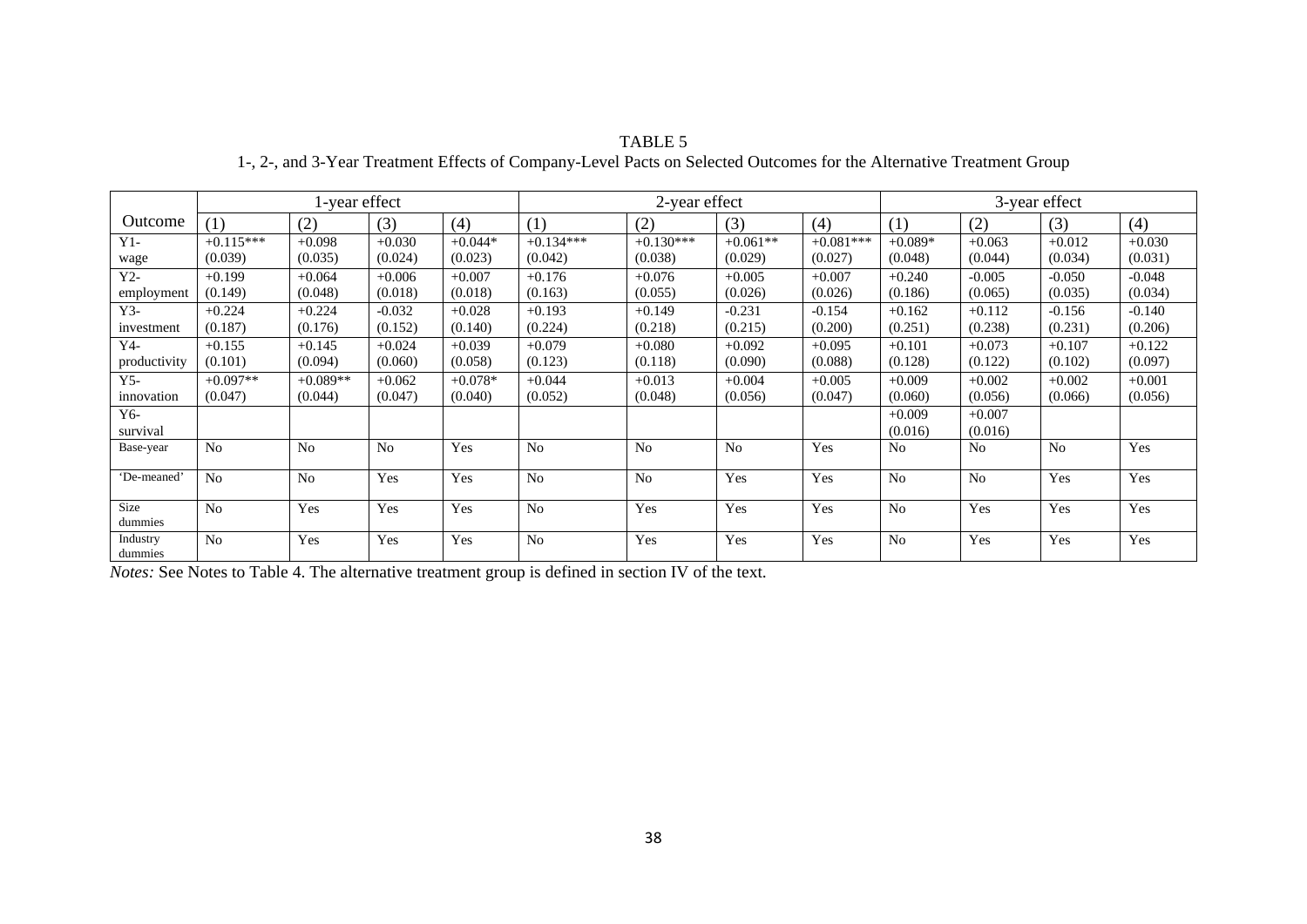|              |                   |              | l-year effect |                   |                   |              | 2-year effect |            | 3-year effect     |              |          |            |
|--------------|-------------------|--------------|---------------|-------------------|-------------------|--------------|---------------|------------|-------------------|--------------|----------|------------|
| Point        |                   | Simulation I |               | <i>Simulation</i> | Point             | Simulation I |               | Simulation | Point             | Simulation I |          | Simulation |
|              | Estimate          | Case 1/3     | Case 2/3      | I                 | Estimate          | Case 1/3     | Case $2/3$    | $I\!I$     | Estimate          | Case 1/3     | Case 2/3 | Н          |
|              | (from<br>Table 4) | Mean         | Mean          | Mean              | (from<br>Table 4) | Mean         | Mean          | Mean       | (from<br>Table 4) | Mean         | Mean     | Mean       |
| Outcome      |                   | (s.d.)       | (s.d.)        | (s.d.)            |                   | (s.d.)       | (s.d.)        | (s.d.)     |                   | (s.d.)       | (s.d.)   | (s.d.)     |
|              | (A)               | (B)          | (C)           | (D)               | (A)               | (B)          | (C)           | (D)        | (A)               | (B)          | (C)      | (D)        |
| $Y1-$        | $+0.032$          | $+0.023$     | $+0.028$      | $+0.032$          | $+0.076***$       | $+0.070$     | $+0.072$      | $+0.075$   | $+0.017$          | $+0.011$     | $+0.013$ | $+0.015$   |
| wage         |                   | (0.052)      | (0.034)       | (0.035)           |                   | (0.063)      | (0.040)       | (0.042)    |                   | (0.072)      | (0.044)  | (0.050)    |
| $Y2-$        | $+0.010$          | $+0.006$     | $+0.008$      | $+0.008$          | $+0.025$          | $+0.019$     | $+0.024$      | $+0.026$   | $-0.050$          | $-0.047$     | $-0.050$ | $-0.050$   |
| employment   |                   | (0.034)      | (0.023)       | (0.028)           |                   | (0.053)      | (0.033)       | (0.038)    |                   | (0.068)      | (0.042)  | (0.049)    |
| $Y3-$        | $+0.025$          | 0.014        | $+0.019$      | $+0.021$          | $-0.179$          | $-0.191$     | $-0.198$      | $-0.181$   | $-0.101$          | $-0.126$     | $-0.113$ | $-0.102$   |
| investment   |                   | (0.259)      | (0.164)       | (0.228)           |                   | (0.370)      | (0.233)       | (0.324)    |                   | (0.409)      | (0.241)  | (0.323)    |
| $Y$ 4-       | $+0.049$          | $+0.047$     | $+0.042$      | $+0.047$          | $+0.053$          | $+0.051$     | $+0.042$      | $+0.052$   | $+0.201**$        | $+0.192$     | $+0.182$ | $+0.194$   |
| productivity |                   | (0.109)      | (0.067)       | (0.083)           |                   | (0.218)      | (0.129)       | (0.164)    |                   | (0.195)      | (0.124)  | (0.145)    |
| $Y$ 5-       | $+0.112***$       | $+0.107$     | $+0.109$      | $+0.113$          | $+0.041$          | $+0.047$     | $+0.044$      | $+0.041$   | $+0.044$          | $+0.039$     | $+0.039$ | $+0.043$   |
| innovation   |                   | (0.081)      | (0.052)       | (0.059)           |                   | (0.104)      | (0.064)       | (0.073)    |                   | (0.126)      | (0.079)  | (0.086)    |
| Y6-          |                   |              |               |                   |                   |              |               |            |                   | $+0.002$     | $+0.001$ | $+0.002$   |
| survival     |                   |              |               |                   |                   |              |               |            | $+0.001$          | (0.037)      | (0.024)  | (0.028)    |

TABLE 6 Simulating the Impact of Pacts on the Different Outcome Indicators Results, Specification 4 (Specification 2 for Surviving)

*Notes:* Columns *(A)* repeat the point estimates of the pact coefficients reported in Table 4. Columns *(B)*, *(C),* and *(D)* give the mean estimate of the same coefficient and its standard deviation in parentheses from 1,000 runs in *Simulation I* (Cases 1/3 and 2/3) and *Simulation II*, respectively. The simulation exercises are described in section III. In the simulations, specification 4 is used for Y1-Y5; for the survival outcome specification 2 is used (for descriptions of the specifications, see the Notes to Table 4).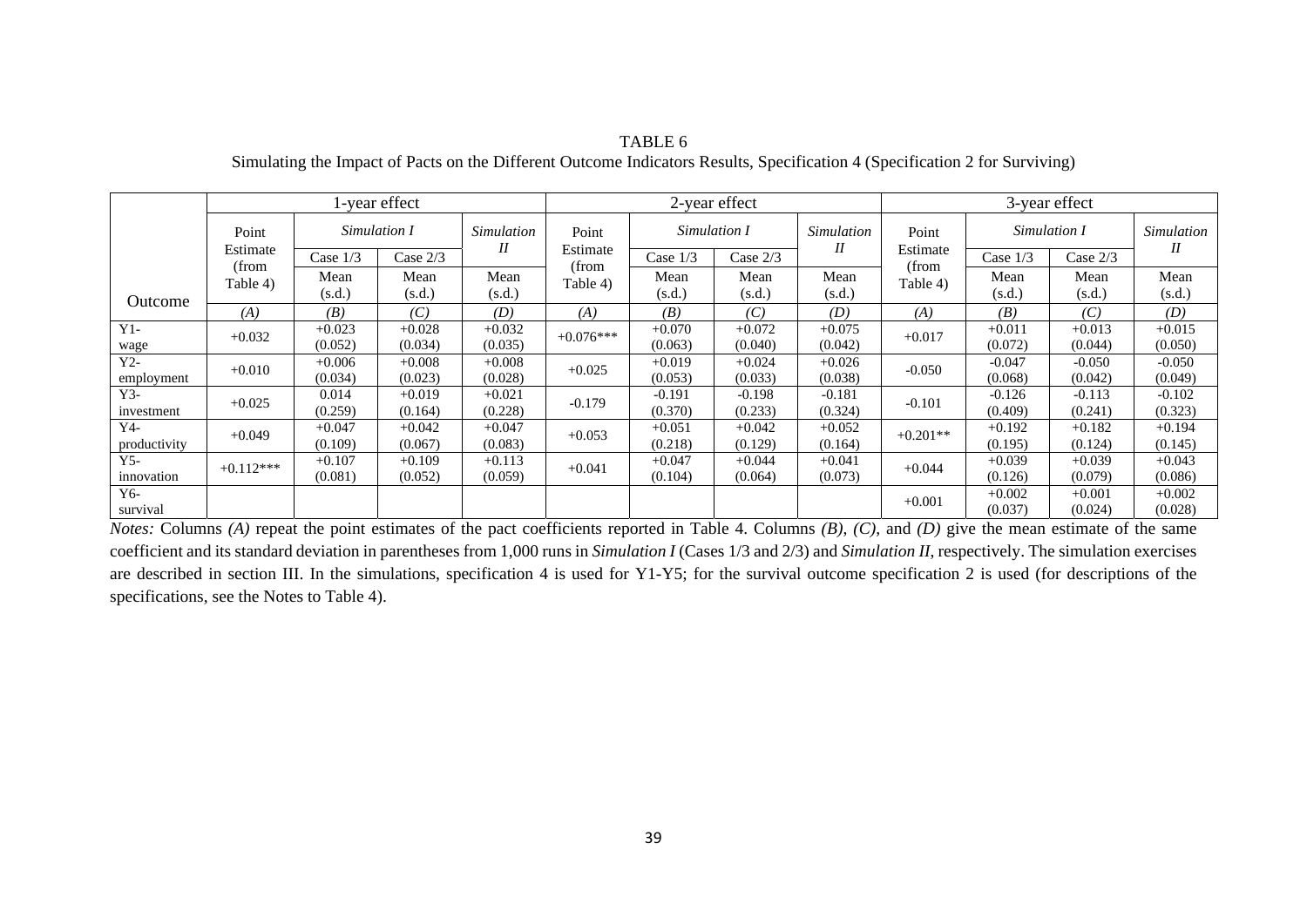|              |                   |            | l-year effect |          |                            |          | 2-year effect |                   | 3-year effect     |              |          |            |
|--------------|-------------------|------------|---------------|----------|----------------------------|----------|---------------|-------------------|-------------------|--------------|----------|------------|
|              | Point             |            | Simulation I  |          | <b>Simulation</b><br>Point |          | Simulation I  | <b>Simulation</b> | Point             | Simulation I |          | Simulation |
|              | Estimate          | Case $1/3$ | Case $2/3$    | I        | Estimate                   | Case 1/3 | Case $2/3$    | П                 | Estimate          | Case $1/3$   | Case 2/3 | Н          |
|              | (from<br>Table 4) | Mean       | Mean          | Mean     | (from<br>Table 4)          | Mean     | Mean          | Mean              | (from<br>Table 4) | Mean         | Mean     | Mean       |
| Outcome      |                   | (s.d.)     | (s.d.)        | (s.d.)   |                            | (s.d.)   | (s.d.)        | (s.d.)            |                   | (s.d.)       | (s.d.)   | (s.d.)     |
|              | (A)               | (B)        | (C)           | (D)      | (A)                        | (B)      | (C)           | (D)               | (A)               | (B)          | (C)      | (D)        |
| $Y1-$        | $+0.021$          | $+0.009$   | $+0.017$      | $+0.020$ | $+0.065**$                 | $+0.059$ | $+0.061$      | $+0.064$          | $+0.044$          | $-0.001$     | $+0.001$ | $+0.003$   |
| wage         |                   | (0.055)    | (0.036)       | (0.035)  |                            | (0.063)  | (0.040)       | (0.043)           |                   | (0.010)      | (0.044)  | (0.052)    |
| $Y2-$        | $+0.008$          | $+0.004$   | $+0.007$      | $+0.007$ | $+0.021$                   | $+0.016$ | $+0.020$      | $+0.022$          | $-0.053$          | $-0.049$     | $-0.053$ | $-0.053$   |
| employment   |                   | (0.033)    | (0.023)       | (0.028)  |                            | (0.053)  | (0.033)       | (0.028)           |                   | (0.068)      | (0.043)  | (0.049)    |
| $Y3-$        | $-0.013$          | $-0.006$   | $-0.011$      | $-0.014$ | $-0.187$                   | $-0.165$ | $-0.184$      | $-0.185$          | $-0.043$          | $-0.028$     | $-0.033$ | $-0.039$   |
| investment   |                   | (0.277)    | (0.173)       | (0.250)  |                            | (0.379)  | (0.240)       | (0.344)           |                   | (0.433)      | (0.258)  | (0.356)    |
| Y4-          | $+0.042$          | $+0.041$   | $+0.038$      | $+0.040$ | $+0.056$                   | $+0.044$ | $+0.043$      | $+0.040$          | $+0.199**$        | $+0.197$     | $+0.182$ | $+0.193$   |
| productivity |                   | (0.110)    | (0.067)       | (0.083)  |                            | (0.218)  | (0.122)       | (0.164)           |                   | (0.206)      | (0.131)  | (0.145)    |
| $Y$ 5-       | $+0.090*$         | $+0.085$   | $+0.089$      | $+0.091$ | $+0.038$                   | $+0.036$ | $+0.040$      | $+0.037$          | $+0.025$          | $+0.010$     | $+0.016$ | 0.024      |
| innovation   |                   | (0.093)    | (0.059)       | (0.069)  |                            | (0.119)  | (0.078)       | (0.086)           |                   | (0.157)      | (0.096)  | (0.101)    |

#### TABLE 7 Simulating the Impact of Pacts on the Different Outcome Indicators Results, Specification 3

*Notes:* See Notes to Table 6. Observe, however that specification 3 is used throughout in the present case.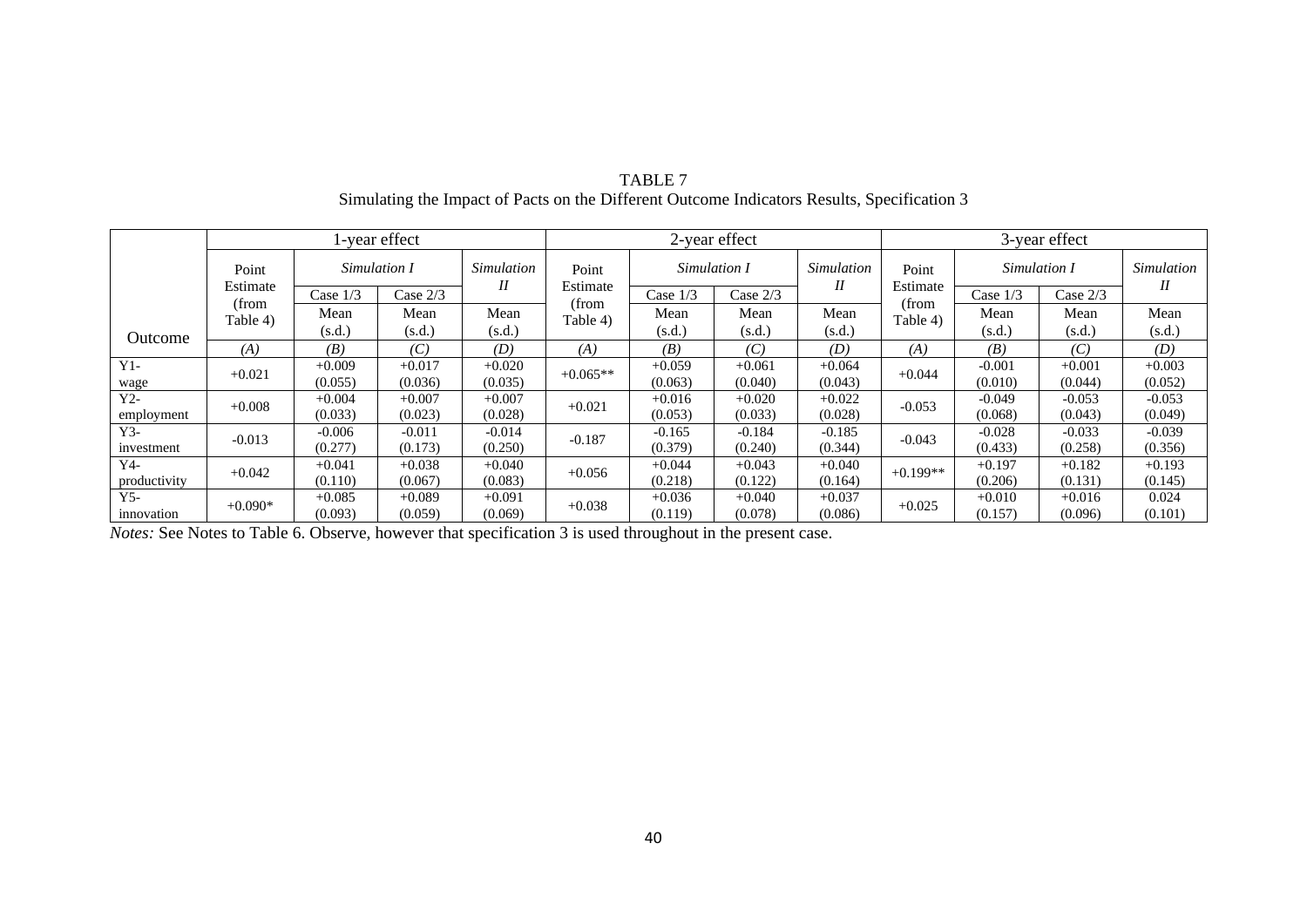|      |       |           |                |                   |                |                |                |                  | Use of opening | Use of         |            |
|------|-------|-----------|----------------|-------------------|----------------|----------------|----------------|------------------|----------------|----------------|------------|
|      |       |           |                | Opening clauses   | Pacts in       | Pacts in       |                |                  | clauses in     | opening        |            |
|      |       |           | Pacts in       | in establishments | establishments | establishments | Pacts in       | Pacts in         | establishments | clauses in     |            |
|      |       |           | establishments | bound by a        | bound by a     | without        | establishments | establishments   | bound by       | establishments |            |
|      |       | Opening ' | with opening   | collective        | collective     | collective     | with works     | using of opening | collective     | with opening   | Collective |
| Year | Pacts | clauses   | clauses        | agreement         | agreement      | agreements     | council        | clauses          | agreements     | clauses        | agreements |
| 2005 | 7.2   | 13.5      | 22.6           | 27.7              | 11.7           | 2.1            | 17.9           | 28.5             | 14.2           | 51.4           | 52.9       |
| 2006 | 6.8   | 5.9       | 30.8           | 24.0              | 11.3           | 1.9            | 18.2           |                  |                |                | 51.4       |
| 2007 | 6.4   | 13.1      | 20.3           | 29.7              | 10.7           | 2.4            | 17.3           | 26.6             | 14.5           | 48.8           | 48.9       |
| 2008 | 6.9   | 8.0       | 23.4           | 24.9              | 11.8           | 2.3            | 18.4           |                  |                |                | 48.4       |
| 2009 | 7.6   | 6.7       | 26.8           | 25.4              | 12.3           | 3.3            | 20.3           |                  |                |                | 48.0       |
| 2010 | 2.1   | 13.5      | 8.9            | 38.3              | 4.0            | 0.6            | 6.8            |                  |                |                | 43.9       |
| 2011 | 2.4   | 15.3      | 10.5           | 39.3              | 4.9            | 0.6            | 7.8            | 11.7             | 28.8           | 73.4           | 42.8       |
| 2012 | 3.1   | 13.0      | 13.3           | 38.9              | 6.0            | 0.9            | 9.8            |                  |                |                | 43.2       |
| 2013 | 3.7   | 11.4      | 14.9           | 38.5              | 7.2            | 1.2            | 11.2           |                  |                |                | 42.2       |

#### APPENDIX TABLE 1 The Presence of Company-Level Pacts and Opening Clauses (in percent)

*Notes:* The reported sample probabilities are based on the annual IAB Establishment Panel (*IAB-Betriebspanel*), 2005-2013, unweighted data. Questions on pact status are asked in the 2006, 2008, 2009, and 2013 waves of the IAB Establishment Panel; the questions on opening clauses in the 2005, 2007, and 2011 waves. The imputation procedures are described in the text.